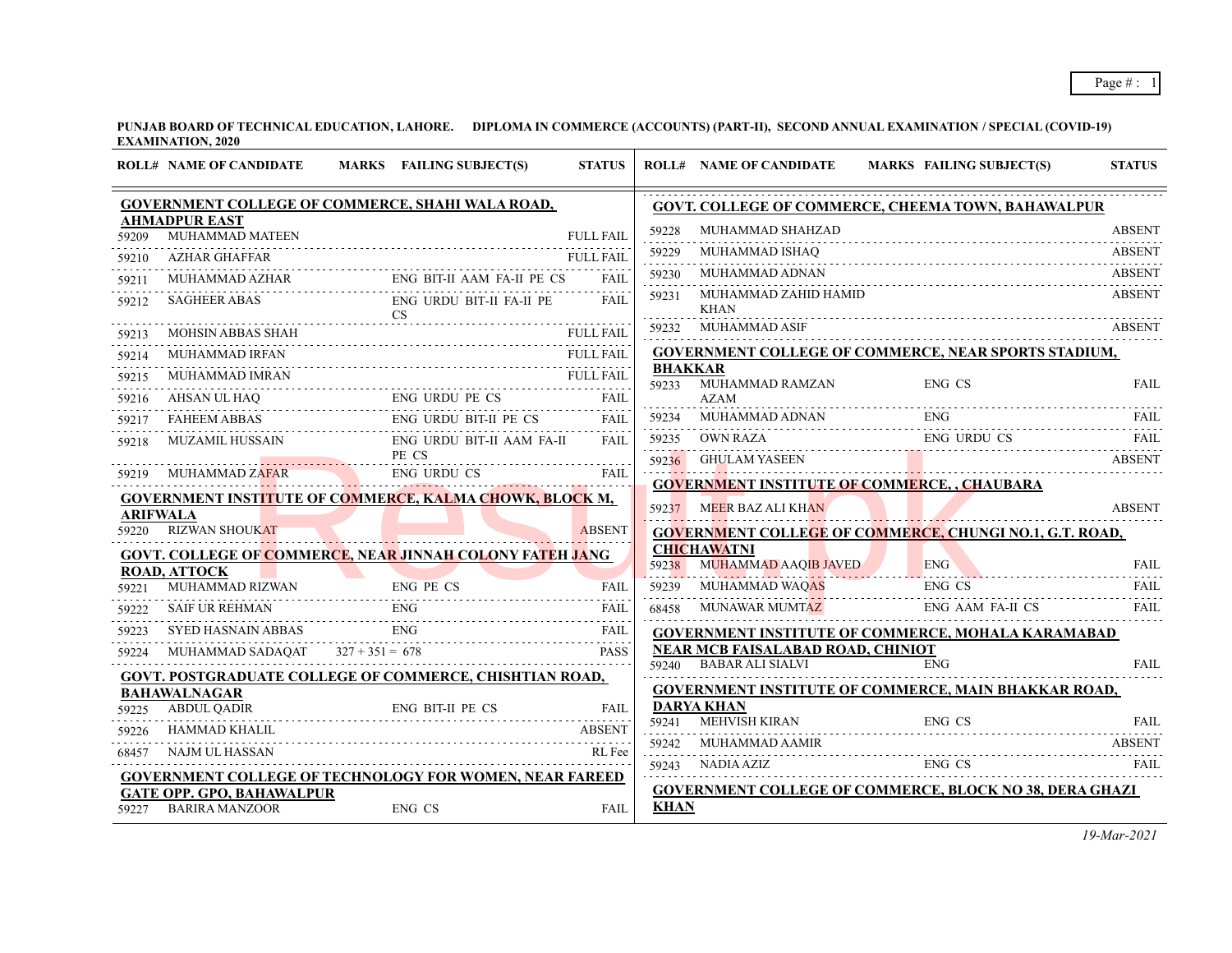|       | <b>ROLL# NAME OF CANDIDATE</b>            | MARKS FAILING SUBJECT(S)                                                                                                                                                                                                                                                                                                                                                                                                                                                                     | <b>STATUS</b>       |               |                                                | ROLL# NAME OF CANDIDATE MARKS FAILING SUBJECT(S)                                                                     | <b>STATUS</b>   |
|-------|-------------------------------------------|----------------------------------------------------------------------------------------------------------------------------------------------------------------------------------------------------------------------------------------------------------------------------------------------------------------------------------------------------------------------------------------------------------------------------------------------------------------------------------------------|---------------------|---------------|------------------------------------------------|----------------------------------------------------------------------------------------------------------------------|-----------------|
| 59244 | PE CS                                     | MUHAMMAD SHOAIB ENG PAK.ST BIT-II AAM FA-I                                                                                                                                                                                                                                                                                                                                                                                                                                                   | FAIL                |               |                                                | GOVERNMENT INSTITUTE OF COMMERCE, BOYS HOSTEL BULDING,<br>SARWAR SHAHEED NISHAN-E-HAIDER GOVT. DEGREE COLLEGE, GUJAR |                 |
|       |                                           |                                                                                                                                                                                                                                                                                                                                                                                                                                                                                              |                     | <b>KHAN</b>   |                                                |                                                                                                                      |                 |
| 59246 |                                           |                                                                                                                                                                                                                                                                                                                                                                                                                                                                                              |                     | 59265         |                                                | MUHAMMAD RAMZAN ENG URDU                                                                                             | FAIL(No Chance) |
| 59247 |                                           |                                                                                                                                                                                                                                                                                                                                                                                                                                                                                              |                     |               | <b>SHAHID</b>                                  |                                                                                                                      |                 |
| 59248 |                                           |                                                                                                                                                                                                                                                                                                                                                                                                                                                                                              |                     |               | 59267 MIRZA MUHAMMAD $278 + 321 = 599$         | 59266 SYED MANZAR ALI SHAH 287 + 355 = 642 PASS                                                                      | <b>PASS</b>     |
| 59249 |                                           | $\begin{tabular}{ll} \bf{HASEB AKHTAR} & \bf{ABSENT} \\ \bf{ABDUL HAMED} & \bf{EMG} \\ \bf{FAIL} \\ \end{tabular}$                                                                                                                                                                                                                                                                                                                                                                           |                     |               | <b>REHMAN</b>                                  |                                                                                                                      |                 |
| 59250 | MUHAMMAD NAEEM                            |                                                                                                                                                                                                                                                                                                                                                                                                                                                                                              |                     |               |                                                | GOVERNMENT INSTITUTE OF COMMERCE, NEAR PANI WALI TANKI,                                                              |                 |
|       | <b>AKHTAR</b>                             |                                                                                                                                                                                                                                                                                                                                                                                                                                                                                              |                     |               | NOWSHERA ROAD,, GUJRANWALA                     |                                                                                                                      |                 |
|       |                                           | <b>GOVERNMENT COLLEGE OF COMMERCE, PEOPLES COLONY,</b>                                                                                                                                                                                                                                                                                                                                                                                                                                       |                     |               | 59268 SHOAIB AHMED                             | ENG AAM                                                                                                              | <b>FAIL</b>     |
| 59251 | <b>FAISALABAD</b><br><b>ALTAF HUSSAIN</b> |                                                                                                                                                                                                                                                                                                                                                                                                                                                                                              | ABSENT              | 59269         |                                                | MUHAMMAD SHAHID NA MARABARA SHAIRIN NA MARABARA NA MARABARA NA MARABARA NA MARABARA NA MARABARA NA MARABARA NA       | <b>ABSENT</b>   |
| 59252 |                                           | ALTAF HUSSAIN ABSENT<br>$\begin{tabular}{lllllllll} \textbf{LUQMAN MAJEED} & \textbf{ENG FA-II CS} & \textbf{FAIL} \\ \hline \end{tabular}$                                                                                                                                                                                                                                                                                                                                                  |                     |               |                                                | <b>GOVERNMENT COLLEGE OF COMMERCE, JALALPUR JATTAN ROAD,</b>                                                         |                 |
| 59253 |                                           | 0253 WAQAR ILYAS ENG URDU AAM FA-II CS FAIL                                                                                                                                                                                                                                                                                                                                                                                                                                                  | FAIL                | <b>GUJRAT</b> | 59270 WAIZ JAN GILL                            |                                                                                                                      | <b>ABSENT</b>   |
| 59254 | <b>SUFIAN</b>                             | SUFIAN ENG FAIL(No Chance)                                                                                                                                                                                                                                                                                                                                                                                                                                                                   |                     |               |                                                | <b>GOVERNMENT POLYTECHNIC INSTITUTE FOR WOMEN, SECTOR H8-1,</b>                                                      |                 |
| 59255 |                                           |                                                                                                                                                                                                                                                                                                                                                                                                                                                                                              |                     |               | <b>ISLAMABAD</b>                               |                                                                                                                      |                 |
| 59256 |                                           | ENG CS                                                                                                                                                                                                                                                                                                                                                                                                                                                                                       | FAIL(No Chance)     |               |                                                | 59271 IQRA FATIMA ENG BIT-II PE CS FAIL                                                                              |                 |
|       |                                           | MUHAMMAD NAUMAN ENG CS<br>SARWAR MARINDRO NAUMAN DE CONTRA CONTRA CONTRA CONTRA CONTRA CONTRA CONTRA CONTRA CONTRA CONTRA CONTRA CONTRA                                                                                                                                                                                                                                                                                                                                                      |                     |               |                                                | 59272 SAIQA MUNIR ABSENT                                                                                             |                 |
| 59257 |                                           | HASSAN NAWAZ KHAN ENG FAIL (No Chance)                                                                                                                                                                                                                                                                                                                                                                                                                                                       | FAIL(No Chance)     |               | <b>GOVERNMENT INSTITUTE OF COMMERCE,, JAND</b> |                                                                                                                      |                 |
| 59258 |                                           | ABU HARARA ENG FAIL(No Chance)                                                                                                                                                                                                                                                                                                                                                                                                                                                               |                     |               | 59273 SAMI ULLAH                               |                                                                                                                      | <b>ABSENT</b>   |
| 59259 |                                           | $\begin{tabular}{lcl} HASHIM ALI & & & \multicolumn{2}{c}{EMG} & & \multicolumn{2}{c}{FAIL(No Change)} \\ \hline ZOHAIB ISLAM & & & \multicolumn{2}{c}{ENG} & & \multicolumn{2}{c}{FAIL(No Change)} \\ \multicolumn{2}{c}{XALEEM ULLAH} & & & \multicolumn{2}{c}{ENG} & & \multicolumn{2}{c}{FAIL(No Change)} \\ \multicolumn{2}{c}{KALEEM ULLAH} & & & \multicolumn{2}{c}{ENG} & & \multicolumn{2}{c}{FAIL(No Change)} \\ \multicolumn{2}{c}{KALEEM ULLAH} & & & \multicolumn{2}{c}{ENG} &$ |                     |               |                                                | <b>GOVERNMENT COLLEGE OF COMMERCE, SATELLITE TOWN, JHANG</b>                                                         |                 |
| 59260 |                                           |                                                                                                                                                                                                                                                                                                                                                                                                                                                                                              |                     |               | 59274 ZAHEER ABBAS MEHDI                       |                                                                                                                      | <b>ABSENT</b>   |
| 59261 |                                           |                                                                                                                                                                                                                                                                                                                                                                                                                                                                                              |                     | 59275         | MUMTAZ HUSSAIN                                 |                                                                                                                      |                 |
|       |                                           | <b>GOVERNMENT COLLEGE OF TECHNOLOGY FOR WOMEN, NEAR BOSTAN</b>                                                                                                                                                                                                                                                                                                                                                                                                                               |                     |               | 68324 MUHAMMAD IMRAN                           |                                                                                                                      | ABSENT          |
|       | ZAHARA PEOPLES COLONY NO.1, FAISALABAD    |                                                                                                                                                                                                                                                                                                                                                                                                                                                                                              |                     |               |                                                |                                                                                                                      |                 |
|       | 59262 ARBAB TANVEER                       |                                                                                                                                                                                                                                                                                                                                                                                                                                                                                              | ENG FAIL(No Chance) |               | KATCHERY CHOWK, JHANG                          | <b>RACHNA COLLEGE OF COMMERCE, YOUSAF SHAH ROAD, NEAR</b>                                                            |                 |
| 59263 | <b>SUMERA HAMEED</b>                      | ENG URDU BIT-II AAM FA-II<br>CS<br>$\overline{\text{CS}}$                                                                                                                                                                                                                                                                                                                                                                                                                                    | FAII.               |               | 59276 MUMTAZ KHAN                              |                                                                                                                      |                 |
|       |                                           | <b>GOVERNMENT INSTITUTE OF COMMERCE, NEAR GOVERNMENT</b>                                                                                                                                                                                                                                                                                                                                                                                                                                     |                     |               |                                                | GOVERNMENT COLLEGE OF COMMERCE, BILAL TOWN, JHELUM                                                                   |                 |
|       |                                           | AGRICULTURE ENGINEERING WORKSHOP JHANG ROAD, FAISALABAD                                                                                                                                                                                                                                                                                                                                                                                                                                      |                     |               | 59277 SAIF ABBAS                               |                                                                                                                      |                 |
| 59264 | AKRAM                                     | MUHAMMAD FARHAN ENG URDU BIT-II AAM FA-II<br><b>CS</b>                                                                                                                                                                                                                                                                                                                                                                                                                                       | FAIL                | 59278         | MUHAMMAD ASIM JAVED                            | ENG CS FAIL(No Chance)                                                                                               | <b>ABSENT</b>   |
|       |                                           |                                                                                                                                                                                                                                                                                                                                                                                                                                                                                              |                     |               |                                                |                                                                                                                      |                 |
|       |                                           |                                                                                                                                                                                                                                                                                                                                                                                                                                                                                              |                     |               |                                                |                                                                                                                      |                 |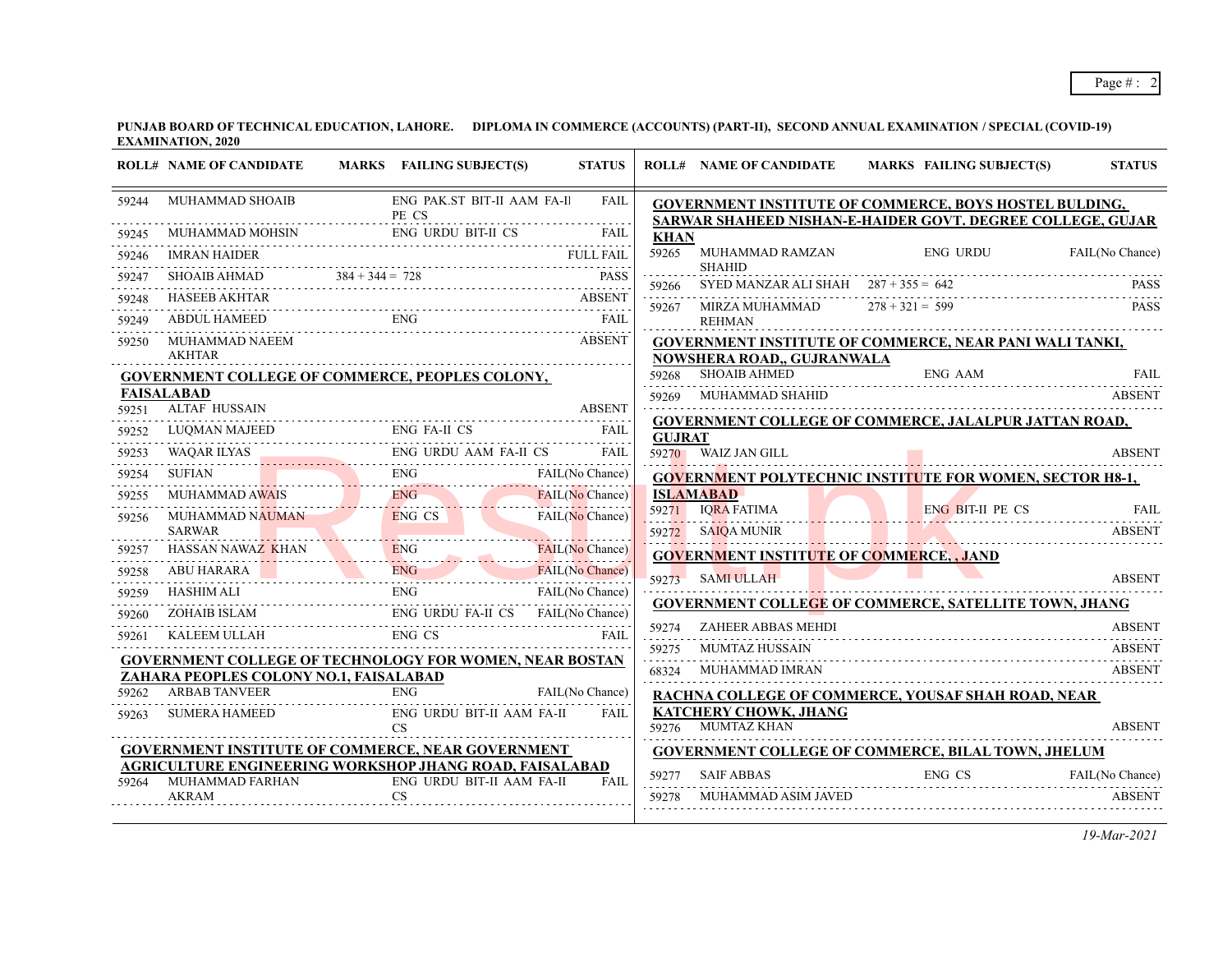**PUNJAB BOARD OF TECHNICAL EDUCATION, LAHORE. DIPLOMA IN COMMERCE (ACCOUNTS) (PART-II), SECOND ANNUAL EXAMINATION / SPECIAL (COVID-19) EXAMINATION, 2020**

|               | <b>ROLL# NAME OF CANDIDATE</b>                                                                                       | MARKS FAILING SUBJECT(S)           | <b>STATUS</b>   |               | <b>ROLL# NAME OF CANDIDATE</b>                         | MARKS FAILING SUBJECT(S)                                                                                          | <b>STATUS</b>    |
|---------------|----------------------------------------------------------------------------------------------------------------------|------------------------------------|-----------------|---------------|--------------------------------------------------------|-------------------------------------------------------------------------------------------------------------------|------------------|
| 59279         | UMER DOJANA ENG F                                                                                                    |                                    | FAIL(No Chance) |               | 59299 FAKHRAH HAMID<br>59299 FAKHRAH HAMID ENG CS      | ENG CS FAIL(No Chance)                                                                                            |                  |
| 59280         | RIZWAN RASOOL ENG CS FAIL(No Chance)<br>MUHAMMAD IMDAD ENG CS FAIL(No Chance)                                        |                                    |                 |               | <b>GOVERNMENT COLLEGE OF COMMERCE,, KHANPUR</b>        |                                                                                                                   |                  |
| 59281         | <b>HUSSAIN</b>                                                                                                       |                                    |                 |               | 59300 ALI RAZA                                         | ENG URDU BIT-II AAM FA-II<br>PE CS                                                                                | FAIL             |
| 59282         | MUHAMMAD ABDULLAH ENG CS FAIL NUHAMMAD SALEH ENG URDU FAIL(No Chance)                                                |                                    |                 | 59301         | MUHAMMAD UMAIR IQBAL                                   | ENG URDU BIT-II FA-II PE                                                                                          | <b>FAIL</b>      |
| 59283         |                                                                                                                      |                                    |                 |               | <b>HASHMI</b>                                          | <b>CS</b>                                                                                                         |                  |
| 68459         | MUHAMMAD SHAKEEL                                                                                                     | ENG URDU BIT-II AAM FA-II<br>PE CS | <b>FAIL</b>     | 59302         |                                                        | 59303 HAFIZ ZAIN MANZOOR ABSENT                                                                                   |                  |
|               | GOVERNMENT COLLEGE OF COMMERCE, BEHIND CIVIL HOSPITAL                                                                |                                    |                 |               |                                                        | <b>GOVERNMENT COLLEGE OF COMMERCE, MINI BY PASS, RAILWAY</b>                                                      |                  |
| 59284         | KUKAR HATTA ROAD,, KABIRWALA<br>MUHAMMAD QAISAR                                                                      |                                    | <b>ABSENT</b>   | 59304         | <b>ROAD, KOT ADDU</b><br><b>HASSAN GHAFFAR</b>         |                                                                                                                   | <b>FULL FAIL</b> |
|               | 59285 ADNAN ASLAM                                                                                                    |                                    | <b>ABSENT</b>   | 59305         |                                                        | $\begin{tabular}{lllllllllll} \bf{MUHAMMAD}\ &\bf{ENG}\ &\bf{FA-II}\ &\bf{CS} &\bf{FAIL} \\ \hline \end{tabular}$ |                  |
|               | <b>GOVERNMENT INSTITUTE OF COMMERCE, MUHAMMADIA COLONY,</b>                                                          |                                    |                 |               | 59306 ZAFFAR ABBAS                                     |                                                                                                                   | ABSENT           |
|               | <b>KALUR KOT</b><br>59286 SANA ULLAH                                                                                 | ENG CS                             | <b>FAIL</b>     | 59307         | MUHAMMAD MUGHEES<br><b>MUAWIA</b>                      |                                                                                                                   | <b>ABSENT</b>    |
| 59287         | MUHAMMAD AHSAN<br><b>SAWAR</b>                                                                                       | ENG CS                             | <b>FAIL</b>     |               |                                                        | 59308 ZEESHAN ASGHAR ENG FA-H CS FAIL                                                                             |                  |
|               | <b>GOVERNMENT INSTITUTE OF COMMERCE, MOZA GHANIYA G.T ROAD,</b>                                                      |                                    |                 |               |                                                        | GOVERNMENT INSTITUTE OF COMMERCE, NEAR GOVT. ELEMENTARY                                                           |                  |
| <b>KAMOKE</b> | 59288 ABU BAKAR                                                                                                      |                                    | <b>ABSENT</b>   |               | <b>SCHOOL NO.2, KOT SULTAN</b><br>59309 MUHAMMAD NAEEM | ENG                                                                                                               | <b>FAIL</b>      |
|               | <b>GOVERNMENT COLLEGE OF COMMERCE,, KHANEWAL</b>                                                                     |                                    |                 |               |                                                        | <b>KHYBER COLLEGE OF COMMERCE &amp; COMPUTER SCIENCES,, KOT</b>                                                   |                  |
| 59289         | <b>DILBAR ALI</b>                                                                                                    |                                    | <b>ABSENT</b>   | <b>SULTAN</b> | 59310 ABDUL REHMAN                                     |                                                                                                                   | <b>FULL FAIL</b> |
| 59290         | UMAIR ABDULLAH ENG URDU BIT-II AAM FA-II                                                                             |                                    | <b>FAIL</b>     |               |                                                        | ABDUL KEHMAN FULL FAIL<br>59311 ANSAR ABBAS ENG AAM FA-II PE CS                                                   | <b>FAIL</b>      |
| 59291         | <b>NADEEM AKHTAR</b>                                                                                                 |                                    | <b>ABSENT</b>   |               |                                                        | <b>GOVERNMENT COLLEGE OF COMMERCE, ALLAMA IQBAL TOWN,</b>                                                         |                  |
| 59292         | <b>ASAD JAVED</b>                                                                                                    |                                    | <b>ABSENT</b>   | <b>LAHORE</b> | 59312 HAROON AZIZ                                      | <b>ENG FA-II</b>                                                                                                  | FAII.            |
| 59293         | ZEESHAN ZAFAR                                                                                                        |                                    | <b>ABSENT</b>   |               |                                                        | <b>GOVERNMENT COLLEGE OF TECHNOLOGY FOR WOMEN, NEAR</b>                                                           |                  |
| 59294         | WAOAS AHMAD                                                                                                          |                                    |                 |               | <b>JAINMANDIR, LAHORE</b>                              |                                                                                                                   |                  |
| 59295         | <b>SHAKEEL AHMAD</b><br>SHAKEEL AHMAD ABSENT                                                                         |                                    |                 |               | 59313 ARBAB ASAD                                       | ENG<br>FAIL(No Chance)                                                                                            |                  |
| 59296         | $\begin{tabular}{lllllllllll} \bf{HARS \,ALI} & \bf{ENG \, URDU \, FA-II \, CS} & \bf{FAIL} \\ \hline \end{tabular}$ |                                    |                 |               |                                                        | <b>GOVERNMENT COLLEGE OF COMMERCE, COLLEGE ROAD, LAYYAH</b>                                                       |                  |
| 59297         |                                                                                                                      |                                    | FAIL            | 59314         |                                                        | MUHAMMAD TARIQ ENG CS                                                                                             | <b>FAIL</b>      |
| 59298         | SHAHZAD AHMAD                                                                                                        | ENG CS                             | FAIL            | 59315         | ABDUL REHMAN                                           | FA-II CS                                                                                                          | FAIL.            |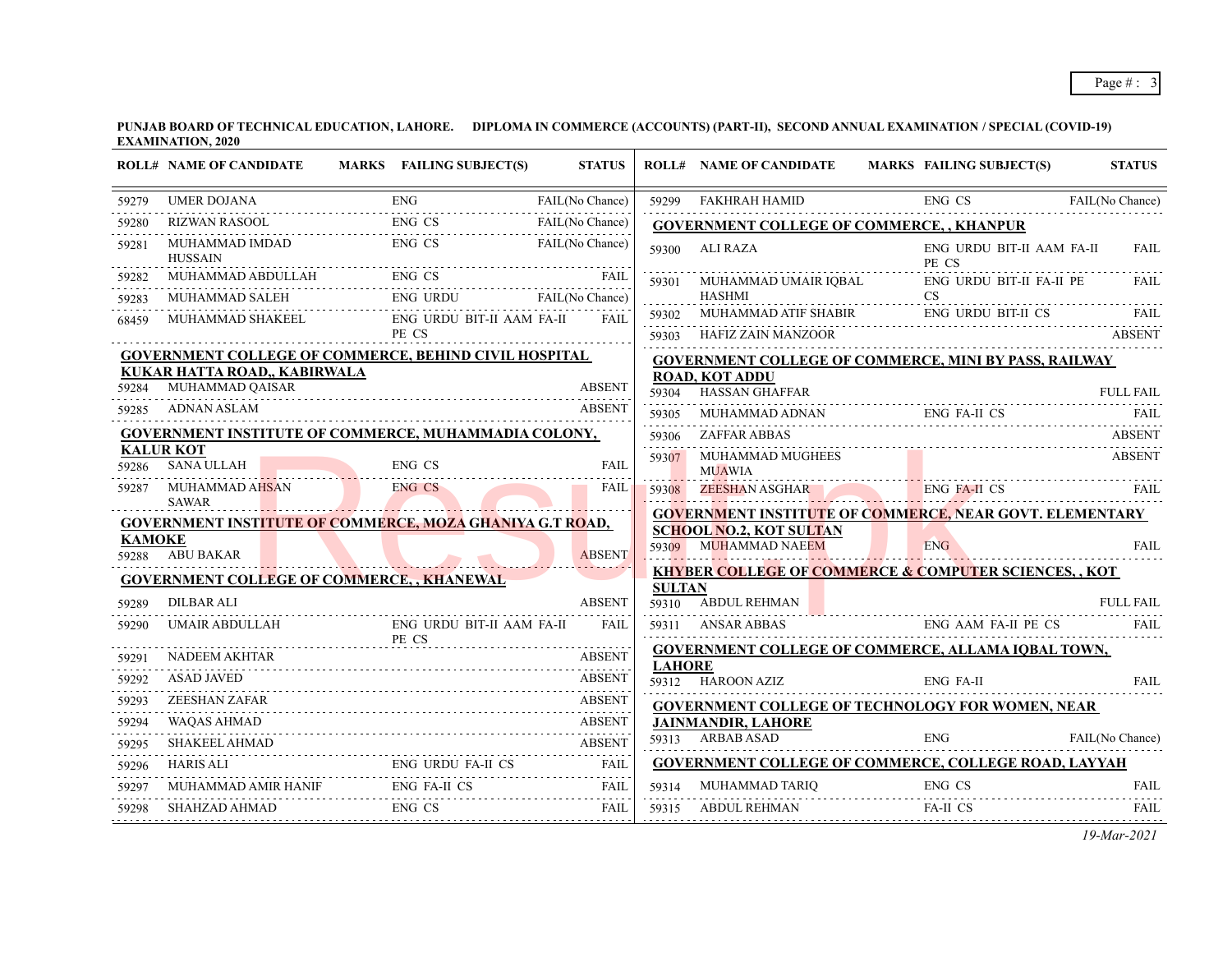|                          | <b>ROLL# NAME OF CANDIDATE</b>                                                                                      |                   | MARKS FAILING SUBJECT(S)               | <b>STATUS</b>    |              | <b>ROLL# NAME OF CANDIDATE</b> | MARKS FAILING SUBJECT(S)                                        | <b>STATUS</b>    |
|--------------------------|---------------------------------------------------------------------------------------------------------------------|-------------------|----------------------------------------|------------------|--------------|--------------------------------|-----------------------------------------------------------------|------------------|
|                          | GOVERNMENT COLLEGE OF COMMERCE, NEAR JINNAH ABADI CHAK                                                              |                   |                                        |                  | 68466        | <b>TOUSEEF ABBAS</b>           |                                                                 | <b>ABSENT</b>    |
|                          | NO.20/A, LIAQATPUR                                                                                                  |                   |                                        |                  |              |                                | <b>GOVERNMENT POST GRADUATE COLLEGE OF COMMERCE,</b>            |                  |
|                          | 59316 JAN SHEIR ABBASI                                                                                              |                   |                                        | <b>ABSENT</b>    |              |                                | AL-RAHEEM GARDEN BLOCK-B, NEW LAHORE ROAD, NAROWAL              |                  |
|                          | <b>GOVERNMENT INSTITUTE OF COMMERCE, NEAR CHUNGI NO.11, KEROR</b>                                                   |                   |                                        |                  |              | 59325 HAMZA AMJAD              |                                                                 | <b>FULL FAIL</b> |
|                          | PAKKA MINOR ROAD, MAILSI<br>59317 MUHAMMAD ARSHAD                                                                   |                   |                                        | <b>ABSENT</b>    |              |                                |                                                                 | <b>FULL FAIL</b> |
|                          |                                                                                                                     |                   |                                        |                  |              |                                | <b>GOVERNMENT INSTITUTE OF COMMERCE, NEAR POST OFFICE,</b>      |                  |
|                          | <b>GOVERNMENT COLLEGE OF COMMERCE, NEAR OFFICER COLONY,</b>                                                         |                   |                                        |                  |              | <b>NOSHEHRA (KHUSHAB)</b>      |                                                                 |                  |
| <b>MIANWALI</b><br>59318 | <b>MASKEEN ULLAH</b>                                                                                                |                   |                                        | <b>ABSENT</b>    |              | 59327 MUHAMMAD YASIR           |                                                                 | <b>FULL FAIL</b> |
|                          |                                                                                                                     |                   |                                        | dia a dia a dia  |              |                                | <b>GOVERNMENT COLLEGE OF COMMERCE, X-BLOCK, GOVT. COLONY,</b>   |                  |
|                          | <b>GOVERNMENT COLLEGE OF COMMERCE, QASIM PUR COLONY</b><br><b>BAHAWALPUR ROAD,, MULTAN</b>                          |                   |                                        |                  | <b>OKARA</b> |                                |                                                                 |                  |
|                          | $59319$ ALIZAFAR                                                                                                    |                   | $\overline{\text{CS}}$ FAIL(No Chance) |                  |              | 59328 SHOAIB UR REHMAN         | <b>ENG</b>                                                      | <b>FAIL</b>      |
|                          |                                                                                                                     |                   |                                        |                  |              |                                | 59329 WASEEM ABBAS ENG BIT-II AAM FA-II CS                      | <b>FAIL</b>      |
|                          | 68460 ANEES UR REHMAN ENG FAIL FAIL                                                                                 |                   |                                        |                  |              |                                | <b>GOVERNMENT INSTITUTE OF COMMERCE, NEAR CHAK 2/KB HOTTA</b>   |                  |
|                          | <b>GOVERNMENT COLLEGE OF COMMERCE, CANTT, NEAR STATE BANK</b><br>OF PAKISTAN, MULTAN                                |                   |                                        |                  |              | <b>ROAD, PAKPATTAN SHARIF</b>  |                                                                 |                  |
|                          | 59320 NAZIK ALI $360 + 300 = 660$ PASS                                                                              |                   |                                        |                  |              | 59330 GHULAM FARID             |                                                                 | <b>ABSENT</b>    |
|                          | 59321 ABDUL RAHMAN ENG URDU FA-II CS                                                                                |                   |                                        | FAII.            |              |                                | <b>GOVERNMENT INSTITUTE OF COMMERCE FOR WOMEN, EIDE GAH</b>     |                  |
|                          |                                                                                                                     |                   |                                        |                  |              | <b>ROAD, RAHIM YAR KHAN</b>    |                                                                 | FAII.            |
|                          | <b>GOVERNMENT COLLEGE OF TECHNOLOGY FOR WOMEN, OASIM PUR</b><br><b>COLONY, MULTAN</b>                               |                   |                                        |                  |              | $59332$ MAJDA BIBI             | ENG CS                                                          |                  |
|                          | 59322 FAREEHA RAZZAQ                                                                                                | $372 + 294 = 666$ |                                        | <b>PASS</b>      |              |                                | BI ENG URDU BIT-II FA-II PE FAIL                                |                  |
|                          | NISHTER COLLEGE OF COMMERCE & I.T, 4-GULSITAN COLONY, OLD                                                           |                   |                                        |                  |              |                                | <b>GOVERNMENT INSTITUTE OF COMMERCE, AQILPUR ROAD, RAJANPUR</b> |                  |
|                          | <b>BAHAWALPUR ROAD, MULTAN</b>                                                                                      |                   |                                        |                  |              | 59333 MUHAMMAD KASHIF          |                                                                 | FULL FAIL        |
|                          | ENG BIT-II FA-II CS<br>59323 HAIDER ALI ENG BIT-II FA-II CS FAIL                                                    |                   |                                        |                  | 59334        |                                |                                                                 |                  |
|                          | 68461 AHRAZ KHAN ENG CS FAIL                                                                                        |                   |                                        |                  |              |                                | SAMMAR ABBAS $330 + 396 = 726$ PASS                             |                  |
|                          | 68462 MUHAMMAD HARIS                                                                                                | ENG-              |                                        | <b>FAIL</b>      |              |                                |                                                                 |                  |
|                          | <b>OAYYUM</b>                                                                                                       |                   |                                        |                  | 59336        | SHAHZAIB                       | SHAHZAIB CS FAIL                                                |                  |
|                          | 68463 MISBHA EJAZ ENG CS FAIL                                                                                       |                   |                                        |                  | 59337<br>.   |                                | KALEEM ULLAH R.L.WRONG RNO.                                     |                  |
|                          | 68464 SHEZA AKHTAR                                                                                                  |                   | R FAIL ENG FAIL                        |                  | 59338        |                                | MOHAMMAD AKRAM FULL FAIL                                        | <b>FULL FAIL</b> |
| 68465                    | $\begin{tabular}{lllllllllll} \bf{M}UHAMMAD SHOAIB & \bf{ENG} BIT-II & \bf{CS} & \bf{FAIL} \\ \hline \end{tabular}$ |                   |                                        | FAIL             |              |                                | $59339$ ARIF USMAN $335 + 338 = 673$ PASS                       |                  |
|                          | <b>GOVERNMENT COLLEGE OF COMMERCE, FAISAL STADIUM,</b>                                                              |                   |                                        |                  |              | 59340 EJAZ AHMED               | ENG URDU PAK.ST BIT-II                                          | FAIL             |
|                          | <b>MUZAFFARGARH</b><br>MUHAMMAD RIZWAN                                                                              |                   |                                        |                  |              | 59341 MUHAMMAD KHALID          | .<br>AAM FA-II CS                                               |                  |
| 59324                    | <b>FAROOO</b>                                                                                                       |                   |                                        | <b>FULL FAIL</b> |              |                                |                                                                 |                  |
|                          |                                                                                                                     |                   |                                        |                  |              |                                |                                                                 |                  |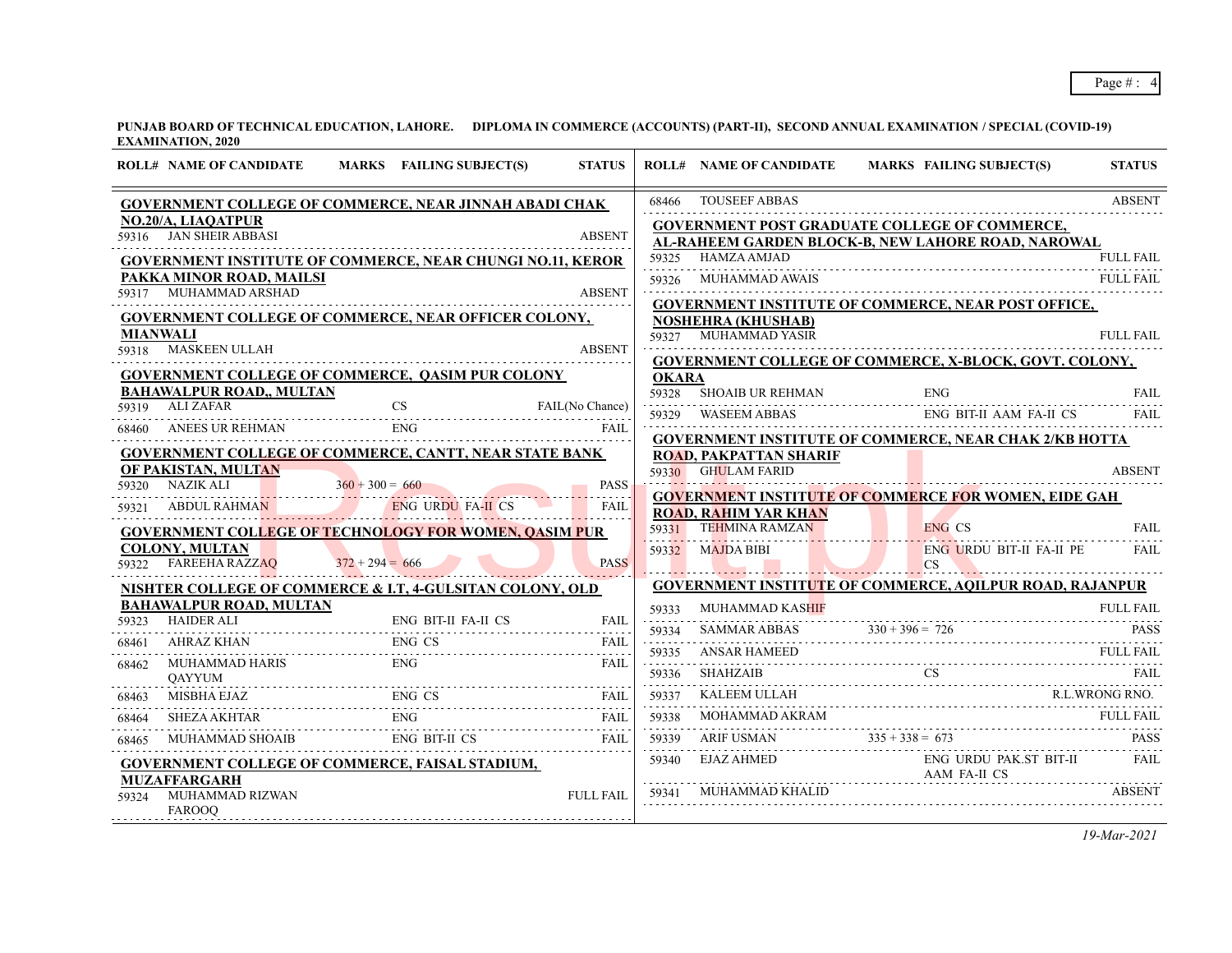|       | <b>ROLL# NAME OF CANDIDATE</b>                                                                    |                   | MARKS FAILING SUBJECT(S) | <b>STATUS</b>              |                          | <b>ROLL# NAME OF CANDIDATE</b>                                                                                                                                                                                                                                                                                                                                                                  |                   | <b>MARKS FAILING SUBJECT(S)</b> | <b>STATUS</b>   |
|-------|---------------------------------------------------------------------------------------------------|-------------------|--------------------------|----------------------------|--------------------------|-------------------------------------------------------------------------------------------------------------------------------------------------------------------------------------------------------------------------------------------------------------------------------------------------------------------------------------------------------------------------------------------------|-------------------|---------------------------------|-----------------|
| 68467 | MUHAMMAD JUNAID                                                                                   |                   | <b>CS</b>                | <b>FAIL</b>                | 59357                    | <b>AHMED BU TRABI</b>                                                                                                                                                                                                                                                                                                                                                                           |                   |                                 | <b>ABSENT</b>   |
|       | <b>GOVERNMENT COLLEGE OF COMMERCE, SAID PUR SCHEME #2</b><br>SATTELITE TOWN, RAWALPINDI           |                   |                          |                            | 59358                    | MUHAMMAD DILAWAR<br><b>KHAN</b>                                                                                                                                                                                                                                                                                                                                                                 |                   | <b>ENG URDU FA-II</b>           | <b>FAIL</b>     |
| 59342 | <b>ABDULLAH BUTT</b>                                                                              |                   | <b>ENG BIT-II PE CS</b>  | FAIL                       |                          | <b>GOVERNMENT INSTITUTE OF COMMERCE, CANTT ROAD,, SHORKOT</b>                                                                                                                                                                                                                                                                                                                                   |                   |                                 |                 |
| 68468 | KHAWAJA SARMAD                                                                                    |                   | ENG URDU BIT-II AAM CS   | <b>FAIL</b>                | 59359                    | <b>GHULAM ABBAS</b>                                                                                                                                                                                                                                                                                                                                                                             |                   | ENG URDU BIT-II AAM FA-II       | <b>FAIL</b>     |
|       | <b>EVER BRIGHT COLLEGE OF COMMERCE &amp; COMPUTER, TEHSIL TAUNSA</b>                              |                   |                          |                            |                          |                                                                                                                                                                                                                                                                                                                                                                                                 |                   | CS                              |                 |
|       | <b>SHARIF, RETRA</b>                                                                              |                   |                          |                            |                          | GOVERNMENT COLLEGE OF COMMERCE, OLD MULTAN ROAD,                                                                                                                                                                                                                                                                                                                                                |                   |                                 |                 |
| 59343 | <b>MUMTAZ AHMAD</b>                                                                               |                   |                          | <b>ABSENT</b>              | <b>SHUJABAD</b><br>59360 | MUHAMMAD QAISAR SHAH                                                                                                                                                                                                                                                                                                                                                                            |                   | ENG CS                          | FAII.           |
| 59344 | IRSHAD HUSSAIN                                                                                    |                   | AD HUSSAIN ENG CS FAIL   |                            |                          |                                                                                                                                                                                                                                                                                                                                                                                                 |                   |                                 |                 |
| 59345 | MUHAMMAD SHAHEEN                                                                                  |                   |                          | <b>ABSENT</b>              | 59362                    | 59361 MUHAMMAD SHAFIQUE ENG FA-II FAIL FAIL                                                                                                                                                                                                                                                                                                                                                     |                   |                                 | FAIL(No Chance) |
| 59346 | MUHAMMAD ASIF                                                                                     |                   | ENG BIT-II CS            | <b>FAIL</b>                | 59363                    |                                                                                                                                                                                                                                                                                                                                                                                                 |                   |                                 |                 |
|       | <b>GOVERNMENT INSTITUTE OF COMMERCE, MOHALLAH SIAL, WARD NO.</b>                                  |                   |                          |                            | 59364                    | $\begin{tabular}{lcl} \multicolumn{2}{c}{MUHAMMAD JAFFAR} & \multicolumn{2}{c}{ENG FA-II} & \multicolumn{2}{c}{FAII} & \multicolumn{2}{c}{FAIL} (No Chance) \\ \multicolumn{2}{c}{MUHAMMAD AWAIS} & \multicolumn{2}{c}{FA-II} & \multicolumn{2}{c}{FAIL} (No Chance) \\ \multicolumn{2}{c}{MUHAMMAD AWAIS} & \multicolumn{2}{c}{FA-II} & \multicolumn{2}{c}{FAIL} (No Chance) \\ \end{tabular}$ |                   |                                 |                 |
|       | <b>5 TOWN COMMITTEE, ROJHAN</b>                                                                   |                   |                          |                            |                          | MUHAMMAD SHOUKAT                                                                                                                                                                                                                                                                                                                                                                                |                   |                                 | <b>ABSENT</b>   |
| 59347 | <b>ABDUL QADIR</b><br>MUHAMMAD AZHAR                                                              | $358 + 386 = 744$ | <b>CS</b>                | <b>FAIL</b><br><b>PASS</b> | 59365                    | 59366 MUHAMMAD IMRAN                                                                                                                                                                                                                                                                                                                                                                            |                   |                                 |                 |
| 59348 |                                                                                                   |                   |                          |                            |                          |                                                                                                                                                                                                                                                                                                                                                                                                 |                   | AMMAD IMRAN ABSENT              |                 |
|       | <b>GOVERNMENT INSTITUTE OF COMMERCE, JHANG ROAD, OPP. ICE</b><br><b>FACTORY, SAHIWAL SARGODHA</b> |                   |                          |                            | <b>SIALKOT</b>           | <b>GOVERNMENT COLLEGE OF COMMERCE FOR WOMEN, PARIS ROAD,</b>                                                                                                                                                                                                                                                                                                                                    |                   |                                 |                 |
| 59349 | MUHAMMAD NADEEM                                                                                   |                   | <b>ENG</b>               | <b>FAIL</b>                |                          | 59367 ABIDA BIBI                                                                                                                                                                                                                                                                                                                                                                                |                   |                                 | <b>ABSENT</b>   |
|       | <b>GOVERNMENT COLLEGE OF COMMERCE, FAISALABAD ROAD,</b>                                           |                   |                          |                            |                          | <b>GOVERNMENT POSTGRADUATE COLLEGE OF COMMERCE, NEAR</b>                                                                                                                                                                                                                                                                                                                                        |                   |                                 |                 |
|       | <b>SARGODHA</b>                                                                                   |                   |                          |                            |                          | MUNICIPAL CORPORATION OFFICE, SIALKOT QILLA, SIALKOT                                                                                                                                                                                                                                                                                                                                            |                   |                                 |                 |
| 59350 | ADIL NAWAZ                                                                                        |                   |                          | <b>FULL FAIL</b>           | 59368                    | KALEEM ULLAH                                                                                                                                                                                                                                                                                                                                                                                    | $329 + 367 = 696$ |                                 | <b>PASS</b>     |
| 59351 | MUHAMMAD AMER BUTT ENG CS FAIL                                                                    |                   |                          |                            | 59369                    | <b>IMRAN SHARIF</b>                                                                                                                                                                                                                                                                                                                                                                             | $294 + 299 = 593$ |                                 | <b>PASS</b>     |
| 59352 |                                                                                                   |                   |                          | <b>FAIL</b>                |                          | <b>GOVERNMENT INSTITUTE OF COMMERCE, SAEED BAZAR, GULBERG</b>                                                                                                                                                                                                                                                                                                                                   |                   |                                 |                 |
| 59353 | <b>KASHIF SHEHZAD</b>                                                                             |                   |                          | <b>ABSENT</b>              | 59370                    | <b>COLONY, SILLANWALI</b><br>MUHAMMAD NAVEED                                                                                                                                                                                                                                                                                                                                                    |                   |                                 | <b>ABSENT</b>   |
|       | <b>GOVERNMENT INSTITUTE OF COMMERCE FOR WOMEN, HOSTEL #3,</b>                                     |                   |                          |                            | 59371                    | SHEHZADA MIAN KALEEM                                                                                                                                                                                                                                                                                                                                                                            |                   | ENG URDU BIT-II CS              | <b>FAIL</b>     |
| 59354 | STAFF COLONY GCC SARGODHA, SARGODHA<br><b>KAINAT FAZAL</b>                                        | $287 + 364 = 651$ |                          | <b>PASS</b>                |                          | <b>ULLAH KHAN</b>                                                                                                                                                                                                                                                                                                                                                                               |                   |                                 |                 |
|       |                                                                                                   |                   |                          |                            | 59372                    | MUHAMMAD ASAD BUTT ENG URDU CS                                                                                                                                                                                                                                                                                                                                                                  |                   | ENG URDU CS                     | FAIL.           |
|       | <b>GOVERNMENT COLLEGE OF COMMERCE, DOSEHRA GROUND,</b><br><b>SHEIKHUPURA</b>                      |                   |                          |                            | 59373                    | AKMAL REHMAN                                                                                                                                                                                                                                                                                                                                                                                    |                   |                                 | <b>ABSENT</b>   |
| 59355 | ZOHAIR AYYUB                                                                                      |                   |                          | <b>ABSENT</b>              | 59374                    | MUHAMMAD BILAL $315 + 381 = 696$                                                                                                                                                                                                                                                                                                                                                                |                   |                                 | <b>PASS</b>     |
| 59356 | <b>RAFAOAT ALI</b>                                                                                |                   |                          | <b>ABSENT</b>              |                          | <b>ABUL QASIM INSTITUTE OF MANAGEMENT SCIENCES, COLLEGE ROAD,</b>                                                                                                                                                                                                                                                                                                                               |                   |                                 |                 |
|       |                                                                                                   |                   |                          |                            |                          | <b>TAUNSA SHARIF</b>                                                                                                                                                                                                                                                                                                                                                                            |                   |                                 |                 |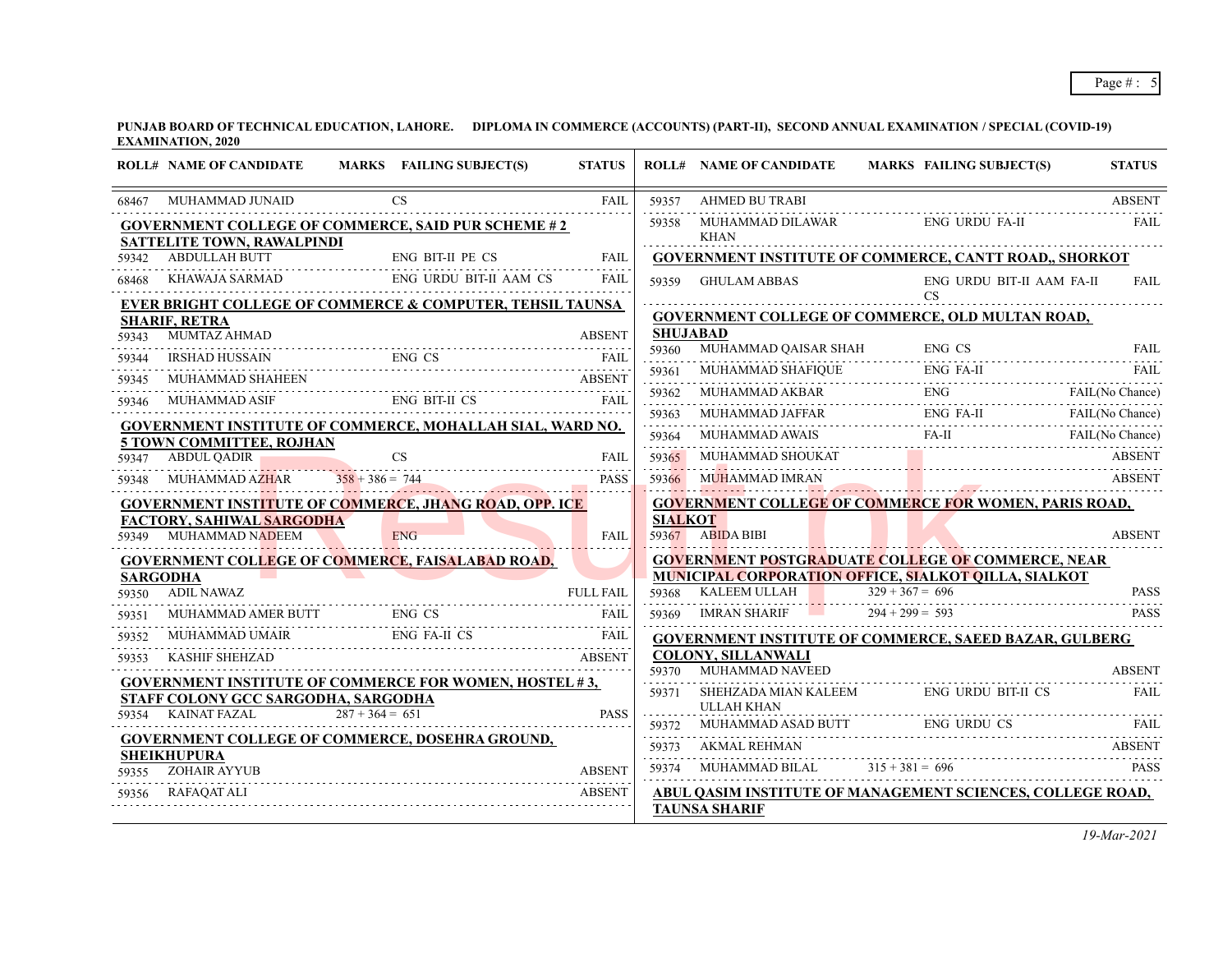|       | <b>ROLL# NAME OF CANDIDATE</b>                                                                                                                                                                                                                                                                                      | MARKS FAILING SUBJECT(S)              | <b>STATUS</b>                       | <b>ROLL# NAME OF CANDIDATE</b> | <b>MARKS FAILING SUBJECT(S)</b> |  |
|-------|---------------------------------------------------------------------------------------------------------------------------------------------------------------------------------------------------------------------------------------------------------------------------------------------------------------------|---------------------------------------|-------------------------------------|--------------------------------|---------------------------------|--|
| 59375 | <b>AZHAR ABBAS</b>                                                                                                                                                                                                                                                                                                  | ENG URDU BIT-II AAM FA-II<br>PE CS    | <b>FAIL</b>                         |                                |                                 |  |
| 59376 | MUHAMMAD ARSLAN                                                                                                                                                                                                                                                                                                     | <b>ENG BIT-II CS</b>                  | FAIL                                |                                |                                 |  |
| 59377 | ABDUL AZIZ                                                                                                                                                                                                                                                                                                          | ENG BIT-II FA-II CS                   | .<br>FAIL                           |                                |                                 |  |
| 59378 | MUHAMMAD SAQLAIN<br><b>ABBAS</b>                                                                                                                                                                                                                                                                                    |                                       | <b>ABSENT</b>                       |                                |                                 |  |
|       | <b>GOVERNMENT INSTITUTE OF COMMERCE, , TAUNSA SHARIF</b>                                                                                                                                                                                                                                                            |                                       |                                     |                                |                                 |  |
| 59379 | MUHAMMAD SHAHBAZ                                                                                                                                                                                                                                                                                                    | URDU PAK.ST BIT-II AAM<br>FA-II PE CS | FAIL                                |                                |                                 |  |
| 59380 | <b>GHULAM AKBAR</b>                                                                                                                                                                                                                                                                                                 |                                       | <b>ABSENT</b>                       |                                |                                 |  |
| 59381 | <b>MOHSIN FIAZ</b>                                                                                                                                                                                                                                                                                                  | URDU PAK.ST BIT-II AAM<br>FA-II PE CS | FAIL                                |                                |                                 |  |
| 59382 | MUHAMMAD KASHIF                                                                                                                                                                                                                                                                                                     | ENG CS                                | FAIL<br>$\sim$ $\sim$ $\sim$ $\sim$ |                                |                                 |  |
| 59383 | <b>BOO ALI MEHDI</b>                                                                                                                                                                                                                                                                                                | ENG FA-II CS                          | FAIL                                |                                |                                 |  |
|       | <b>TAUNSA INSTITUTE OF MANAGEMENT AND ELEMENTARY SCIENCES,</b><br><b>COLLEGE ROAD, TAUNSA SHARIF</b><br>59384 SHAHZAD NAWAZ<br><b>GOVERNMENT COLLEGE OF COMMERCE, NEAR RAILWAY STATION</b><br><b>MULTAN ROAD, VEHARI</b><br>59385 MUHAMMAD TANVEER<br><b>GOVERNMENT INSTITUTE OF COMMERCE, KHURSHID COLONY BACK</b> |                                       | <b>ABSENT</b><br><b>ABSENT</b>      |                                |                                 |  |
| 59386 | <b>SIDE TEHSIL, YAZMAN</b><br><b>IFTIAZ ANWAR</b>                                                                                                                                                                                                                                                                   |                                       | <b>FULL FAIL</b>                    |                                |                                 |  |
| 59387 | MUHAMMAD SUFYAN                                                                                                                                                                                                                                                                                                     |                                       | <b>ABSENT</b>                       |                                |                                 |  |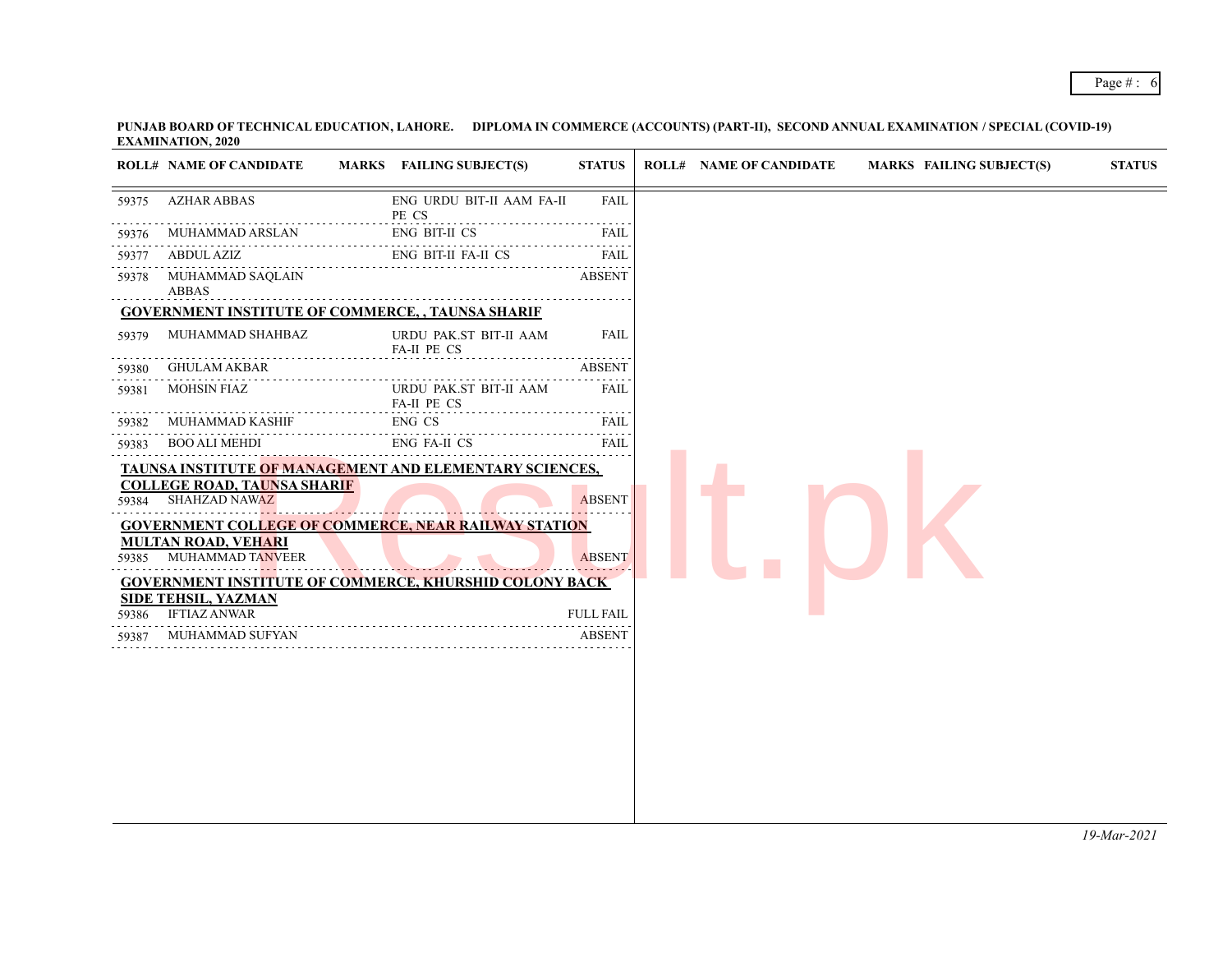|       | <b>ROLL# NAME OF CANDIDATE</b> | <b>MARKS</b> FAILING SUBJECT(S)                          | $\boldsymbol{\mathrm{STATUS}}$ | <b>ROLL# NAME OF CANDIDATE</b> | <b>MARKS FAILING SUBJECT(S)</b> | $\boldsymbol{\text{STATUS}}$ |
|-------|--------------------------------|----------------------------------------------------------|--------------------------------|--------------------------------|---------------------------------|------------------------------|
|       |                                | <b>GOVERNMENT INSTITUTE OF COMMERCE, , TAUNSA SHARIF</b> |                                |                                |                                 |                              |
| 59201 | MUHAMMAD JAMAL                 | ${\rm ENG}$                                              | FAIL                           |                                |                                 |                              |
|       |                                |                                                          |                                |                                |                                 |                              |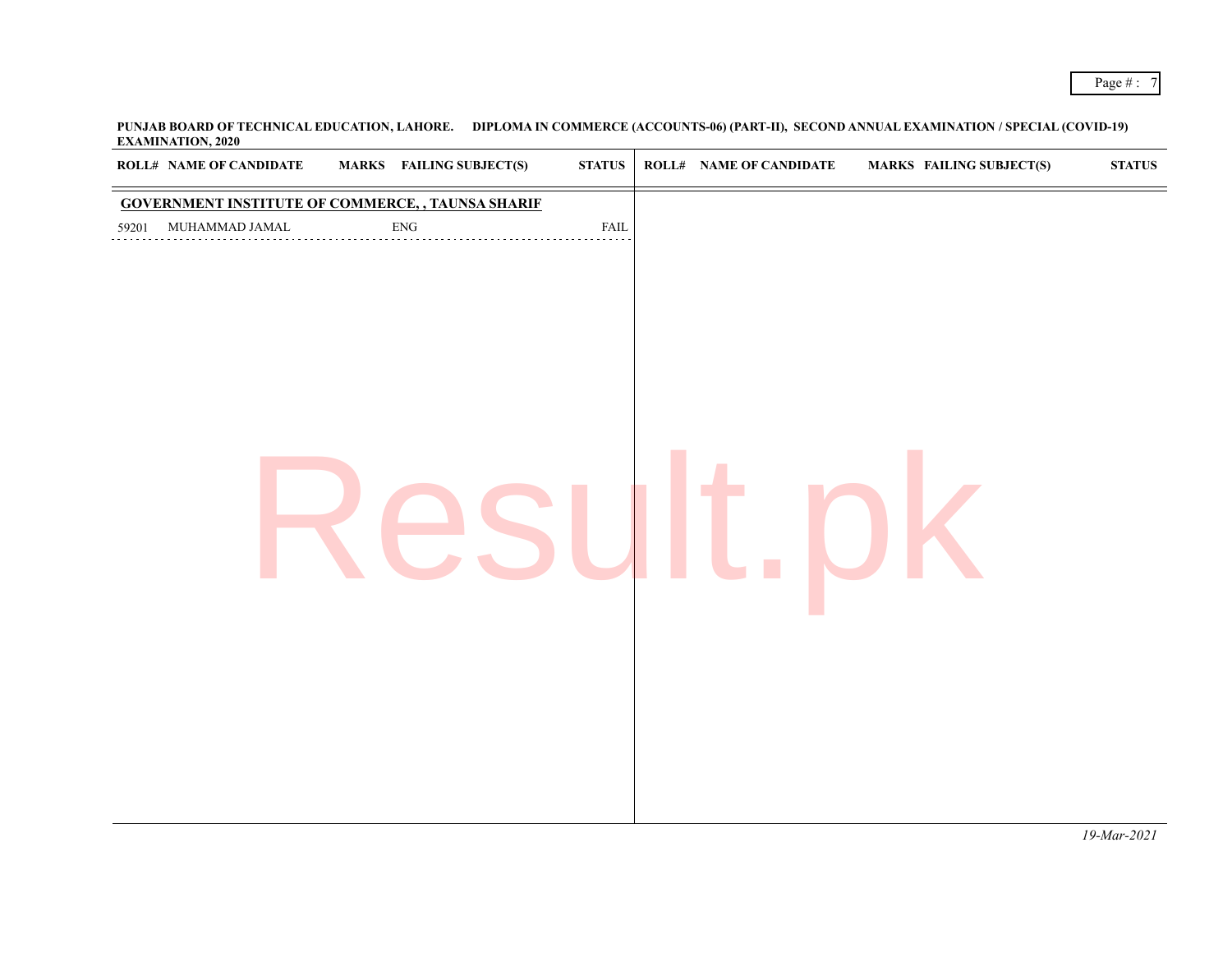**PUNJAB BOARD OF TECHNICAL EDUCATION, LAHORE. DIPLOMA IN COMMERCE (ACCOUNTS-17) (PART-II), SECOND ANNUAL EXAMINATION / SPECIAL (COVID-19) EXAMINATION, 2020**

|                | <b>ROLL# NAME OF CANDIDATE</b>                 |                   | MARKS FAILING SUBJECT(S)                                           | <b>STATUS</b> |                 | <b>ROLL# NAME OF CANDIDATE</b>                                 | <b>MARKS FAILING SUBJECT(S)</b>     | <b>STATUS</b>         |
|----------------|------------------------------------------------|-------------------|--------------------------------------------------------------------|---------------|-----------------|----------------------------------------------------------------|-------------------------------------|-----------------------|
|                | <b>AHMADPUR EAST</b>                           |                   | <b>GOVERNMENT COLLEGE OF COMMERCE, SHAHI WALA ROAD,</b>            |               | 68480           | MUHAMMAD SALMAN                                                | URDU-II ENG-II CS BIT-II<br>$FA-II$ | <b>FAIL</b>           |
| 59618          | <b>ASIF KHALIL</b>                             |                   |                                                                    | <b>ABSENT</b> | 68481           |                                                                | URDU-II ENG-II CS FA-II             | <b>FAIL</b>           |
|                |                                                |                   | <b>GOVERNMENT INSTITUTE OF COMMERCE, NEAR TELEPHONE</b>            |               | 68482           | MUHAMMAD FASIH UL DIN $297 + 327 = 624$                        |                                     | <b>PASS</b>           |
|                | <b>EXCHANGE, ALIPUR</b>                        |                   |                                                                    |               | .<br>68483      | MUHAMMAD ADEEL NAEEM                                           |                                     | .<br>FAII.            |
|                | $68476$ SHARJEEL AHMAD QURESHI 396 + 360 = 756 |                   |                                                                    | <b>PASS</b>   | 68484           | <b>SHAHZAIB</b>                                                | CS FA-II                            | <b>FAIL</b>           |
|                |                                                |                   | <b>GOVT. POSTGRADUATE COLLEGE OF COMMERCE, CHISHTIAN ROAD,</b>     |               | 68485           | <b>USAMA</b>                                                   | ENG-II CS                           | FAII.                 |
|                | <b>BAHAWALNAGAR</b><br>68477 ASAD ALI          | $339 + 340 = 679$ |                                                                    | <b>PASS</b>   | <b>DEPALPUR</b> | <b>GOVERNMENT INSTITUTE OF COMMERCE, NEAR POST OFFICE,</b>     |                                     |                       |
|                |                                                |                   | <b>GOVT. COLLEGE OF COMMERCE, CHEEMA TOWN, BAHAWALPUR</b>          |               | 60069           | <b>SHAHZAIB WASEEM KHAN</b>                                    | URDU-II ENG-II CS PE                | <b>FAIL</b>           |
| 59798          | <b>HAFIZ AHMAD LABIB</b>                       |                   |                                                                    | <b>ABSENT</b> |                 | 60071 MUHAMMAD SAQLAIN $334 + 351 = 685$                       |                                     | <b>PASS</b>           |
|                | <b>AHSAN</b>                                   |                   |                                                                    |               |                 | <b>GOVERNMENT COLLEGE OF COMMERCE, BLOCK NO 38, DERA GHAZI</b> |                                     |                       |
| 59799          | MUHAMMAD SHAHZAD<br>MUHAMAD JAMEEL             |                   |                                                                    | <b>ABSENT</b> | <b>KHAN</b>     |                                                                |                                     |                       |
| 59800          |                                                |                   |                                                                    | <b>ABSENT</b> | 60163           | MUHAMMAD ASAD ALI                                              |                                     | Division Not Improved |
| <b>BHAKKAR</b> |                                                |                   | <b>GOVERNMENT COLLEGE OF COMMERCE, NEAR SPORTS STADIUM,</b>        |               | 60180           | MUHAMMAD RIZWAN                                                |                                     | ABSENT                |
| 59819          | MUSSAYAB RAZA                                  | $324 + 391 = 715$ |                                                                    | <b>PASS</b>   | 68486           | TASAWOR ABBAS FULL FAIL                                        |                                     |                       |
|                | 59822 ADNAN                                    |                   | URDU-II ENG-II CS FA-II                                            | <b>FAIL</b>   | 68487           | ABDUL MANAN                                                    | DUL MANAN FULL FAIL                 | <b>FULL FAIL</b>      |
|                |                                                |                   | <b>GOVERNMENT COLLEGE OF COMMERCE, CHUNGI NO.1, G.T. ROAD,</b>     |               | 68488           | MOHAMMAD WARIS Division Not Improved                           |                                     |                       |
|                | <b>CHICHAWATNI</b>                             |                   |                                                                    |               | 68489           | MUHAMMAD JUNAID ENG-II FAIL (No Chance)                        |                                     |                       |
|                | 59958 HAMZA RASOOL                             |                   | <b>ENG-II CS FA-II AAM</b>                                         | FAIL          | 68490           | MUHAMMAD SAAD                                                  | $324 + 318 = 642$                   | <b>PASS</b>           |
|                |                                                |                   | <b>BRIGHT CAREER COLLEGE OF COMMERCE &amp; COMPUTER SCIENCES,,</b> |               |                 | <b>GOVERNMENT COLLEGE OF COMMERCE, PEOPLES COLONY,</b>         |                                     |                       |
|                | <b>CHOWK AZAM</b><br>60029 SHOAIB TARIQ        |                   |                                                                    | <b>ABSENT</b> |                 | <b>FAISALABAD</b><br>60298 MUHAMMAD ABDULLAH CS FA-II          | CS FA-II AAM                        | FAIL                  |
|                |                                                |                   | <b>GOVERNMENT INSTITUTE OF COMMERCE, MAIN BHAKKAR ROAD,</b>        |               |                 | 60300 AZAN NADEEM                                              | ENG-II CS FA-II PE                  | FAIL                  |
|                | <b>DARYA KHAN</b>                              |                   |                                                                    |               | 60314           | AWAIS KHALID                                                   |                                     | <b>ABSENT</b>         |
| 60053          | MUHAMMAD ARSHAD                                |                   |                                                                    | <b>ABSENT</b> | 60319           | MUHAMMAD AWAIS NIAZ ENG-II CS FAIL                             |                                     |                       |
|                |                                                |                   | <b>GOVERNMENT INSTITUTE OF COMMERCE, CIRCULAR ROAD, DASKA</b>      |               | 68491<br>.      | DILAWER MUMTAZ                                                 |                                     | <b>ABSENT</b>         |
| 68478          | RANA IHTISHAM AHMED                            |                   | CS.                                                                | <b>FAIL</b>   | 68492           | MUHAMMAD HAMID<br>MUHAMMAD HAMID ENG-II CS FAIL(No Chance)     |                                     |                       |
| 68479          | ABDUL RAHMAN AMIR                              |                   | URDU-II ENG-II CS BIT-II                                           | <b>FAIL</b>   |                 | NATIONAL COLLEGE OF COMPUTER SCIENCES, JAMAT KHANA BAZAR,      |                                     |                       |
|                |                                                |                   | FA-II PE AAM                                                       |               | <b>GILGIT</b>   | 60441 HASNAIN                                                  | $ENG-II$                            | FAIL                  |
|                |                                                |                   |                                                                    |               |                 |                                                                |                                     |                       |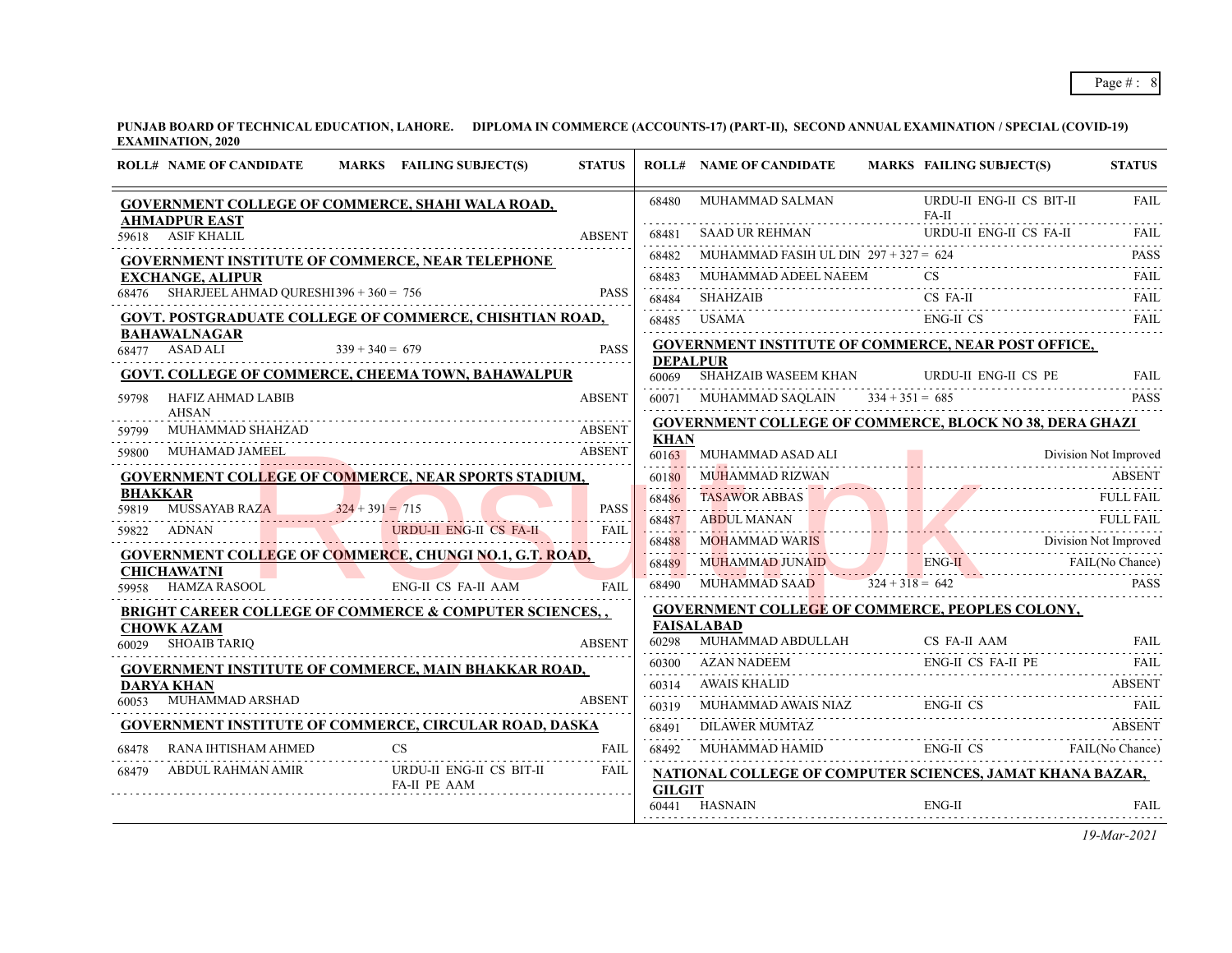| MARKS FAILING SUBJECT(S)<br><b>ROLL# NAME OF CANDIDATE</b>                                | <b>STATUS</b> |       | <b>ROLL# NAME OF CANDIDATE</b>         | <b>MARKS FAILING SUBJECT(S)</b>                                                                                      | <b>STATUS</b> |
|-------------------------------------------------------------------------------------------|---------------|-------|----------------------------------------|----------------------------------------------------------------------------------------------------------------------|---------------|
| 60448 RASHID MANZOOR $316 + 341 = 657$ PASS<br>60448                                      | <b>PASS</b>   |       |                                        | GOVERNMENT COLLEGE OF COMMERCE, BILAL TOWN, JHELUM                                                                   |               |
| $ENG-II$<br>SEEMA NAZAR<br>60449                                                          | FAIL          | 61076 | <b>SAAD SULTAN</b>                     | <b>ENG-II CS FA-II AAM</b>                                                                                           | <b>FAIL</b>   |
| <b>RAVEENA ALTAF</b><br>68493                                                             | <b>ABSENT</b> | 61077 |                                        | MUHAMMAD NOUMAN ALI URDU-II ENG-II CS AAM FAIL                                                                       |               |
| <b>GOVERNMENT INSTITUTE OF COMMERCE, BOYS HOSTEL BULDING,</b>                             |               | 61081 | MUHAMMAD HASSAN                        |                                                                                                                      | <b>ABSENT</b> |
| SARWAR SHAHEED NISHAN-E-HAIDER GOVT. DEGREE COLLEGE, GUJAR                                |               |       |                                        | $\underbrace{61086}\quad\text{MUHAMMAD ABDULLAH}\qquad\qquad \text{URDU-II ENG-II CS FA-II}\qquad\qquad \text{FAIL}$ |               |
| <b>KHAN</b><br><b>USAMA PERVAIZ</b><br>60487                                              | <b>ABSENT</b> | 68498 | WAQAS ALI                              | ENG-II CS FA-II                                                                                                      | FAII.         |
| ABDUL BASIT KHAN NIZAMI387 + 348 = $735$<br>68494                                         | <b>PASS</b>   | 68499 | MUHAMMAD RASHID                        | ENG-II CS FA-II                                                                                                      | <b>FAIL</b>   |
| <b>GOVERNMENT COLLEGE OF COMMERCE, PEOPLES COLONY,</b>                                    |               |       | 68500 ADNAN NAJAF                      | ENG-II CS FA-II                                                                                                      |               |
| <b>GUJRANWALA</b><br><b>FAIZAN ALI</b><br>60534<br>$322 + 366 = 688$                      | <b>PASS</b>   | 68501 | MUHAMMAD HAMAYUN<br><b>BABAR</b>       | ENG-II CS                                                                                                            | FAIL          |
| <b>GOVERNMENT INSTITUTE OF COMMERCE FOR WOMEN, ST.NO.4</b>                                |               |       | 68502 MUHAMMAD ALI                     | URDU-II ENG-II CS BIT-II<br><b>FA-II AAM</b>                                                                         | FAIL          |
| BIG.CIVIL LINES IST FLOOR OF THE BUILDING GVIW, GUJRANWALA<br>$ENG-II$<br>SUNBAL<br>60569 | FAIL          |       | 68503 MUHAMMAD AFAQ<br><b>MUMTAZ</b>   | URDU-II ENG-II CS FA-II<br>AAM                                                                                       | FAII.         |
| FAIL(No Chance)<br>ENG-II<br>68495 MUBEEN                                                 |               |       | 68504 TAYYAB AMIN                      | URDU-II ENG-II CS BIT-II                                                                                             | <b>FAIL</b>   |
| <b>GOVERNMENT POLYTECHNIC INSTITUTE FOR WOMEN, SECTOR H8-1,</b>                           |               | 68505 | MOHAMMAD RAZA                          | FA-II PE AAM<br><b>ENG-II CS</b>                                                                                     |               |
| <b>ISLAMABAD</b><br>60786 SUMRA BIBI                                                      | <b>ABSENT</b> |       | 68506 MUHAMMAD SHOAIB                  | $ING-II CS FAIL$<br>URDU-II ENG-II CS                                                                                | <b>FAIL</b>   |
| <b>GOVERNMENT INSTITUTE OF COMMERCE, , JAMPUR</b>                                         |               | 68507 |                                        | $3AMEEL$<br>$68507$ FAIZAN AHMED<br>$295 + 327 = 622$<br>PASS                                                        |               |
| Division Not Improved<br>MUHAMMAD ADNAN<br>60818                                          |               | 68508 |                                        | MUHAMMAD HASSAN ENG-II CS BIT-II FAIL                                                                                | <b>FAIL</b>   |
| UMER FAROOQ 443 + 299 = 742 PASS<br>68496                                                 | <b>PASS</b>   | 68509 | FAKHAR BHATTI                          | URDU-II ENG-II CS FA-II                                                                                              | <b>FAIL</b>   |
| <b>GOVERNMENT COLLEGE OF COMMERCE, 9/C SATYANA ROAD,</b><br><b>JARANWALA</b>              |               |       | 68510 ABDUL REHMAN HARIS<br><b>DAR</b> | CS FA-II                                                                                                             | FAII.         |
| <b>SHAHZAIB</b><br>60827                                                                  | <b>ABSENT</b> | 68511 | RAJA MUHAMMAD                          |                                                                                                                      | FAII.         |
| <b>ATTA UR REHMAN</b><br>60830                                                            | <b>ABSENT</b> |       | <b>HASNAIN</b>                         |                                                                                                                      | FAII.         |
| <b>GOVERNMENT COLLEGE OF COMMERCE, SATELLITE TOWN, JHANG</b>                              |               |       | 68513 AIS ALI                          | 68512 BILAL NAWAZ ENG-II CS BIT-II                                                                                   | <b>ABSENT</b> |
| <b>SHARJEEL ARIF</b><br>ENG-II CS FA-II AAM<br>68497                                      | FAII.         |       | <b>HAMZA AHMED</b>                     |                                                                                                                      | ABSENT        |
| RACHNA COLLEGE OF COMMERCE, YOUSAF SHAH ROAD, NEAR                                        |               |       | <b>MALIK HAMZA</b>                     | 68514 HAMZA AHMED ABSENT                                                                                             | <b>ABSENT</b> |
| <b>KATCHERY CHOWK, JHANG</b>                                                              |               |       |                                        | 68515 MALIK HAMZA ABSENT                                                                                             |               |
| <b>DANIYAL HAIDER</b><br>60992                                                            | <b>ABSENT</b> | 68517 |                                        | 68516 TOUQEER NASIR CS FAIL                                                                                          | <b>FAIL</b>   |
|                                                                                           |               |       |                                        | HUSSNAIN RIAZ ENG-II CS FA-II                                                                                        |               |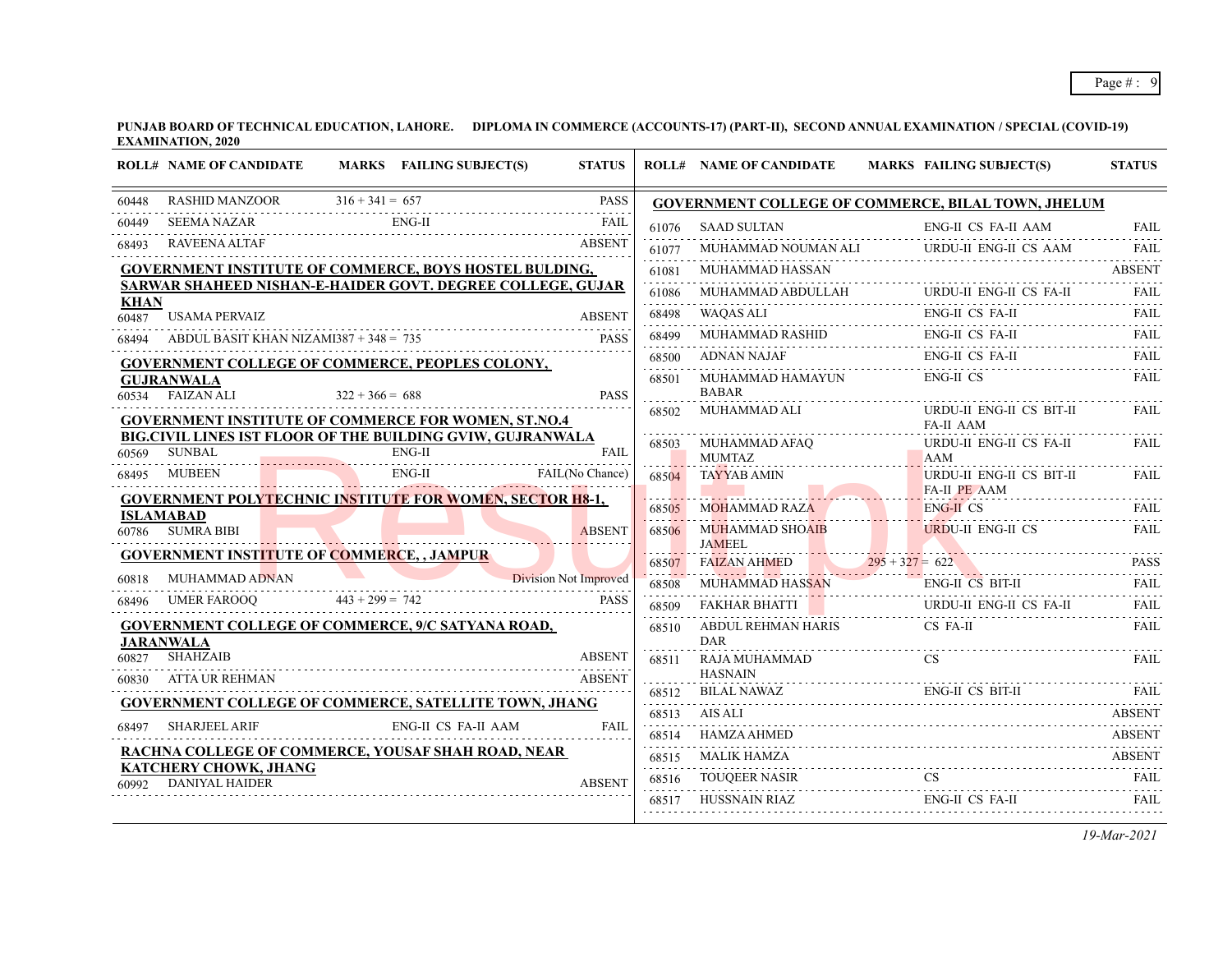|                | <b>ROLL# NAME OF CANDIDATE</b>                                                                                       |                   | MARKS FAILING SUBJECT(S)  | <b>STATUS</b>         |                 |                                                          | ROLL# NAME OF CANDIDATE MARKS FAILING SUBJECT(S)                                                | <b>STATUS</b>   |
|----------------|----------------------------------------------------------------------------------------------------------------------|-------------------|---------------------------|-----------------------|-----------------|----------------------------------------------------------|-------------------------------------------------------------------------------------------------|-----------------|
|                | 68518 HAMZA HUSSNAIN ENG-II CS FAIL(No Chance)                                                                       |                   |                           |                       |                 | 61840 MUHAMMAD HASEEB                                    |                                                                                                 | <b>ABSENT</b>   |
|                | <b>GOVERNMENT COLLEGE OF COMMERCE, BEHIND CIVIL HOSPITAL</b>                                                         |                   |                           |                       |                 |                                                          | <b>GOVERNMENT INSTITUTE OF COMMERCE, , MANDI BAHAUDDIN</b>                                      |                 |
|                | KUKAR HATTA ROAD,, KABIRWALA                                                                                         |                   |                           |                       |                 | 61868 ILYAS ARIF                                         |                                                                                                 | <b>ABSENT</b>   |
| 68520          | 68519 MUHAMMAD ZUBAIR ENG-II CS FAIL<br>ALLAH RAKHA                                                                  |                   |                           | RL Fee                |                 |                                                          | <b>GOVERNMENT COLLEGE OF COMMERCE, MUSA VIRK, MIAN CHANNU</b>                                   |                 |
| 68521          | MUHAMMAD ADNAN ARIF ENG-II FAIL(No Chance)                                                                           |                   |                           |                       |                 | 68525 MUHAMMAD ABUBAKAR $296 + 345 = 641$                |                                                                                                 | <b>PASS</b>     |
|                | <b>GOVERNMENT COLLEGE OF COMMERCE,, KHANEWAL</b>                                                                     |                   |                           |                       |                 |                                                          | <b>GOVERNMENT COLLEGE OF COMMERCE, NEAR OFFICER COLONY,</b>                                     |                 |
|                | IMRAN                                                                                                                |                   |                           | <b>ABSENT</b>         | <b>MIANWALI</b> |                                                          |                                                                                                 |                 |
| 61402          | GHAZAN ABBAS                                                                                                         |                   | ENG-II CS BIT-II FA-II PE | FAIL                  |                 |                                                          | 61968 HABIB UR REHMAN ENG-II CS FAIL                                                            |                 |
| 61403          |                                                                                                                      |                   |                           |                       | 61977           |                                                          | MUHAMMAD RAMZAN ENG-II CS FA-II AAM                                                             | FAII.           |
| 61404          |                                                                                                                      |                   |                           |                       |                 | 61978 MUHAMMAD NADEEM                                    |                                                                                                 | <b>ABSENT</b>   |
| 61405          | WASEEM AKRAM ABSENT MUNEER SHAHZAD ENG-II CS FA-II PE AAM FAIL FUNCTION ASSEMBLE SHAHZAD ENG-II CS FA-II PE AAM FAIL |                   |                           |                       |                 |                                                          | 61978 MUHAMMAD NADEEM<br>61979 FAROQQ ABDULLAH KHAN ABSENT<br>61979 FAROQQ ABDULLAH KHAN ABSENT |                 |
|                | <b>GOVERNMENT INSTITUTE OF COMMERCE, THQ HOSPITAL G.T.ROAD,,</b>                                                     |                   |                           |                       |                 |                                                          |                                                                                                 |                 |
| <b>KHARIAN</b> |                                                                                                                      |                   |                           |                       |                 |                                                          |                                                                                                 |                 |
|                | 61518 KHALIL MASIH                                                                                                   |                   |                           | <b>ABSENT</b>         | 61995           |                                                          | MUZAMMIL RAZA ENG-II CS FA-II PE AAM FAIL                                                       |                 |
|                | <b>GOVERNMENT COLLEGE OF COMMERCE, MINI BY PASS, RAILWAY</b>                                                         |                   |                           |                       |                 |                                                          | 61996 KAFAYAT ULLAH KHAN ABSENT                                                                 |                 |
|                | <b>ROAD, KOT ADDU</b><br>68522 SHOAIB SAJJAD                                                                         |                   | ENG-II CS FA-II AAM       | <b>FAIL</b>           |                 |                                                          | <b>GOVERNMENT INSTITUTE OF COMMERCE, MOHALLA TARIO COLONY</b>                                   |                 |
|                | <b>GOVERNMENT INSTITUTE OF COMMERCE, NEAR GOVT. ELEMENTARY</b>                                                       |                   |                           |                       |                 | <b>NEAR BUS STAND, MINCHINABAD</b><br>62012 ABDUL RAZZAQ |                                                                                                 | <b>ABSENT</b>   |
|                | <b>SCHOOL NO.2, KOT SULTAN</b>                                                                                       |                   |                           |                       |                 |                                                          | <b>GOVERNMENT COLLEGE OF COMMERCE, QASIM PUR COLONY</b>                                         |                 |
|                | 61606 MUHAMMAD SAQLAIN                                                                                               | $388 + 361 = 749$ |                           | <b>PASS</b>           |                 | <b>BAHAWALPUR ROAD,, MULTAN</b>                          |                                                                                                 |                 |
|                | <b>KHYBER COLLEGE OF COMMERCE &amp; COMPUTER SCIENCES,, KOT</b>                                                      |                   |                           |                       |                 |                                                          | 68526 HAMZA SHAHID CS CS                                                                        | FAIL(No Chance) |
| <b>SULTAN</b>  | 68523 BAQIR HUSSAIN                                                                                                  |                   | ENG-II CS FA-II           | FAII.                 |                 |                                                          | 68527 USAMA JAMEEL ENG-II CS FA-II AAM FAIL (No Chance)                                         |                 |
|                |                                                                                                                      |                   |                           |                       |                 |                                                          | 68528 MUHAMMAD ANAS ENG-II CS FAIL (No Chance)                                                  |                 |
|                | <b>GOVERNMENT COLLEGE OF COMMERCE, COLLEGE ROAD, LAYYAH</b>                                                          |                   |                           |                       |                 |                                                          | GOVERNMENT COLLEGE OF COMMERCE, CANTT, NEAR STATE BANK                                          |                 |
| 61702          | MUHAMMAD ADEEL<br><b>ZAMAN</b>                                                                                       |                   |                           | Division Not Improved |                 | OF PAKISTAN, MULTAN                                      |                                                                                                 |                 |
|                | UNITED COMMERCE COLLEGE, 15-Z HOUSING COLONY COLLEGE                                                                 |                   |                           |                       |                 |                                                          | ENG-II CS FA-II FAIL<br>68529 MUHAMMAD ZOHAIB 390 + 344 = 734 PASS                              |                 |
|                | <b>ROAD, LAYYAH</b>                                                                                                  |                   |                           |                       |                 |                                                          |                                                                                                 |                 |
|                | 68524 HAFIZ MUHAMMAD LATIF ENG-II CS BIT-II FA-II PE                                                                 |                   |                           | FAII.                 |                 |                                                          | <b>MULTAN COLLEGE OF COMMERCE, VEHARI ROAD, MULTAN</b>                                          |                 |
|                | <b>GOVERNMENT INSTITUTE OF COMMERCE, NEAR CHUNGI NO.11, KEROR</b>                                                    |                   |                           |                       |                 | 68530 HASNAIN RAFIQ                                      |                                                                                                 | RL Fee          |
|                | PAKKA MINOR ROAD, MAILSI                                                                                             |                   |                           |                       |                 |                                                          |                                                                                                 |                 |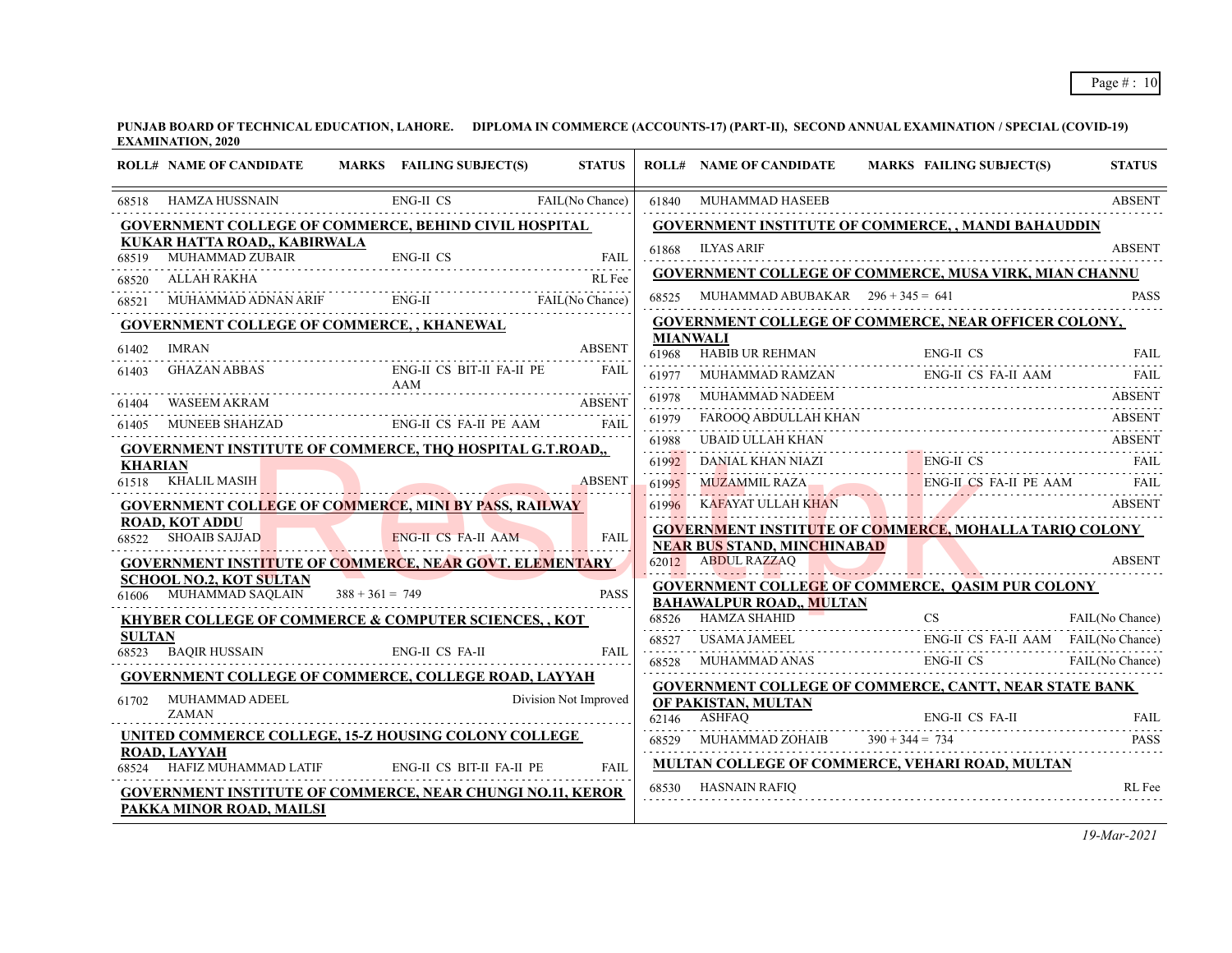|                | <b>ROLL# NAME OF CANDIDATE</b>                    | MARKS FAILING SUBJECT(S)                                                  | <b>STATUS</b> |              | <b>ROLL# NAME OF CANDIDATE</b>                                             | MARKS FAILING SUBJECT(S)                                                                                                                                                                                                                                                                                                                                                                                                                                                                                                                            | <b>STATUS</b> |
|----------------|---------------------------------------------------|---------------------------------------------------------------------------|---------------|--------------|----------------------------------------------------------------------------|-----------------------------------------------------------------------------------------------------------------------------------------------------------------------------------------------------------------------------------------------------------------------------------------------------------------------------------------------------------------------------------------------------------------------------------------------------------------------------------------------------------------------------------------------------|---------------|
|                |                                                   | NISHTER COLLEGE OF COMMERCE & I.T, 4-GULSITAN COLONY, OLD                 |               | 62546        |                                                                            | $\begin{tabular}{ll} NAVEED AHMAD KHAN & \quad ENG-II & \quad FAIL \\ \hline \end{tabular} \begin{tabular}{ll} \hline \end{tabular} \begin{tabular}{ll} \hline \end{tabular} \begin{tabular}{ll} \hline \end{tabular} \begin{tabular}{ll} \hline \end{tabular} \end{tabular} \begin{tabular}{ll} \hline \end{tabular} \begin{tabular}{ll} \hline \end{tabular} \end{tabular} \begin{tabular}{ll} \hline \end{tabular} \begin{tabular}{ll} \hline \end{tabular} \end{tabular} \begin{tabular}{ll} \hline \end{tabular} \begin{tabular}{ll} \hline \$ |               |
|                | <b>BAHAWALPUR ROAD, MULTAN</b>                    |                                                                           |               | 62551        | JAMSHAID AHMAD                                                             |                                                                                                                                                                                                                                                                                                                                                                                                                                                                                                                                                     | <b>ABSENT</b> |
| 62200          | MUHAMMAD SHAHEER<br><b>ANJUM</b>                  | BIT-II FA-II                                                              | <b>FAIL</b>   | 68538        |                                                                            | ENG-II CS                                                                                                                                                                                                                                                                                                                                                                                                                                                                                                                                           | FAIL.         |
|                |                                                   | <b>GOVERNMENT COLLEGE OF COMMERCE, WOOD BERRI ROAD NEAR</b>               |               | 68539        | FEEDA MOHAMMAD KHAN                                                        | ENG-II CS                                                                                                                                                                                                                                                                                                                                                                                                                                                                                                                                           | FAIL          |
|                | <b>SUNNY BANK, MURREE</b>                         |                                                                           |               |              |                                                                            | 68540 CHANDALI ENG-II CS FAIL                                                                                                                                                                                                                                                                                                                                                                                                                                                                                                                       |               |
| 62262          | <b>AMMAD ABBASI</b><br>BASI E                     | ENG-II CS BIT-II FA-II                                                    | FAIL          |              | <b>SHEHERYAR</b>                                                           | $BIT-II$<br>68541 SHEHERYAR BIT-II FAIL FAIL                                                                                                                                                                                                                                                                                                                                                                                                                                                                                                        |               |
| 62265          | SHAJREEL MEHMOOD<br><b>ABBASI</b>                 | CS FA-II                                                                  | <b>FAIL</b>   |              |                                                                            | 68542 MUHAMMAD SOHAIB ILYAS ENG-II CS FA-II                                                                                                                                                                                                                                                                                                                                                                                                                                                                                                         | FAII.         |
| 62266          | OSAMA ABBASI                                      |                                                                           | <b>ABSENT</b> |              |                                                                            | GOVERNMENT INSTITUTE OF COMMERCE, NEAR POST OFFICE,                                                                                                                                                                                                                                                                                                                                                                                                                                                                                                 |               |
| 62268          | JAWAD LIAQAT                                      | PAK ST ENG-II CS BIT-II<br>FA-II                                          | <b>FAIL</b>   |              | <b>NOSHEHRA (KHUSHAB)</b><br>62634 MUHAMMAD ASAD RASOOL ENG-II CS FA-II PE |                                                                                                                                                                                                                                                                                                                                                                                                                                                                                                                                                     | FAII.         |
|                | HAMZA IMTIAZ                                      |                                                                           |               |              |                                                                            | <b>GOVERNMENT COLLEGE OF COMMERCE, X-BLOCK, GOVT. COLONY,</b>                                                                                                                                                                                                                                                                                                                                                                                                                                                                                       |               |
| 62285          |                                                   |                                                                           |               | <b>OKARA</b> | <b>MEHWISH YOUSAF</b>                                                      |                                                                                                                                                                                                                                                                                                                                                                                                                                                                                                                                                     | <b>ABSENT</b> |
| 68531          | MUHAMMAD USAMA $361 + 302 = 663$<br><b>ABBASI</b> |                                                                           | <b>PASS</b>   | 62676        | 62677 MUHAMMAD ASIF                                                        |                                                                                                                                                                                                                                                                                                                                                                                                                                                                                                                                                     | ABSENT        |
|                |                                                   | <b>GOVERNMENT COLLEGE OF COMMERCE, FAISAL STADIUM,</b>                    |               |              |                                                                            | 62680 MUHAMMAD AWAIS                                                                                                                                                                                                                                                                                                                                                                                                                                                                                                                                | <b>ABSENT</b> |
|                | <b>MUZAFFARGARH</b>                               |                                                                           |               |              |                                                                            | <b>GOVERNMENT COLLEGE OF COMMERCE, ADHAN ROAD NEAR PATTOKI</b>                                                                                                                                                                                                                                                                                                                                                                                                                                                                                      |               |
| 62356          | <b>MUHAMMAD ASIF</b>                              |                                                                           | <b>ABSENT</b> |              | <b>SUGAR MILL, PATTOKI</b>                                                 |                                                                                                                                                                                                                                                                                                                                                                                                                                                                                                                                                     |               |
| 62360          |                                                   | MUHAMMAD ABUBAKAR ARTI ABSEN                                              | <b>ABSENT</b> |              | 62745 ALI RAZA                                                             | <b>ENG-IL CS</b><br><u>LI RAZA FAIL ENG-II CS</u> FAIL FAIL ENGERET ENGLISHED ENGERET ENGEL                                                                                                                                                                                                                                                                                                                                                                                                                                                         | FAIL.         |
|                |                                                   | <b>GOVERNMENT POST GRADUATE COLLEGE OF COMMERCE,</b>                      |               |              |                                                                            | 68543 FAHAD ALI FULL FAIL FULL FAIL                                                                                                                                                                                                                                                                                                                                                                                                                                                                                                                 |               |
|                |                                                   | AL-RAHEEM GARDEN BLOCK-B, NEW LAHORE ROAD, NAROWAL                        |               |              |                                                                            | 68544 SIKANDAR ALI CS BIT-II AAM                                                                                                                                                                                                                                                                                                                                                                                                                                                                                                                    |               |
|                | 62475 AFZAAL ALI                                  |                                                                           |               |              |                                                                            | <b>GOVERNMENT INSTITUTE OF COMMERCE, GUJRAT ROAD NEAR GOVT.</b>                                                                                                                                                                                                                                                                                                                                                                                                                                                                                     |               |
| 68532<br>68533 | MUHAMMAD BILAL                                    | PAK. ST URDU-II CS FA-II PE<br>MUDASAR MAHNGA PAK. ST URDU-II CS FA-II PE | <b>FAIL</b>   |              | T/T OFFICE, PHALIA<br>62796 ZEESHAN HASSAN                                 |                                                                                                                                                                                                                                                                                                                                                                                                                                                                                                                                                     | <b>ABSENT</b> |
| 68534          |                                                   | SULEMAN MASIH ENG-II PE                                                   | FAII.         |              | 62798 ANAS ZAIB                                                            | ENG-II CS FA-II PE                                                                                                                                                                                                                                                                                                                                                                                                                                                                                                                                  |               |
|                |                                                   | LAHORE COLLEGE OF COMMERCE, NEAR CIVIL HOSPITAL & OLD                     |               |              | 62804 MUHAMMAD AWAIS                                                       |                                                                                                                                                                                                                                                                                                                                                                                                                                                                                                                                                     | ABSENT        |
|                | <b>KETCHERY,, NAROWAL</b>                         |                                                                           |               |              |                                                                            | <b>GOVERNMENT INSTITUTE OF COMMERCE, AT GOVT. AL-BURINI</b>                                                                                                                                                                                                                                                                                                                                                                                                                                                                                         |               |
| 68535          |                                                   | MUHAMMAD WASAB $326 + 293 = 619$ PASS                                     |               |              | COLLEGE, KHEWORA ROAD, PIND DADAN KHAN                                     |                                                                                                                                                                                                                                                                                                                                                                                                                                                                                                                                                     |               |
| 68536          | AMEER HAMZA PE                                    |                                                                           | FAII.         | 62833        | <b>SULEMAN RAZA</b>                                                        | PAK ST ENG-II CS PE                                                                                                                                                                                                                                                                                                                                                                                                                                                                                                                                 | FAII.         |
|                | 68537 USAMA $373 + 271 = 644$                     |                                                                           | <b>PASS</b>   | 62836        |                                                                            | $\begin{tabular}{ll} MUHAMMAD ABDUL AZIZ & URDU-II ENG-II BIT-II FA-II \\ \hline \end{tabular}$                                                                                                                                                                                                                                                                                                                                                                                                                                                     | FAIL.<br>.    |
|                |                                                   | <b>GOVERNMENT INSTITUTE OF COMMERCE, KARYAL ROAD, NEAR NEW</b>            |               | 68545        | <b>MUNEEB ZAFAR</b>                                                        | <b>ENG-II CS PE</b>                                                                                                                                                                                                                                                                                                                                                                                                                                                                                                                                 | <b>FAIL</b>   |
|                | <b>KETCHERY, NAUSHERA VIRKAN</b>                  |                                                                           |               | 68546        | SURRIYA BIBI                                                               | $ENG-II$                                                                                                                                                                                                                                                                                                                                                                                                                                                                                                                                            | <b>FAIL</b>   |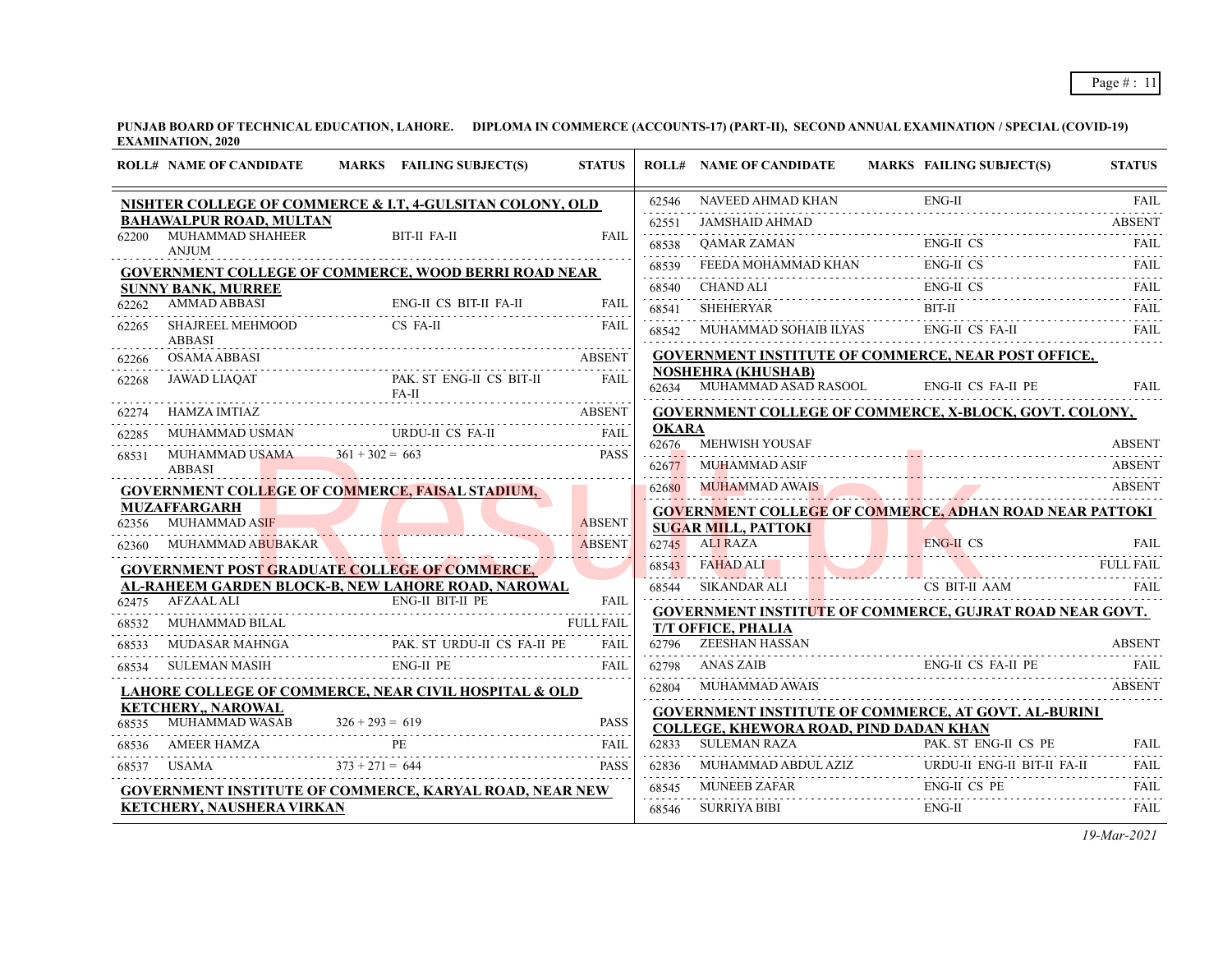|       | <b>ROLL# NAME OF CANDIDATE</b>                                                 |                   | MARKS FAILING SUBJECT(S)                                                             | <b>STATUS</b> |                 | <b>ROLL# NAME OF CANDIDATE</b>         |                   | <b>MARKS FAILING SUBJECT(S)</b>                                                                                                                                                                                                         | <b>STATUS</b>   |
|-------|--------------------------------------------------------------------------------|-------------------|--------------------------------------------------------------------------------------|---------------|-----------------|----------------------------------------|-------------------|-----------------------------------------------------------------------------------------------------------------------------------------------------------------------------------------------------------------------------------------|-----------------|
|       |                                                                                |                   | <b>GOVERNMENT POST GRADUATE COLLEGE OF COMMERCE, OPPOSITE</b>                        |               |                 |                                        |                   | GOVERNMENT COLLEGE OF COMMERCE, DOSEHRA GROUND,                                                                                                                                                                                         |                 |
| 68547 | COCA COLA FACTORY, RAHIM YAR KHAN<br><b>SYED ABDUL WARIS</b><br><b>GILLANI</b> | $295 + 289 = 584$ |                                                                                      | <b>PASS</b>   |                 | <b>SHEIKHUPURA</b><br>$63556$ ANSAR    |                   | ENG-II CS BIT-II FA-II PE<br>AAM                                                                                                                                                                                                        | FAII.           |
| 68548 | <b>MUZAMMIL HUSSAIN</b>                                                        |                   | ENG-II CS BIT-II FA-II AAM                                                           | FAII.         |                 | 63566 TABRIZ ALI                       |                   |                                                                                                                                                                                                                                         | <b>ABSENT</b>   |
|       |                                                                                |                   | <b>GOVERNMENT INSTITUTE OF COMMERCE, AQILPUR ROAD, RAJANPUR</b>                      |               |                 |                                        |                   | GOVERNMENT INSTITUTE OF COMMERCE, CANTT ROAD,, SHORKOT                                                                                                                                                                                  |                 |
| 62936 | MUHAMMAD HASNAIN                                                               |                   |                                                                                      | FULL FAIL     | 68555           | MUSHAF ALI                             |                   | ENG-II CS FA-II AAM                                                                                                                                                                                                                     | <b>FAIL</b>     |
| 62962 | <b>MUHAMMAD HANIF</b>                                                          |                   | MAD HANIF ENG-II CS FAIL                                                             | FAII.         | 68556           | <b>ABDUL REHMAN</b>                    |                   | <b>ENG-II CS</b>                                                                                                                                                                                                                        | FAII.           |
| 68549 |                                                                                |                   |                                                                                      | FAIL          | 68557           |                                        |                   | ENG-II CS FA-II AAM                                                                                                                                                                                                                     | <b>FAIL</b>     |
| 68550 |                                                                                |                   | MUNAWAR HUSSAIN CS FAIL AMIR AHMAD 330 + 293 = 623 PASS                              | <b>PASS</b>   | 68558           | MUHAMMAD ASHRAF<br><b>MEHMOOD</b>      |                   | URDU-II ENG-II CS FA-II PE<br>AAM                                                                                                                                                                                                       | <b>FAIL</b>     |
|       |                                                                                |                   | <b>GOVERNMENT COLLEGE OF COMMERCE, SAID PUR SCHEME #2</b>                            |               | 68559           |                                        |                   | $\begin{tabular}{ll} MUHAMMAD SHEHZAD \hspace{2.5cm} ENG-II CS AAM \hspace{2.5cm} FAIL \\ \rule{2.5cm} \rule{2.2cm}{0.15cm} \end{tabular} \begin{tabular}{ll} \textbf{EMG-II CS AAM} \hspace{2.5cm} FAIL \\ \rule{2.5cm} \end{tabular}$ |                 |
| 63041 | <b>SATTELITE TOWN, RAWALPINDI</b><br><b>SAJJAD SHAH</b>                        |                   | URDU-II ENG-II FA-II PE                                                              | FAIL          |                 | 68560 AZHAR MUNEER                     |                   | ENG-II CS<br>AR MUNEER ENG-II CS                                                                                                                                                                                                        | <b>FAIL</b>     |
| 68551 | SYED GHULAM ZAIN UL $293 + 316 = 609$<br><b>ABIDIN</b>                         |                   |                                                                                      | <b>PASS</b>   | <b>SHUJABAD</b> |                                        |                   | <b>GOVERNMENT COLLEGE OF COMMERCE, OLD MULTAN ROAD,</b>                                                                                                                                                                                 |                 |
|       |                                                                                |                   | <b>EVER BRIGHT COLLEGE OF COMMERCE &amp; COMPUTER, TEHSIL TAUNSA</b>                 |               |                 | 63715 REHAN BARKAT                     |                   | <b>ENG-II CS</b>                                                                                                                                                                                                                        | FAII.           |
|       | <b>SHARIF, RETRA</b>                                                           |                   |                                                                                      |               | 63741           | MUHAMMAD SHERAZ                        |                   | ENG-II CS                                                                                                                                                                                                                               | FAII.           |
|       | 63126 NIAZ ELAHI                                                               |                   |                                                                                      | <b>ABSENT</b> | 68561           | MUHAMMAD FARHAN                        | $404 + 342 = 746$ |                                                                                                                                                                                                                                         | <b>PASS</b>     |
|       |                                                                                |                   | <b>GOVERNMENT INSTITUTE OF COMMERCE, MOHALLAH SIAL, WARD NO.</b>                     |               |                 | <b>SAEED</b><br>68562 ALIYAMEEN        |                   | $363 + 273 = 636$ PASS                                                                                                                                                                                                                  |                 |
|       | <b>5 TOWN COMMITTEE, ROJHAN</b><br>63215 KASHIF HUSSAIN                        |                   | <b>CS</b>                                                                            | FAII.         |                 | 68563 MUHAMMAD NADEEM                  |                   |                                                                                                                                                                                                                                         | <b>ABSENT</b>   |
|       |                                                                                |                   | <b>GOVERNMENT INSTITUTE OF COMMERCE, JHANG ROAD, OPP. ICE</b>                        |               |                 |                                        |                   | <b>GOVERNMENT COLLEGE OF COMMERCE FOR WOMEN, PARIS ROAD,</b>                                                                                                                                                                            |                 |
|       | FACTORY, SAHIWAL SARGODHA                                                      |                   |                                                                                      |               | <b>SIALKOT</b>  |                                        |                   |                                                                                                                                                                                                                                         |                 |
|       | 63306 MUHAMMAD SHEHR YAR                                                       |                   |                                                                                      | <b>ABSENT</b> |                 | $68564$ LAIBA SALEEM $311 + 333 = 644$ |                   |                                                                                                                                                                                                                                         | <b>PASS</b>     |
|       |                                                                                |                   | <b>GOVERNMENT INSTITUTE OF COMMERCE, NEAR CHAK NO.465, G.B.</b>                      |               |                 |                                        |                   | <b>GOVERNMENT POSTGRADUATE COLLEGE OF COMMERCE, NEAR</b>                                                                                                                                                                                |                 |
|       | <b>FAISALABAD ROAD, SAMMUNDRI</b><br>68552 USAMA ASLAM                         | $284 + 315 = 599$ |                                                                                      | <b>PASS</b>   |                 | 68565 ASAD MUNIR                       |                   | MUNICIPAL CORPORATION OFFICE, SIALKOT QILLA, SIALKOT<br>$ENG-II$                                                                                                                                                                        | FAIL(No Chance) |
|       |                                                                                |                   | <b>GOVERNMENT INSTITUTE OF COMMERCE FOR WOMEN, HOSTEL #3,</b>                        |               |                 | 68566 ZOHAIB ALMAS CS CS               |                   |                                                                                                                                                                                                                                         | FAIL(No Chance) |
|       | STAFF COLONY GCC SARGODHA, SARGODHA                                            |                   |                                                                                      |               |                 |                                        |                   | <b>GOVERNMENT INSTITUTE OF COMMERCE, AL HAJ SULTAN ROAD,</b>                                                                                                                                                                            |                 |
|       |                                                                                |                   |                                                                                      |               | <b>TALAGANG</b> |                                        |                   |                                                                                                                                                                                                                                         |                 |
|       |                                                                                |                   | 68553 NAJMA MUMTAZ FA-II FAIL(No Chance)<br>68554 KAINAT FATIMA 294 + 303 = 597 PASS |               |                 | 64017 MUHAMMAD ISMAIL                  |                   | URDU-II ENG-II CS FA-II<br>AAM                                                                                                                                                                                                          | <b>FAIL</b>     |
|       |                                                                                |                   |                                                                                      |               |                 |                                        |                   |                                                                                                                                                                                                                                         |                 |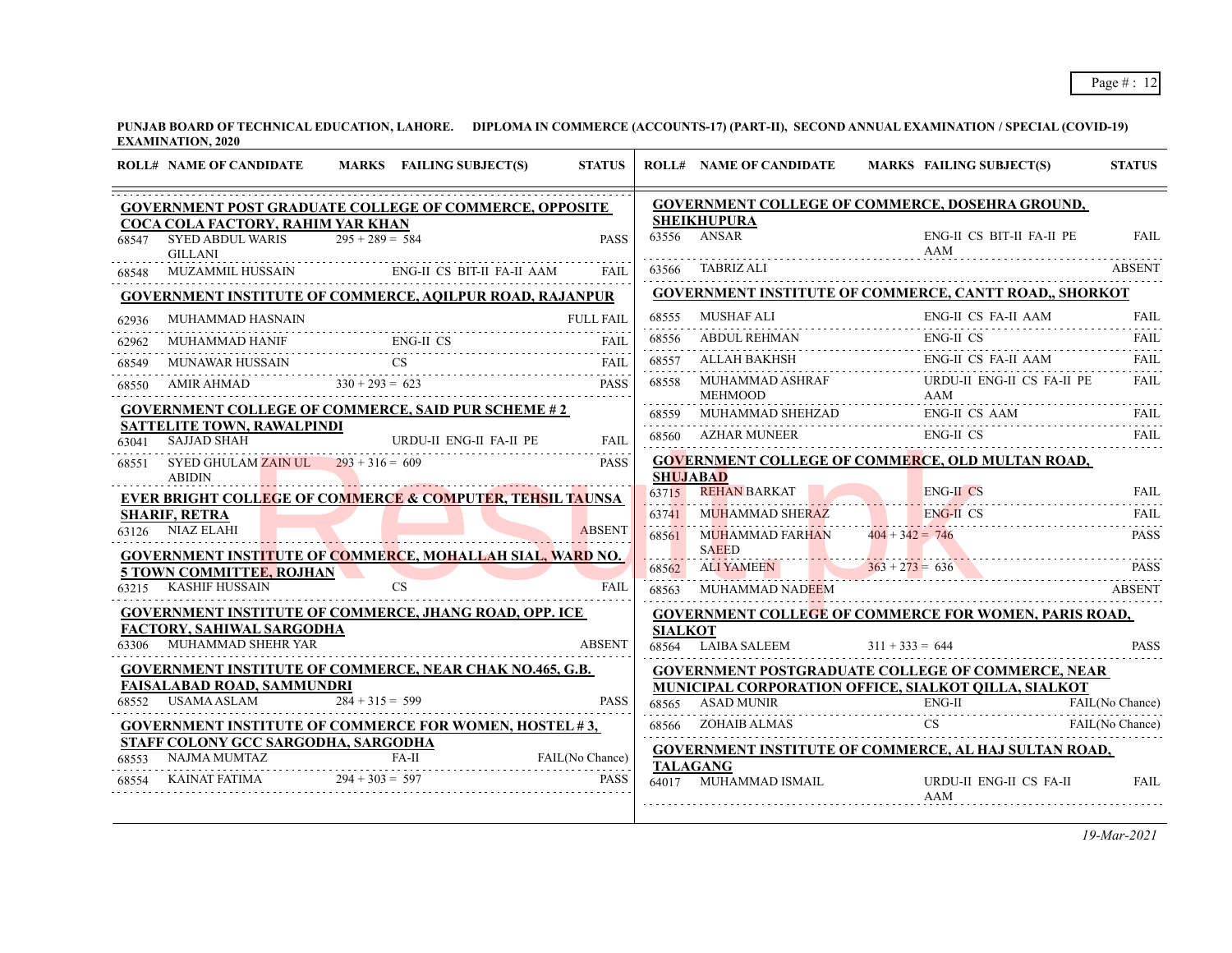|                         | <b>ROLL# NAME OF CANDIDATE</b>                                                                                                             | MARKS FAILING SUBJECT(S)                                                                                                                                              | <b>STATUS</b>                               | <b>ROLL# NAME OF CANDIDATE</b> | <b>MARKS FAILING SUBJECT(S)</b> | <b>STATUS</b> |
|-------------------------|--------------------------------------------------------------------------------------------------------------------------------------------|-----------------------------------------------------------------------------------------------------------------------------------------------------------------------|---------------------------------------------|--------------------------------|---------------------------------|---------------|
| 64018                   | <b>WAJAHAT HAIDER</b>                                                                                                                      | PAK. ST ENG-II CS FA-II                                                                                                                                               | <b>FAIL</b>                                 |                                |                                 |               |
| 64019                   | MUHAMMAD IRFAN                                                                                                                             | PAK. ST URDU-II ENG-II CS<br><b>BIT-II FA-II AAM</b>                                                                                                                  | FAIL                                        |                                |                                 |               |
| 64020                   | <b>FARKH MEHMOOD</b>                                                                                                                       | PAK. ST ENG-II CS FA-II PE<br>AAM                                                                                                                                     | <b>FAIL</b>                                 |                                |                                 |               |
| 64021                   | MUHAMMAD ABDUL<br><b>WAHAB</b>                                                                                                             | ENG-II CS BIT-II FA-II                                                                                                                                                | <b>FAIL</b>                                 |                                |                                 |               |
| 64022                   | JAWAD ALI                                                                                                                                  | URDU-II ENG-II CS BIT-II<br>$FA-II$                                                                                                                                   | FAIL                                        |                                |                                 |               |
|                         |                                                                                                                                            | <b>GOVERNMENT INSTITUTE OF COMMERCE, , TAUNSA SHARIF</b>                                                                                                              |                                             |                                |                                 |               |
|                         | 64075 ZAIN UL ABIDEEN                                                                                                                      | ENG-II CS                                                                                                                                                             | <b>FAIL</b>                                 |                                |                                 |               |
|                         |                                                                                                                                            | LEADS COLLEGE OF COMMERCE, NEAR TOWN COMMITTEE, TAUNSA                                                                                                                |                                             |                                |                                 |               |
| <b>SHARIF</b>           | 68567 MUHAMMAD MUJAHID                                                                                                                     | <b>ENG-II CS</b>                                                                                                                                                      | <b>FAIL</b>                                 |                                |                                 |               |
| 64113<br>64114<br>64187 | <b>COLLEGE ROAD, TAUNSA SHARIF</b><br><b>MUNAWER RASHEED</b><br><b>ATIF SHAHZAD</b><br><b>MULTAN ROAD, VEHARI</b><br>MUHAMMAD ZOHAIB HANIF | TAUNSA INSTITUTE OF MANAGEMENT AND ELEMENTARY SCIENCES,<br><b>ENG-II CS FA-II</b><br>$349 + 380 = 729$<br><b>GOVERNMENT COLLEGE OF COMMERCE, NEAR RAILWAY STATION</b> | <b>FAIL</b><br><b>PASS</b><br><b>ABSENT</b> |                                |                                 |               |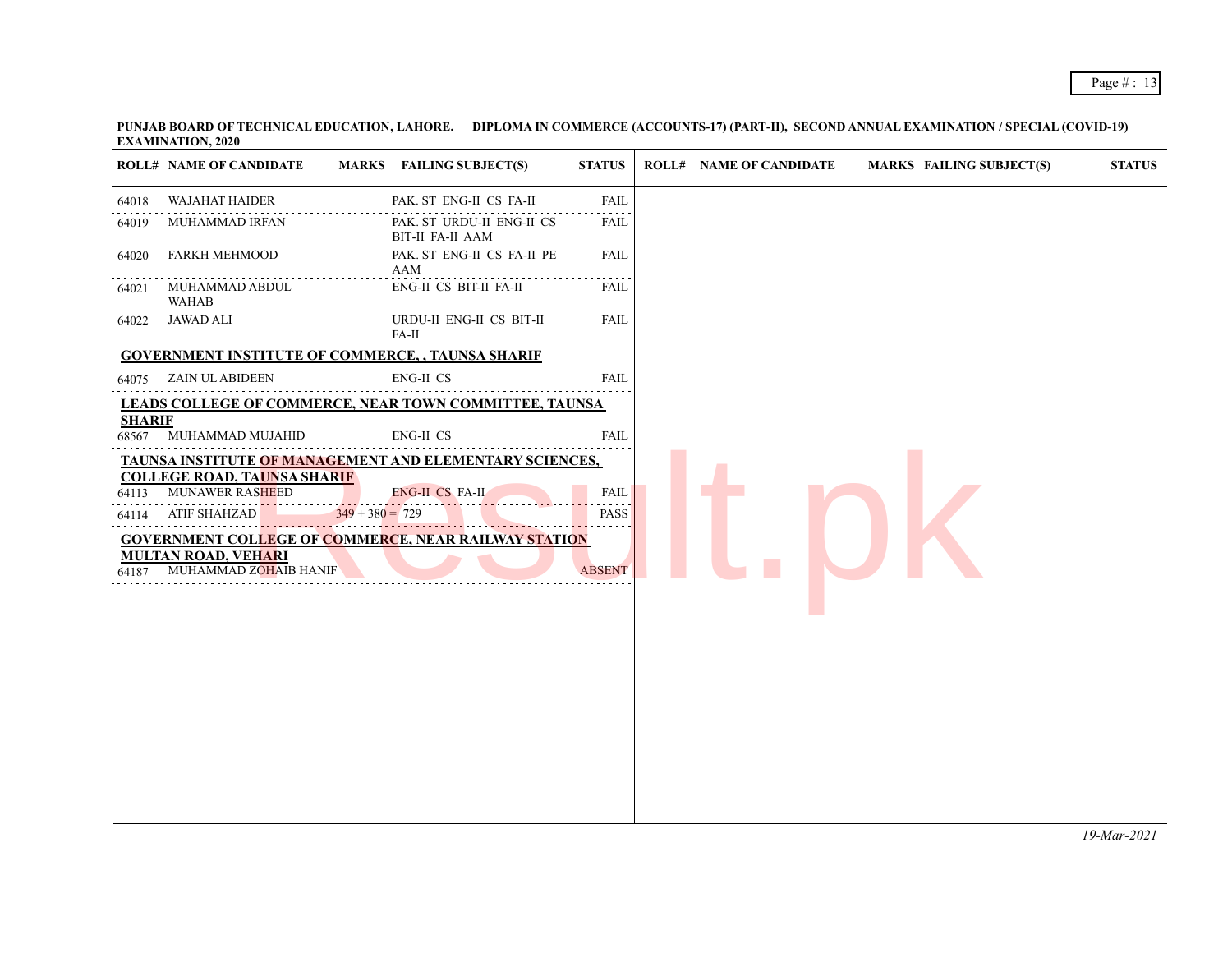| <b>ROLL# NAME OF CANDIDATE</b>                                                                                                                            | MARKS FAILING SUBJECT(S)                                                                                                                                                          | <b>STATUS</b>                                                                                                                                                                                    | <b>ROLL# NAME OF CANDIDATE</b> | <b>MARKS FAILING SUBJECT(S)</b> | <b>STATUS</b> |
|-----------------------------------------------------------------------------------------------------------------------------------------------------------|-----------------------------------------------------------------------------------------------------------------------------------------------------------------------------------|--------------------------------------------------------------------------------------------------------------------------------------------------------------------------------------------------|--------------------------------|---------------------------------|---------------|
|                                                                                                                                                           | <b>GOVERNMENT INSTITUTE OF COMMERCE, MAIN BHAKKAR ROAD,</b>                                                                                                                       |                                                                                                                                                                                                  |                                |                                 |               |
| <b>DARYA KHAN</b><br><b>MAZHAR ABBAS</b><br>59388                                                                                                         | ENG FA-II CS                                                                                                                                                                      | <b>FAIL</b>                                                                                                                                                                                      |                                |                                 |               |
|                                                                                                                                                           | <b>GOVERNMENT COLLEGE OF COMMERCE, BLOCK NO 38, DERA GHAZI</b>                                                                                                                    |                                                                                                                                                                                                  |                                |                                 |               |
| <b>KHAN</b><br>MUHAMMAD HAMAD GUL<br>59389<br><b>ZAMAN</b>                                                                                                | <b>ENG FA-II</b>                                                                                                                                                                  | <b>FAIL</b>                                                                                                                                                                                      |                                |                                 |               |
| MUHAMMAD SHOAIB SAJID<br>59390                                                                                                                            |                                                                                                                                                                                   | <b>FULL FAIL</b>                                                                                                                                                                                 |                                |                                 |               |
| SHAHID IQBAL<br>59391                                                                                                                                     |                                                                                                                                                                                   | <b>ABSENT</b>                                                                                                                                                                                    |                                |                                 |               |
| <b>JAINMANDIR, LAHORE</b><br>HAJIRA AMJAD<br>59392<br>FAZILAT MAQBOOL<br>68469<br><b>ZIAD COLONY OPPOSITE FARID PARK, SAHIWAL</b><br>UM E HABIBA<br>59393 | <b>GOVERNMENT COLLEGE OF TECHNOLOGY FOR WOMEN, NEAR</b><br>ENG FA-II CS<br>$305 + 294 = 599$<br><b>GOVERNMENT INSTITUTE OF COMMERCE FOR WOMEN, TARIQ BIN</b><br>$342 + 291 = 633$ | <b>FAIL</b><br>2 2 2 2 2 <b>3</b><br><b>PASS</b><br>$\mathcal{L}^{\mathcal{A}}\left( \mathcal{A}^{\mathcal{A}}\right) =\mathcal{L}^{\mathcal{A}}\left( \mathcal{A}^{\mathcal{A}}\right)$<br>PASS |                                |                                 |               |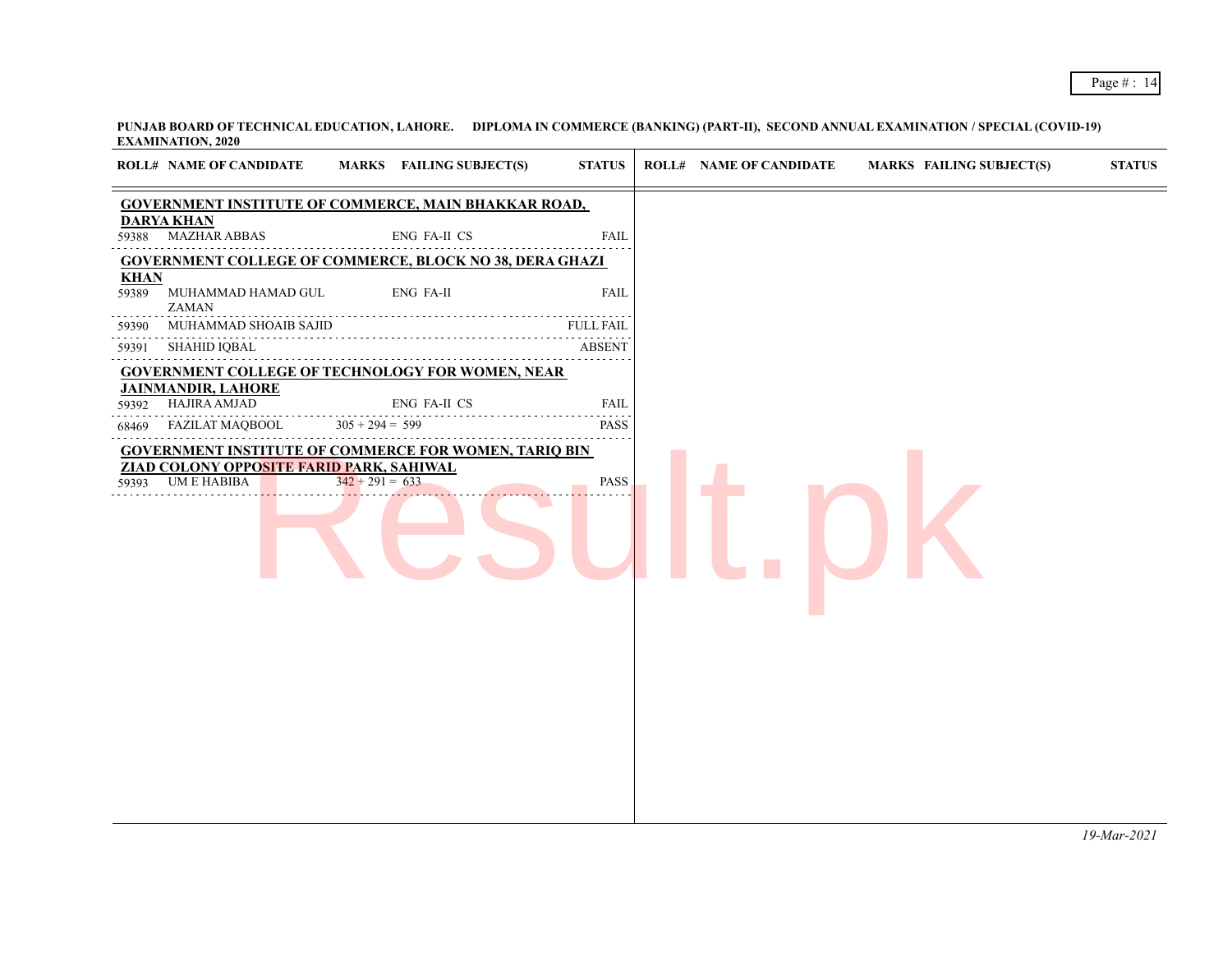|             | <b>EAAMINATION, 2020</b>                                            |                                                                 |                  |                                |                                 |                |
|-------------|---------------------------------------------------------------------|-----------------------------------------------------------------|------------------|--------------------------------|---------------------------------|----------------|
|             | <b>ROLL# NAME OF CANDIDATE</b>                                      | <b>MARKS</b> FAILING SUBJECT(S)                                 | <b>STATUS</b>    | <b>ROLL# NAME OF CANDIDATE</b> | <b>MARKS FAILING SUBJECT(S)</b> | <b>STATUS</b>  |
|             |                                                                     | <b>GOVERNMENT COLLEGE OF COMMERCE, BLOCK NO 38, DERA GHAZI</b>  |                  |                                |                                 |                |
| <b>KHAN</b> | $64227$ UZAIR                                                       | PAK. ST ENG-II CS BIT-II                                        | <b>FAIL</b>      |                                |                                 |                |
|             |                                                                     | <b>GOVERNMENT INSTITUTE OF COMMERCE FOR WOMEN, NEAR CIVIL</b>   |                  |                                |                                 |                |
|             | LINE POLICE STATION JALAL PUR JATTA, GUJRAT<br>64297 SHAZIA MANZOOR | PAK. ST ENG-II CS BIT-II                                        | <b>FAIL</b>      |                                |                                 |                |
|             |                                                                     | <b>GOVERNMENT INSTITUTE OF COMMERCE, AQILPUR ROAD, RAJANPUR</b> |                  |                                |                                 |                |
|             | 64339 MISBAH NASEER                                                 |                                                                 | <b>FULL FAIL</b> |                                |                                 |                |
|             |                                                                     | <b>GOVERNMENT INSTITUTE OF COMMERCE FOR WOMEN, TARIQ BIN</b>    |                  |                                |                                 |                |
|             | ZIAD COLONY OPPOSITE FARID PARK, SAHIWAL<br>68568 NAJAMA            | ENG-II CS                                                       | FAIL(No Chance)  |                                |                                 |                |
|             |                                                                     |                                                                 |                  |                                |                                 |                |
|             |                                                                     |                                                                 |                  |                                |                                 |                |
|             |                                                                     |                                                                 |                  |                                |                                 |                |
|             |                                                                     |                                                                 |                  |                                |                                 |                |
|             |                                                                     |                                                                 |                  |                                |                                 |                |
|             |                                                                     |                                                                 |                  |                                |                                 |                |
|             |                                                                     |                                                                 |                  |                                |                                 |                |
|             |                                                                     |                                                                 |                  |                                |                                 |                |
|             |                                                                     |                                                                 |                  |                                |                                 |                |
|             |                                                                     |                                                                 |                  |                                |                                 | $10$ -Mar-2021 |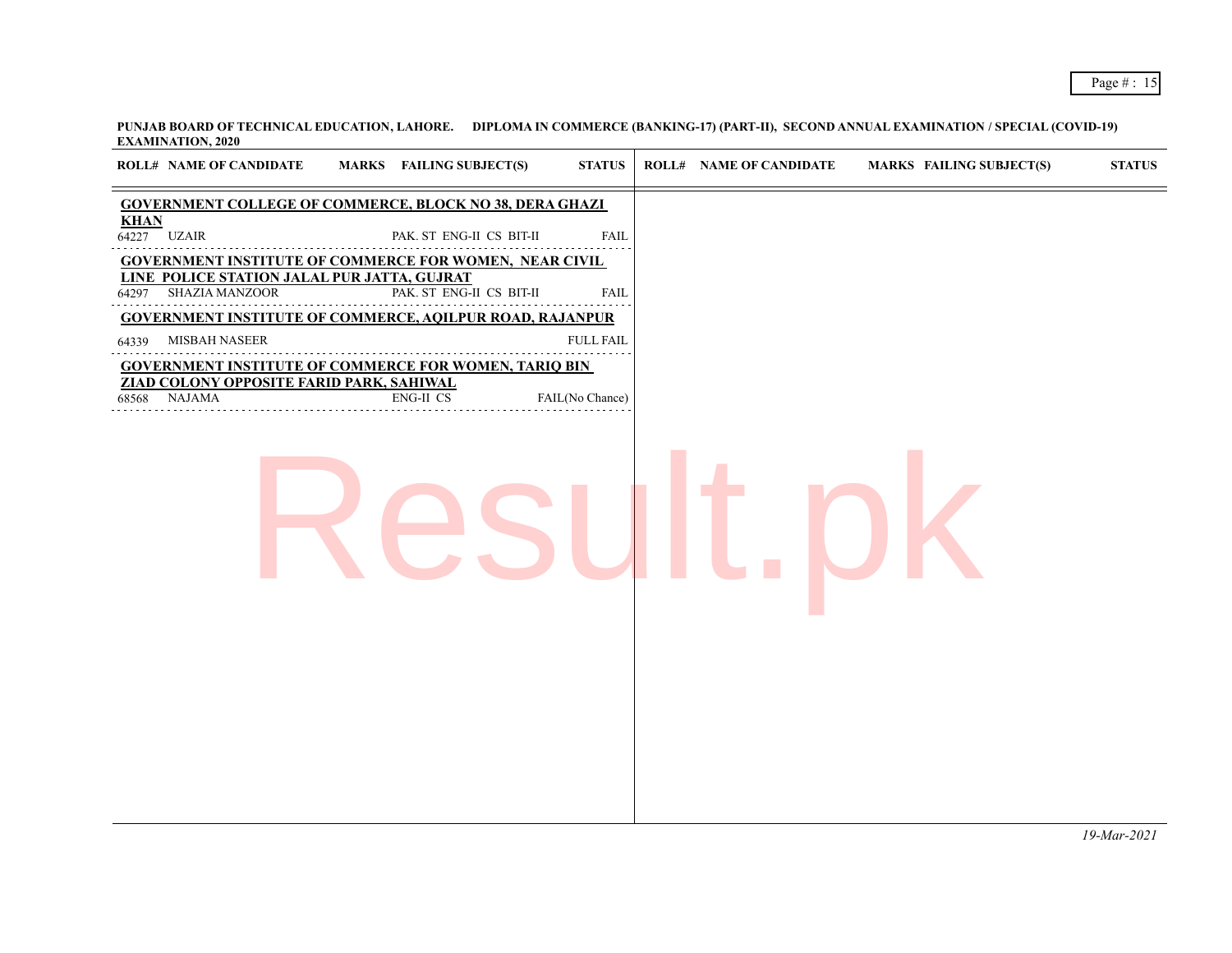**PUNJAB BOARD OF TECHNICAL EDUCATION, LAHORE. DIPLOMA IN COMMERCE (OFFICE SECRETARIAL PRACTICE) (PART-II), SECOND ANNUAL EXAMINATION / SPECIAL (COVID-19) EXAMINATION, 2020**

|                         | <b>ROLL# NAME OF CANDIDATE</b>                                  | MARKS FAILING SUBJECT(S)             | <b>STATUS</b>        |                | <b>ROLL# NAME OF CANDIDATE</b>                                                                                                                                                                                                                                                                                | MARKS FAILING SUBJECT(S)        |               | <b>STATUS</b>    |
|-------------------------|-----------------------------------------------------------------|--------------------------------------|----------------------|----------------|---------------------------------------------------------------------------------------------------------------------------------------------------------------------------------------------------------------------------------------------------------------------------------------------------------------|---------------------------------|---------------|------------------|
|                         | <b>GOVERNMENT COLLEGE OF COMMERCE, SHAHI WALA ROAD,</b>         |                                      |                      |                | <b>GOVERNMENT COLLEGE OF COMMERCE, CHUNGI NO.1, G.T. ROAD,</b>                                                                                                                                                                                                                                                |                                 |               |                  |
| 59394                   | <b>AHMADPUR EAST</b><br><b>ZESHAN TAREEN</b>                    |                                      | FULL FAIL(No chance) |                | <b>CHICHAWATNI</b><br>59409 HASSAN RAZA                                                                                                                                                                                                                                                                       | ENG CS                          |               | <b>FAIL</b>      |
|                         | GOVERNMENT INSTITUTE OF COMMERCE, KALMA CHOWK, BLOCK M,         |                                      |                      |                | $\begin{tabular}{lllllllll} \bf 59410 & \bf 10000 & \bf 10110 & \bf 10110 & \bf 10110 & \bf 10110 & \bf 10110 & \bf 10110 & \bf 10110 & \bf 101100 & \bf 101100 & \bf 101100 & \bf 101100 & \bf 101100 & \bf 101100 & \bf 101100 & \bf 101100 & \bf 101100 & \bf 101100 & \bf 101100 & \bf 101100 & \bf 1011$ |                                 |               |                  |
| <b>ARIFWALA</b>         |                                                                 |                                      |                      |                | 59411 MUHAMMAD FARHAN                                                                                                                                                                                                                                                                                         | ENG URDU CS FAIL(No Chance)     |               |                  |
| 59395                   | <b>SAADAT ALI</b>                                               |                                      | <b>ABSENT</b>        |                | <b>NASEER</b>                                                                                                                                                                                                                                                                                                 |                                 |               |                  |
|                         | <b>GOVT. POSTGRADUATE COLLEGE OF COMMERCE, CHISHTIAN ROAD,</b>  |                                      |                      |                | 59412 MUHAMMAD ARSLAN CS FAIL(No Chance)                                                                                                                                                                                                                                                                      |                                 |               |                  |
| 59396                   | <b>BAHAWALNAGAR</b><br>SHEERAZ SALEEM                           | ENG ESH CS<br>ENG ESH CS             | <b>FAIL</b>          | <b>CHUNIAN</b> | GOVERNMENT INSTITUTE OF COMMERCE, CHUNIAN KASUR ROAD,                                                                                                                                                                                                                                                         |                                 |               |                  |
| 59397                   | MOHAMMAD MAZHAR                                                 |                                      | <b>ABSENT</b>        | 59413          | <b>SHAKILA YASIN</b>                                                                                                                                                                                                                                                                                          |                                 |               | <b>ABSENT</b>    |
|                         | <b>RAMZAN</b>                                                   |                                      |                      |                | 59414 MUHAMMAD MUSTAFA ENG BIT-II CS                                                                                                                                                                                                                                                                          |                                 |               | <b>FAIL</b>      |
| 59398                   | HASSAN RAZA KHAN                                                | ENG URDU BIT-II CBC&OPP<br>ESH PE CS | FAIL                 |                | MODEL COLLEGE, 9/A CHANGA MANGA ROAD, CHUNIAN                                                                                                                                                                                                                                                                 |                                 |               |                  |
| 59399                   | SHAHID HAMEED BIT-II PE CS                                      |                                      | <b>FAIL</b>          | 59415          | MUHAMMAD RIZWAN                                                                                                                                                                                                                                                                                               |                                 |               | <b>FULL FAIL</b> |
|                         | GOVT. COLLEGE OF COMMERCE, CHEEMA TOWN, BAHAWALPUR              |                                      |                      |                | <b>MUSTAFA</b>                                                                                                                                                                                                                                                                                                |                                 |               |                  |
| 59400                   | SYED NAFEES UL HASSAN ENG                                       |                                      | FAIL                 |                |                                                                                                                                                                                                                                                                                                               |                                 |               |                  |
| 59401                   | MUHAMMAD DILSHAD                                                |                                      | <b>FULL FAIL</b>     |                | ENG CS FAIL THE MANUSCRIPT OF THE MANUSCRIPT OF THE MANUSCRIPT OF THE MANUSCRIPT OF THE MANUSCRIPT OF THE MANUSCRIPT OF THE MANUSCRIPT OF THE MANUSCRIPT OF THE MANUSCRIPT OF THE MANUSCRIPT OF THE MANUSCRIPT OF THE MANUSCRI                                                                                |                                 |               |                  |
|                         | <b>GOVERNMENT COLLEGE OF COMMERCE, NEAR SPORTS STADIUM,</b>     |                                      |                      |                |                                                                                                                                                                                                                                                                                                               |                                 |               |                  |
| <b>BHAKKAR</b>          |                                                                 |                                      |                      | <b>KHAN</b>    | <b>GOVERNMENT COLLEGE OF COMMERCE, BLOCK NO 38, DERA GHAZI</b>                                                                                                                                                                                                                                                |                                 |               |                  |
| 59402                   | <b>MAZHAR HUSSAIN</b>                                           |                                      | <b>FULL FAIL</b>     |                | 59419 MUHAMMAD RIZWAN                                                                                                                                                                                                                                                                                         |                                 |               | <b>FULL FAIL</b> |
| 59403                   | MUHAMMAD AMMAR YASIR ENG ESH                                    |                                      | <b>FAIL</b>          | 59420          | MUSHTAQ AHMED                                                                                                                                                                                                                                                                                                 | SHTAQ AHMED FULL FAIL FOUL FAIL |               | <b>FULL FAIL</b> |
| 59404                   | SHAFIQ-UR-REHMAN ENG ESH FAIL                                   |                                      | <b>FAIL</b>          |                | 59421 MUHAMMAD HUSNAIN                                                                                                                                                                                                                                                                                        | ENG BIT-II                      |               | FAIL             |
|                         | GOVERNMENT INSTITUTE OF COMMERCE, KOT MOMAN ROAD,               |                                      |                      |                | <b>GOVERNMENT COLLEGE OF COMMERCE, PEOPLES COLONY,</b>                                                                                                                                                                                                                                                        |                                 |               |                  |
| <b>BHALWAL</b><br>59405 | <b>KASHIF SIDDIQUE</b>                                          |                                      | <b>FULL FAIL</b>     |                | <b>FAISALABAD</b>                                                                                                                                                                                                                                                                                             |                                 |               |                  |
| 59406                   | ATTA UL MOHSIN                                                  |                                      | <b>ABSENT</b>        | 59422          | MUHAMMD TALHA ARSHAD ENG URDU BIT-II ESH PE CS FAIL<br>AHMAD HASSAN RAZA                                                                                                                                                                                                                                      |                                 |               |                  |
|                         | <b>GOVERNMENT COLLEGE OF COMMERCE, NEAR CHUNGI NO.5, MULTAN</b> |                                      |                      | 59423          |                                                                                                                                                                                                                                                                                                               |                                 |               | <b>ABSENT</b>    |
|                         | <b>ROAD, BUREWALA</b>                                           |                                      |                      | 59424          | MOHSIN ALI<br>ENG BIT-II PE CS<br>ENG BIT-II PE CS<br>ENGLY FAIL                                                                                                                                                                                                                                              |                                 |               | <b>ABSENT</b>    |
| 59407                   | MUHAMMAD UMER                                                   | ENG BIT-II                           | FAII.                | 59425          | 59426 KHRAM SHAHZAD                                                                                                                                                                                                                                                                                           |                                 | <b>ABSENT</b> |                  |
|                         | <b>GOVERNMENT INSTITUTE OF COMMERCE, , CHAUBARA</b>             |                                      |                      |                |                                                                                                                                                                                                                                                                                                               |                                 |               |                  |
| 59408                   | NAVEED IQBAL                                                    | <b>ENG CS</b>                        | <b>FAIL</b>          | <b>GOJRA</b>   | <b>GOVERNMENT INSTITUTE OF COMMERCE, NEAR RAILWAY ROAD,</b>                                                                                                                                                                                                                                                   |                                 |               |                  |
|                         |                                                                 |                                      |                      |                |                                                                                                                                                                                                                                                                                                               |                                 |               |                  |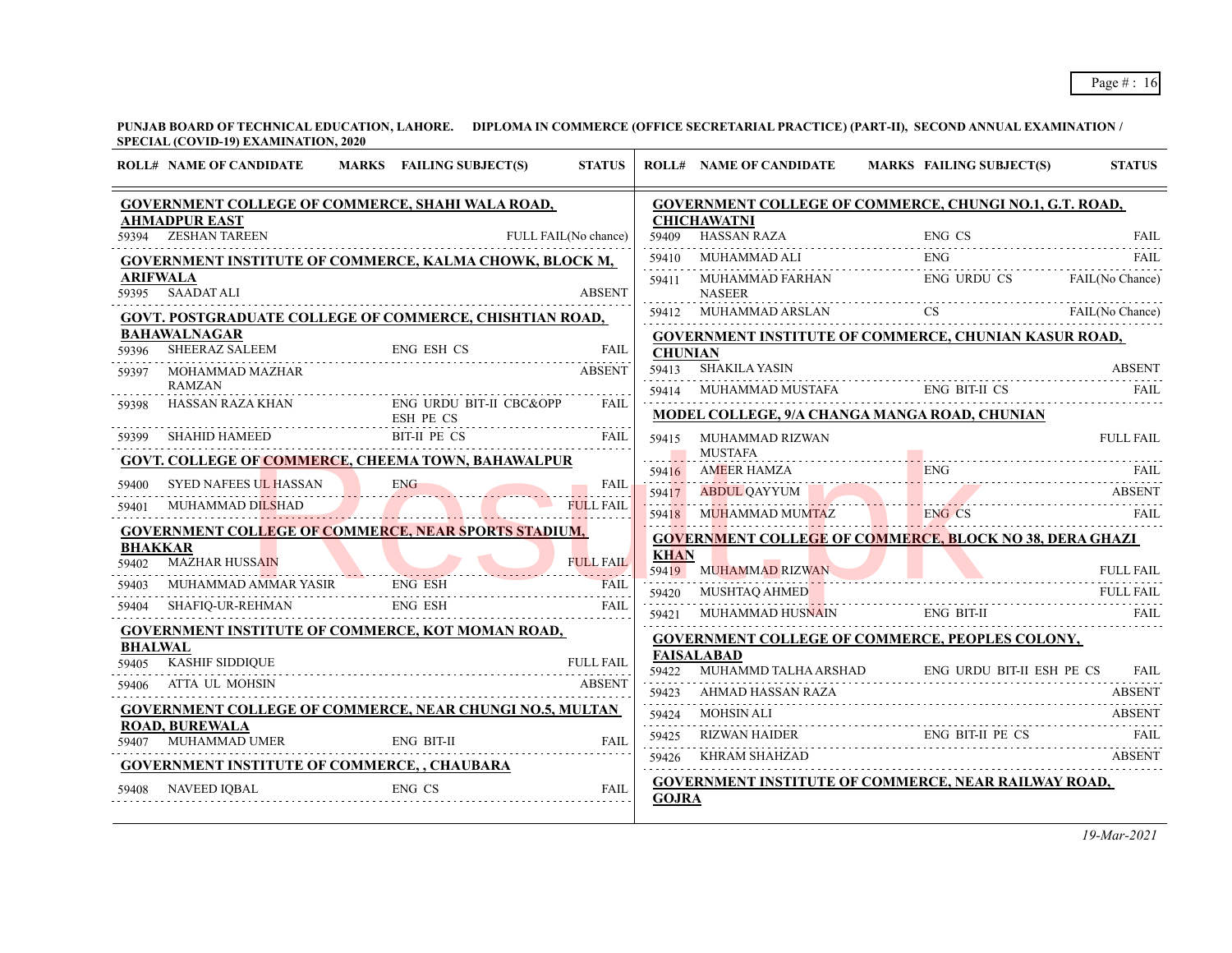|       | <b>ROLL# NAME OF CANDIDATE</b>                               |     | MARKS FAILING SUBJECT(S) | <b>STATUS</b>   |               | <b>ROLL# NAME OF CANDIDATE</b>                                                 | MARKS FAILING SUBJECT(S) | <b>STATUS</b>          |
|-------|--------------------------------------------------------------|-----|--------------------------|-----------------|---------------|--------------------------------------------------------------------------------|--------------------------|------------------------|
|       | 59427 MUHAMMAD TAHIR ENG FAIL (No Chance)                    |     |                          |                 |               | GOVERNMENT COLLEGE OF COMMERCE, MINI BY PASS, RAILWAY                          |                          |                        |
|       | <b>GOVERNMENT COLLEGE OF COMMERCE, 9/C SATYANA ROAD,</b>     |     |                          |                 | 59443         | <b>ROAD, KOT ADDU</b>                                                          |                          |                        |
|       | <b>JARANWALA</b><br>59428 MUHAMMAD JUNAID                    |     |                          | <b>ABSENT</b>   | 59444         | MUHAMMAD SHUJAT AZIZ FULL FAIL FULL FAIL MUHAMMAD ISHAQ ENG BIT-II ESH CS FAIL |                          |                        |
|       | ZEESHAN ASGHAR                                               |     |                          |                 | 59445         |                                                                                |                          | <b>FAIL</b>            |
| 59429 | MUHAMMAD JAMSHAID<br><b>ASGHAR</b>                           |     |                          | <b>ABSENT</b>   |               | <b>GOVERNMENT COLLEGE OF COMMERCE, ALLAMA IQBAL TOWN,</b>                      |                          |                        |
| 59430 | USMAN GHANI                                                  |     |                          | <b>ABSENT</b>   | <b>LAHORE</b> |                                                                                |                          |                        |
| 59431 | MUHAMMAD RAMZAN                                              |     |                          | <b>ABSENT</b>   | 59446         | HAFIZ NOUMAN ASHRAF ENG ESH CS                                                 |                          | FAIL                   |
| 59432 |                                                              |     |                          |                 | 59447         | MUHAMMAD ADNAN ENG<br>ENG FAIL(No Chance)                                      |                          |                        |
|       | <b>GOVERNMENT COLLEGE OF COMMERCE, SATELLITE TOWN, JHANG</b> |     |                          |                 | 59448         | MALIK MUHAMMAD<br><b>GHULAM ABBAS</b>                                          |                          | <b>ABSENT</b>          |
| 59433 | GHULAM ABBAS                                                 |     | ENG CS                   | FAIL            |               | 59449 SADAQAT ALI                                                              |                          | <b>FULL FAIL</b>       |
| 59434 |                                                              |     |                          |                 |               | <b>GOVERNMENT INSTITUTE OF COMMERCE, 354-55 N SAMAN ABAD,</b>                  |                          |                        |
| 59435 | ENG ESH CS FAIL BABAR SHARIF ESH ESH FAIL(No Chance)         |     |                          |                 | <b>LAHORE</b> |                                                                                |                          |                        |
|       | <b>GOVERNMENT COLLEGE OF COMMERCE, NEAR DHQ HOSPITAL,</b>    |     |                          |                 |               | 59450 ALI MURTAZA                                                              |                          | ENG<br>FAIL(No Chance) |
|       | <b>JOHARABAD (KHUSHAB)</b>                                   |     |                          |                 | 59451         | <b>MUHAMMAD JAWAD</b><br><b>HAIDER</b>                                         | ENG 7                    | <b>FAIL</b>            |
| 59436 | MAHMOOD UL HASAN<br><b>SHAH</b>                              | ENG |                          | FAIL(No Chance) |               | <b>GOVERNMENT COLLEGE OF COMMERCE, COLLEGE ROAD, LAYYAH</b>                    |                          |                        |
|       | <b>GOVERNMENT COLLEGE OF COMMERCE, BEHIND CIVIL HOSPITAL</b> |     |                          |                 |               | 59452 IJAZ HUSSAIN ENG URDU BIT-II CS FAIL                                     |                          |                        |
|       | KUKAR HATTA ROAD,, KABIRWALA                                 |     |                          | <b>FAIL</b>     |               | 59453 FAROOQ IQBAL FULL FAIL FULL FAIL                                         |                          |                        |
| 59437 | MUHAMMAD SHAUBAN<br>ESH PE CS<br>SHAN                        |     | ENG URDU BIT-II CBC&OPP  |                 | 59454         | <del>.</del><br>DANISH RASOOL $327 + 312 = 639$ PASS                           |                          |                        |
|       | 59438 ALI SHAN                                               |     |                          | <b>ABSENT</b>   | 59455         | MUHAMMAD SULAIMAN ENG                                                          |                          | <b>FAIL</b>            |
|       | <b>GOVERNMENT COLLEGE OF COMMERCE, NEAR DARBAR KAMAL</b>     |     |                          |                 |               | <b>GOVERNMENT COLLEGE OF COMMERCE, NEAR SUPER CHOWK</b>                        |                          |                        |
|       | <b>CHISHTI, KASUR</b><br><b>SAJID HUSSAIN</b>                |     |                          |                 |               | <b>MULTAN ROAD, LODHRAN</b>                                                    |                          | <b>PASS</b>            |
| 59439 | ESH PE CS                                                    |     | ENG URDU BIT-II CBC&OPP  | <b>FAIL</b>     |               | 59456 MUHAMMAD SHAHBAZ $347 + 331 = 678$                                       |                          |                        |
| 59440 | SHOAIB SHAFAAT ENG URDU BIT-II CBC&OPP ESH PE CS             |     |                          | <b>FAIL</b>     |               | <b>GOVERNMENT INSTITUTE OF COMMERCE, , MANDI BAHAUDDIN</b>                     |                          |                        |
|       |                                                              |     |                          | <b>FAIL</b>     |               | 59457 UMAIR ALI ZAFAR                                                          |                          | <b>ABSENT</b>          |
|       | 59441 ADNAN IBRAHIM ENG CS FAIL                              |     |                          |                 |               | <b>GOVERNMENT COLLEGE OF COMMERCE, MUSA VIRK, MIAN CHANNU</b>                  |                          |                        |
|       | <b>GOVERNMENT COLLEGE OF COMMERCE,, KHANEWAL</b>             |     |                          |                 |               | 59458 MUHAMMAD SHAHZAD                                                         |                          | <b>FULL FAIL</b>       |
| 59442 | LIAQAT ALI                                                   |     |                          | <b>ABSENT</b>   |               | <b>GOVERNMENT COLLEGE OF COMMERCE, NEAR OFFICER COLONY,</b>                    |                          |                        |
|       |                                                              |     |                          |                 |               | <b>MIANWALI</b>                                                                |                          |                        |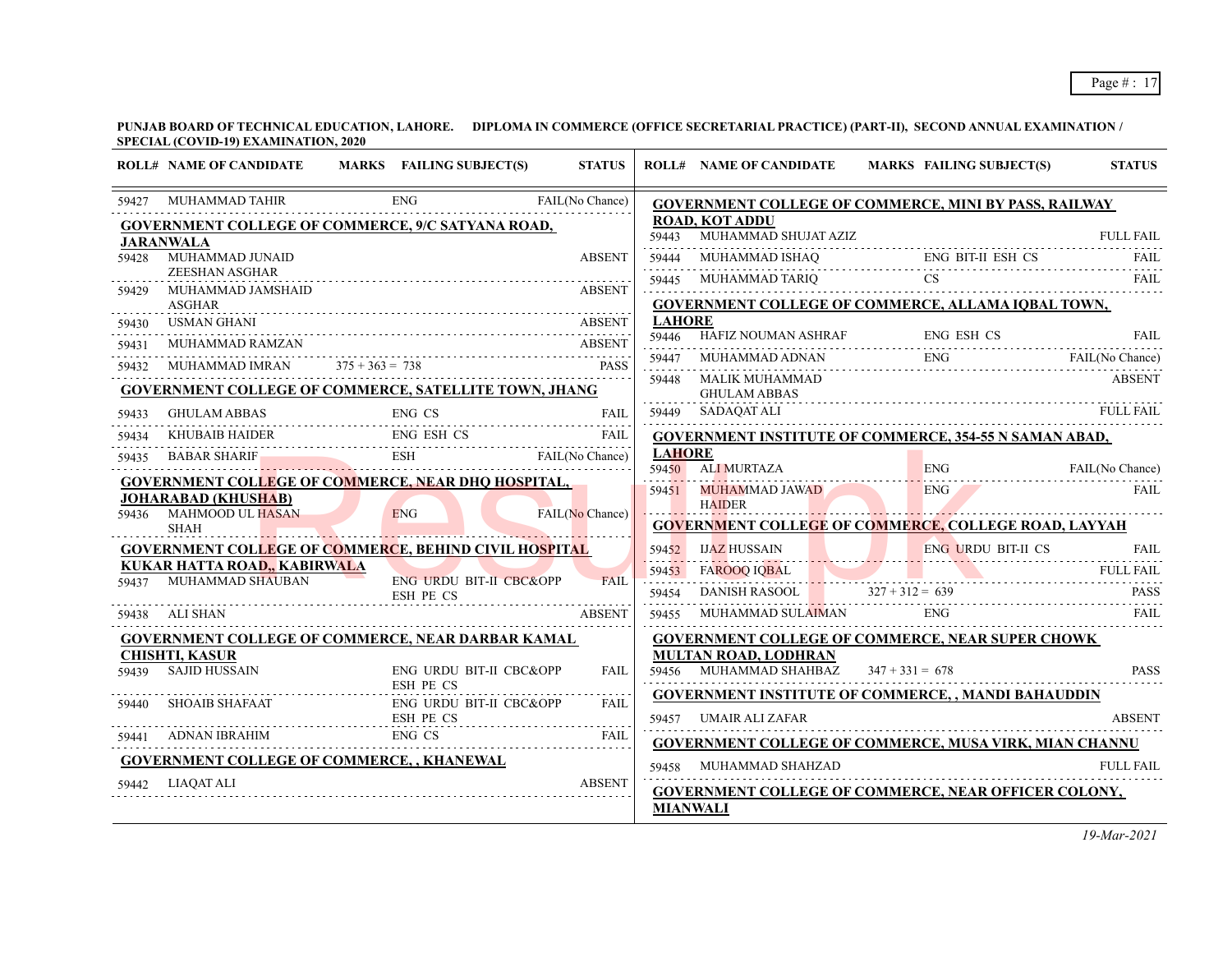|       | <b>ROLL# NAME OF CANDIDATE</b>                                         |                   | MARKS FAILING SUBJECT(S)                                                                                                                                                                                                                                                                                                                                                                                                                                                                      | <b>STATUS</b>    |              | <b>ROLL# NAME OF CANDIDATE</b>                                                     | <b>MARKS FAILING SUBJECT(S)</b> | <b>STATUS</b>    |
|-------|------------------------------------------------------------------------|-------------------|-----------------------------------------------------------------------------------------------------------------------------------------------------------------------------------------------------------------------------------------------------------------------------------------------------------------------------------------------------------------------------------------------------------------------------------------------------------------------------------------------|------------------|--------------|------------------------------------------------------------------------------------|---------------------------------|------------------|
| 59459 | <b>KAMRAN KHAN</b>                                                     |                   | <b>ENG URDU CS</b>                                                                                                                                                                                                                                                                                                                                                                                                                                                                            | <b>FAIL</b>      |              | 68335 SYED ALI IMRAN                                                               |                                 | <b>FULL FAIL</b> |
| 59460 | KASHIF IQBAL                                                           |                   | ENG URDU BIT-II CBC&OPP<br>PE CS                                                                                                                                                                                                                                                                                                                                                                                                                                                              | FAIL             |              | <b>GOVERNMENT POST GRADUATE COLLEGE OF COMMERCE,</b>                               |                                 |                  |
| 59461 |                                                                        |                   | MUHAMMAD BILAL KHAN FULL FAIL FAIL                                                                                                                                                                                                                                                                                                                                                                                                                                                            |                  |              | AL-RAHEEM GARDEN BLOCK-B, NEW LAHORE ROAD, NAROWAL<br>59478 MUHAMMAD AZIZ UR       |                                 | <b>FULL FAIL</b> |
|       |                                                                        |                   | <b>GOVERNMENT COLLEGE OF COMMERCE, QASIM PUR COLONY</b>                                                                                                                                                                                                                                                                                                                                                                                                                                       |                  |              | <b>REHMAN</b><br>59479 AZRAR HUSSAIN                                               |                                 | FULL FAIL        |
|       | <b>BAHAWALPUR ROAD,, MULTAN</b><br>68470 HAIDER ALI                    |                   | ENG CS                                                                                                                                                                                                                                                                                                                                                                                                                                                                                        |                  |              |                                                                                    |                                 |                  |
|       |                                                                        |                   |                                                                                                                                                                                                                                                                                                                                                                                                                                                                                               | FAIL             |              | 59480 MUHAMMAD MESUM RAZA FULL FAIL                                                |                                 |                  |
|       | GOVERNMENT COLLEGE OF COMMERCE, FAISAL STADIUM,<br><b>MUZAFFARGARH</b> |                   |                                                                                                                                                                                                                                                                                                                                                                                                                                                                                               |                  |              | LAHORE COLLEGE OF COMMERCE, NEAR CIVIL HOSPITAL & OLD<br><b>KETCHERY,, NAROWAL</b> |                                 |                  |
| 59462 | MUHAMMAD AMJAD                                                         |                   |                                                                                                                                                                                                                                                                                                                                                                                                                                                                                               | <b>FULL FAIL</b> |              | 68471 ISRA ISHFAO                                                                  | <b>ENG ESH</b>                  | <b>FAIL</b>      |
| 59463 |                                                                        |                   | MUBSHIR SHABBIR 403 + 393 = 796 PASS                                                                                                                                                                                                                                                                                                                                                                                                                                                          |                  |              | <b>GOVERNMENT COLLEGE OF COMMERCE, X-BLOCK, GOVT. COLONY,</b>                      |                                 |                  |
| 59464 |                                                                        |                   | $\begin{tabular}{ll} TAYYAB TARIQ & & URDU & FAIL \\ \hline \end{tabular} \begin{tabular}{ll} \begin{tabular}{ll} \multicolumn{3}{l}{{\textbf{FARIQ}}} \\ \multicolumn{3}{l}{\textbf{FARIQ}} \\ \multicolumn{3}{l}{\textbf{TARIQ}} \\ \multicolumn{3}{l}{\textbf{TARIQ}} \\ \multicolumn{3}{l}{\textbf{TARIQ}} \\ \multicolumn{3}{l}{\textbf{AIC}} \\ \multicolumn{3}{l}{\textbf{TARIQ}} \\ \multicolumn{3}{l}{\textbf{AIC}} \\ \multicolumn{3}{l}{\textbf{AIC}} \\ \multicolumn{3}{l}{\text$ |                  | <b>OKARA</b> |                                                                                    |                                 |                  |
| 59465 | MUHAMMAD SAMIULLAH $383 + 388 = 771$                                   |                   |                                                                                                                                                                                                                                                                                                                                                                                                                                                                                               | <b>PASS</b>      |              | 68472 SAQLAIN ALI TAHIR                                                            | ENG ESH CS                      | FAII.            |
| 59466 |                                                                        |                   | ABDUL AZIZ $381 + 324 = 705$ PASS                                                                                                                                                                                                                                                                                                                                                                                                                                                             |                  |              | <b>GOVERNMENT INSTITUTE OF COMMERCE, NEAR CHAK 2/KB HOTTA</b>                      |                                 |                  |
| 59467 | MUHAMMAD SHAHZAD                                                       |                   | $331 + 301 = 632$                                                                                                                                                                                                                                                                                                                                                                                                                                                                             | <b>PASS</b>      |              | <b>ROAD, PAKPATTAN SHARIF</b><br>59481 MUHAMMAD AKHTAR                             |                                 | <b>ABSENT</b>    |
|       |                                                                        |                   | <b>GOVERNMENT INSTITUTE OF COMMERCE, NEAR RAILWAY ROAD,</b>                                                                                                                                                                                                                                                                                                                                                                                                                                   |                  | 59482        | <b>MUHAMMAD KASHIF</b>                                                             |                                 | <b>ABSENT</b>    |
|       | <b>NANKANA SAHIB</b>                                                   |                   |                                                                                                                                                                                                                                                                                                                                                                                                                                                                                               |                  |              | <b>GOVERNMENT COLLEGE OF COMMERCE, ADHAN ROAD NEAR PATTOKI</b>                     |                                 |                  |
| 59468 | <b>TARIO HUSSAIN</b>                                                   | $291 + 364 = 655$ |                                                                                                                                                                                                                                                                                                                                                                                                                                                                                               | <b>PASS</b><br>. |              | <b>SUGAR MILL, PATTOKI</b>                                                         |                                 |                  |
| 59469 | AR<br><b>USMAN ZULFIQAR</b>                                            |                   | BIT-II                                                                                                                                                                                                                                                                                                                                                                                                                                                                                        | <b>FAIL</b>      | 59483        | <b>ABDUL REHMAN</b>                                                                | <b>ENG URDU BIT-II ESH CS</b>   | FAIL             |
|       | <b>NARANG MANDI</b>                                                    |                   | GOVERNMENT INSTITUTE OF COMMERCE, MOHALLAH RAFIQABAD,                                                                                                                                                                                                                                                                                                                                                                                                                                         |                  | 59484        | SHABBIR HUSSAIN                                                                    | <b>ENG URDU ESH</b>             | <b>FAIL</b>      |
|       | 59470 AQIB ALI                                                         |                   |                                                                                                                                                                                                                                                                                                                                                                                                                                                                                               | <b>ABSENT</b>    |              | <b>GOVERNMENT COLLEGE OF COMMERCE, SAID PUR SCHEME #2</b>                          |                                 |                  |
| 59471 | MUHAMMAD ANEES                                                         |                   |                                                                                                                                                                                                                                                                                                                                                                                                                                                                                               | ABSENT           | 59485        | <b>SATTELITE TOWN, RAWALPINDI</b><br>SHEROZ ASLAM                                  | ENG URDU BIT-II CS              | <b>FAIL</b>      |
| 59472 | <b>MUNAWAR AHMAD</b>                                                   |                   |                                                                                                                                                                                                                                                                                                                                                                                                                                                                                               |                  | 59486        | MUHAMMAD SUMMER                                                                    | SUMMER ENG FAIL(No Chance)      |                  |
| 59473 | ALI ASAD                                                               |                   |                                                                                                                                                                                                                                                                                                                                                                                                                                                                                               | <b>ABSENT</b>    |              | <b>GOVERNMENT COLLEGE OF COMMERCE, LIQUAT ROAD, SAHIWAL</b>                        |                                 |                  |
|       |                                                                        |                   | ASIAN COLLEGE OF COMMERCE, JAMAN CHANDOWAL ROAD, OPP.                                                                                                                                                                                                                                                                                                                                                                                                                                         |                  | 59487        | <b>HAFIZ SHAHID ALI</b>                                                            |                                 | <b>ABSENT</b>    |
|       | NAROWAL PUBLIC SCHOOL, NAROWAL<br>59474 ADEEL RAZA                     |                   |                                                                                                                                                                                                                                                                                                                                                                                                                                                                                               | <b>FULL FAIL</b> | 59488        | MUHAMMAD RAMZAN                                                                    |                                 | <b>ABSENT</b>    |
| 59475 | <b>ZUBAIR ALI</b>                                                      |                   |                                                                                                                                                                                                                                                                                                                                                                                                                                                                                               | <b>FULL FAIL</b> | 59489        | <b>SHAHID MEHMOOD</b>                                                              |                                 | ABSENT           |
| 59476 | HASSAN JAVED IQBAL                                                     |                   |                                                                                                                                                                                                                                                                                                                                                                                                                                                                                               | <b>FULL FAIL</b> | 59490        | MUHAMMAD ILYAS                                                                     | ABSENT<br>ENG CS                |                  |
| 59477 | MUHAMMAD ISLAM                                                         |                   |                                                                                                                                                                                                                                                                                                                                                                                                                                                                                               | <b>FULL FAIL</b> | 59491        | NOMAN SARWAR                                                                       |                                 | <b>ABSENT</b>    |
|       |                                                                        |                   |                                                                                                                                                                                                                                                                                                                                                                                                                                                                                               |                  |              |                                                                                    |                                 |                  |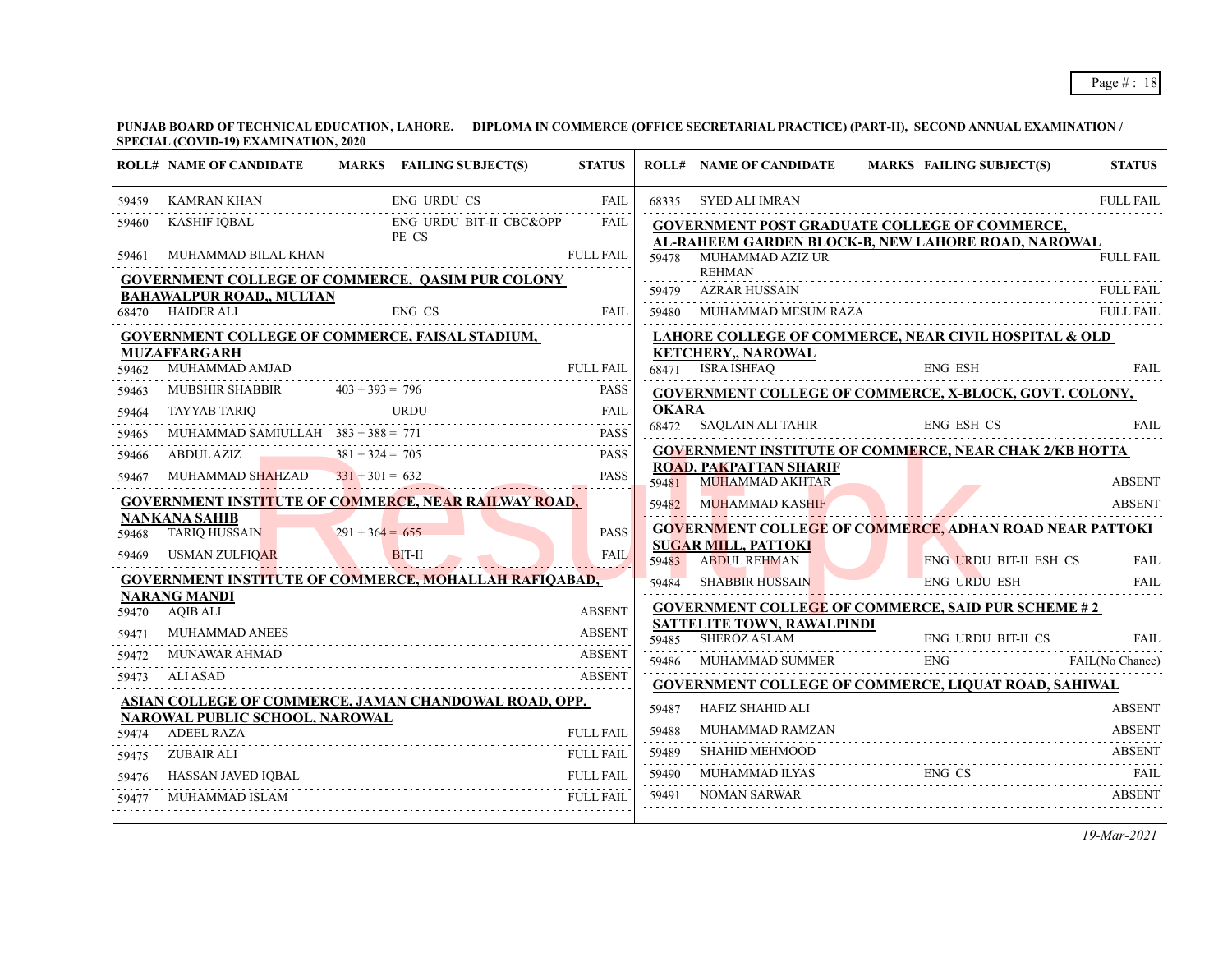|       | <b>ROLL# NAME OF CANDIDATE</b>                                 | MARKS FAILING SUBJECT(S)                  | <b>STATUS</b>    | <b>ROLL# NAME OF CANDIDATE</b> | MARKS FAILING SUBJECT(S) |  |
|-------|----------------------------------------------------------------|-------------------------------------------|------------------|--------------------------------|--------------------------|--|
|       | MUHAMMAD ZOHAIB                                                | ENG CS                                    | <b>FAIL</b>      |                                |                          |  |
| 59493 | NAEEM ULLAH                                                    | <b>ENG</b>                                | <b>FAIL</b>      |                                |                          |  |
| 68325 | HASAN MUHAMMAD                                                 |                                           | <b>ABSENT</b>    |                                |                          |  |
|       | <b>GOVERNMENT COLLEGE OF COMMERCE, FAISALABAD ROAD,</b>        |                                           |                  |                                |                          |  |
| 59494 | <b>SARGODHA</b><br><b>UMAR DRAZ</b>                            | BIT-II                                    | FAIL(No Chance)  |                                |                          |  |
| 68473 | MUHAMMAD BILAL<br><b>SHABBIR</b>                               |                                           | <b>FULL FAIL</b> |                                |                          |  |
|       | <b>GOVERNMENT COLLEGE OF COMMERCE, DOSEHRA GROUND,</b>         |                                           |                  |                                |                          |  |
| 59495 | <b>SHEIKHUPURA</b><br>MUZAMMAL HUSSAIN                         | ENG URDU BIT-II ESH CS                    | <b>FAIL</b>      |                                |                          |  |
| 59496 | MUHAMMAD ZEESHAN<br><b>SALEEM</b>                              | ENG URDU BIT-II CBC&OPP<br>ESH PE CS<br>. | <b>FAIL</b>      |                                |                          |  |
| 59497 | MUHAMMAD AZEEM                                                 |                                           | <b>ABSENT</b>    |                                |                          |  |
|       | <b>GOVERNMENT INSTITUTE OF COMMERCE, , TAUNSA SHARIF</b>       |                                           |                  |                                |                          |  |
| 59498 | <b>WASSEM AHMED</b>                                            | <b>ENG ESH CS</b>                         | FAIL             |                                |                          |  |
|       | <b>GOVERNMENT COLLEGE OF COMMERCE, NEAR RAILWAY STATION</b>    |                                           |                  |                                |                          |  |
| 59499 | <b>MULTAN ROAD, VEHARI</b><br>MUHAMMAD RAZA LATIF              |                                           | <b>FULL FAIL</b> |                                |                          |  |
| 59500 | WASEEM AKRAM                                                   |                                           | <b>ABSENT</b>    |                                |                          |  |
| 59501 | <b>IKHLAQ AHMAD</b>                                            |                                           | <b>ABSENT</b>    |                                |                          |  |
| 59502 | NADEEM MAQBOOL                                                 |                                           | <b>ABSENT</b>    |                                |                          |  |
|       | <b>GOVERNMENT INSTITUTE OF COMMERCE, OVER HEAD BRIDGE NEAR</b> |                                           |                  |                                |                          |  |
|       | <b>RAILWAY STATION, WAZIRABAD</b>                              | ENG CS                                    | FAIL(No Chance)  |                                |                          |  |
| 59503 | MUZAMAL HUSSAIN                                                |                                           |                  |                                |                          |  |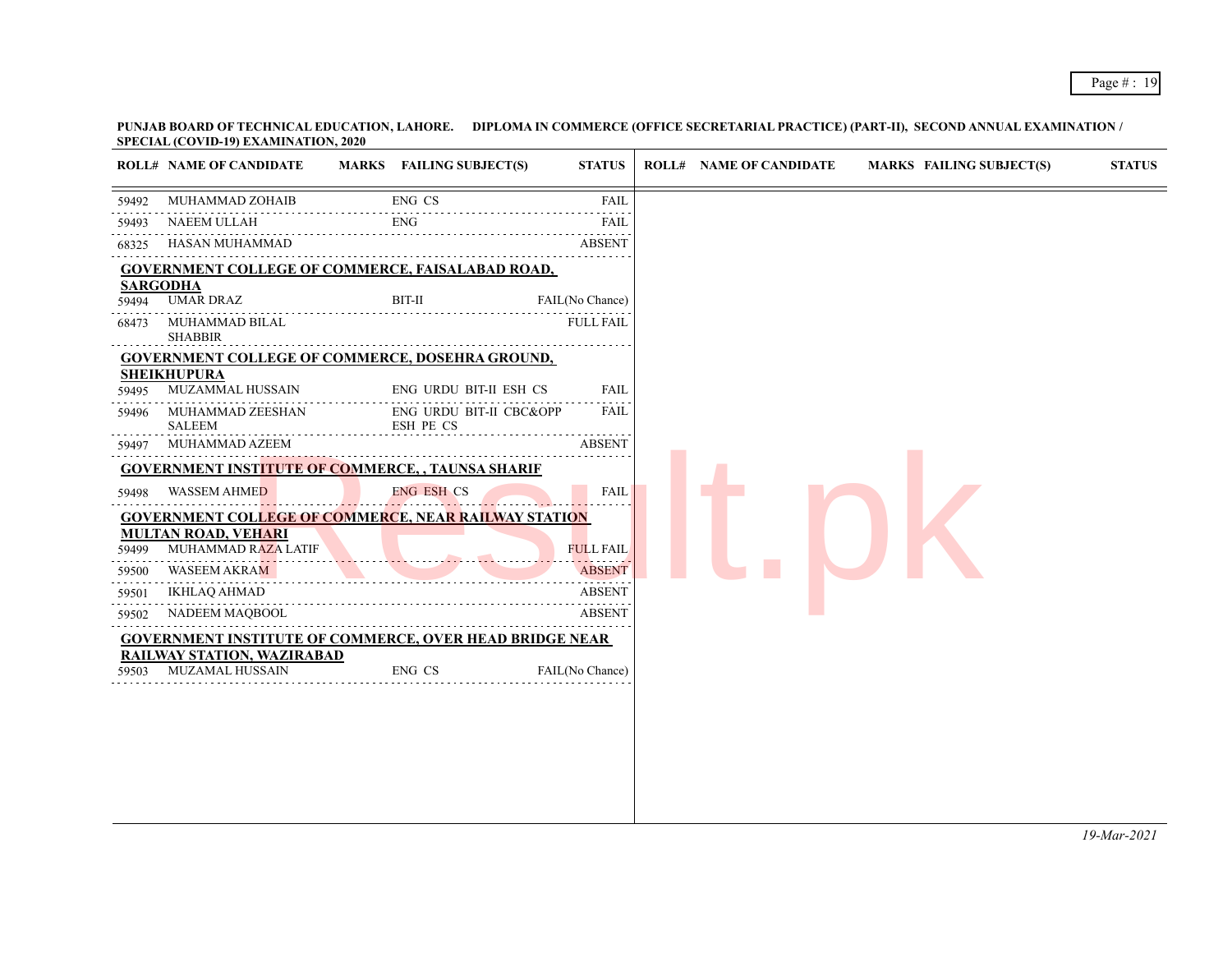|                | <b>ROLL# NAME OF CANDIDATE</b>                                                                                                                                                                                                                                       | MARKS FAILING SUBJECT(S)  | <b>STATUS</b>   |                | <b>ROLL# NAME OF CANDIDATE</b>           | <b>MARKS FAILING SUBJECT(S)</b>                                                                 | <b>STATUS</b>    |
|----------------|----------------------------------------------------------------------------------------------------------------------------------------------------------------------------------------------------------------------------------------------------------------------|---------------------------|-----------------|----------------|------------------------------------------|-------------------------------------------------------------------------------------------------|------------------|
|                | GOVT. POSTGRADUATE COLLEGE OF COMMERCE, CHISHTIAN ROAD,                                                                                                                                                                                                              |                           |                 |                |                                          | <b>GOVERNMENT INSTITUTE OF COMMERCE, CHUNIAN KASUR ROAD,</b>                                    |                  |
| 68569          | <b>BAHAWALNAGAR</b>                                                                                                                                                                                                                                                  |                           | FAIL(No Chance) | <b>CHUNIAN</b> | 64969 UMAR FAROOQ                        | $ENG-II$                                                                                        | <b>FAIL</b>      |
| 68570          | FAKHAR ABBAS.<br>MUHAMMAD IMRAN ESH FAIL(No Chance)                                                                                                                                                                                                                  |                           | FAIL(No Chance) |                |                                          |                                                                                                 |                  |
| 68571          |                                                                                                                                                                                                                                                                      |                           |                 | <b>CHUNIAN</b> |                                          | <b>I.A.S COMMERCE COLLEGE, EXCHANGE ROAD NEAR BUS STOP,</b>                                     |                  |
| 68572          | ESH ENG-II FAIL(No Chance)<br>572 KASHIF AHMAD ENG-II FAIL(No Chance)<br>572 KASHIF AHMAD ENG-II FAIL(No Chance)                                                                                                                                                     |                           |                 |                | 65036 ZEESHAN JABBAR                     | ENG-II                                                                                          | FAIL             |
|                | GOVT. COLLEGE OF COMMERCE, CHEEMA TOWN, BAHAWALPUR                                                                                                                                                                                                                   |                           |                 |                |                                          | MODEL COLLEGE, 9/A CHANGA MANGA ROAD, CHUNIAN                                                   |                  |
|                | AWAIS ARSHAD                                                                                                                                                                                                                                                         |                           | <b>ABSENT</b>   | 65089          |                                          |                                                                                                 |                  |
| 64578<br>64589 | <b>TAYYAB SULTAN</b>                                                                                                                                                                                                                                                 |                           | <b>ABSENT</b>   |                | 65090 MUHAMMAD RIZWAN                    |                                                                                                 | <b>ABSENT</b>    |
| 64590          | <b>SHAHZAIB RIAZ</b>                                                                                                                                                                                                                                                 |                           |                 |                |                                          | <b>GOVERNMENT COLLEGE OF COMMERCE, BLOCK NO 38, DERA GHAZI</b>                                  |                  |
|                |                                                                                                                                                                                                                                                                      |                           |                 | <b>KHAN</b>    |                                          |                                                                                                 |                  |
| <b>BHALWAL</b> | <b>GOVERNMENT INSTITUTE OF COMMERCE, KOT MOMAN ROAD,</b>                                                                                                                                                                                                             |                           |                 |                |                                          | 65241 MOHSIN KHAN ESH BIT-II CS ENG-II                                                          | FAIL             |
| 64650          | WAJAHAT NAZIR<br>64650 WAJAHAT NAZIR ESH FAIL FAIL                                                                                                                                                                                                                   |                           | FAIL            |                | 65242 MUHAMMAD ZAIN UL<br><b>HASSAN</b>  |                                                                                                 | <b>FULL FAIL</b> |
| 64651          | MUHAMMAD ASIF FULL FAIL<br>MUHAMMAD ASIF                                                                                                                                                                                                                             |                           |                 |                | 65263 SYED QASIM SHAH                    | ESH BIT-II CBC&OPP CS                                                                           | <b>FAIL</b>      |
|                |                                                                                                                                                                                                                                                                      |                           |                 |                | <u> 17. marca 17. marca 1</u>            | <b>ENG-II PE URDU-II</b>                                                                        |                  |
|                | $\begin{tabular}{llllllll} \hline 68573 & WASEEM ABBAS & \textcolor{red}{\textbf{ESH CS ENG-II}} & \textcolor{red}{\textbf{FAIL}} \\ \hline 68574 & MUHAMMAD ZEESHAN & \textcolor{red}{\textbf{CS ENG-II}} & \textcolor{red}{\textbf{FAIL}} \\ \hline \end{tabular}$ |                           |                 |                | 65266 HASNAIN ABBAS                      | ESH BIT-II ENG-II PE                                                                            |                  |
| 68575          | ASAD ALI                                                                                                                                                                                                                                                             | ESH BIT-II CS ENG-II FAIL |                 | 65271          | MUHAMMAD SHARIF                          | ESH ENG-II URDU-II FAIL                                                                         |                  |
| 68576          | MUHAMMAD ARSLAN ESH CS ENG-II                                                                                                                                                                                                                                        |                           |                 |                | 68579 MUHAMMAD TANVEER<br><b>HUSSAIN</b> |                                                                                                 | <b>ABSENT</b>    |
|                | <b>GOVERNMENT COLLEGE OF COMMERCE, NEAR CHUNGI NO.5, MULTAN</b>                                                                                                                                                                                                      |                           |                 |                |                                          | 68580 MUHAMMAD RIZWAN ENG-II FAIL(No Chance)                                                    |                  |
|                | <b>ROAD, BUREWALA</b>                                                                                                                                                                                                                                                |                           |                 |                |                                          | <b>GOVERNMENT COLLEGE OF COMMERCE, PEOPLES COLONY,</b>                                          |                  |
| 64707          | 64706 ASTER BIBI $391 + 422 = 813$ PASS<br>707 NISAR AHMAD $299 + 354 = 653$ PASS PASS                                                                                                                                                                               |                           |                 |                | <b>FAISALABAD</b><br>65349 ADNAN AHMAD   | $ENG-II$                                                                                        |                  |
|                |                                                                                                                                                                                                                                                                      |                           |                 |                |                                          | 65349 ADNAN AHMAD ENG-II FAIL FAIL<br>CS ENG-II                                                 | FAIL.            |
|                | $\begin{tabular}{ll} 64708 & ALI RAZA & 339 + 403 = 742 & \text{PASS} \\ 64709 & ABBAS ALL & 359 + 363 = 722 & \text{PASS} \\ 64711 & MUHAMMAD AFTAB UMAR & & & \text{ABSENT} \end{tabular}$                                                                         |                           |                 | 68581          | 65362 MUHAMMAD ABDULLAH                  |                                                                                                 | <b>PASS</b>      |
|                |                                                                                                                                                                                                                                                                      |                           |                 |                |                                          | MEHMOOD UL HASSAN $358 + 309 = 667$<br><b>GOVERNMENT INSTITUTE OF COMMERCE, NEAR GOVERNMENT</b> |                  |
| 68577          | $MUHAMMAD AFNAN MUNIR330 + 304 = 634 PASS$                                                                                                                                                                                                                           |                           |                 |                |                                          | AGRICULTURE ENGINEERING WORKSHOP JHANG ROAD, FAISALABAD                                         |                  |
|                | <b>GOVERNMENT COLLEGE OF COMMERCE, CHUNGI NO.1, G.T. ROAD,</b>                                                                                                                                                                                                       |                           |                 | 65398          | MUHAMMAD HAMZA                           | CS ENG-II                                                                                       | <b>FAIL</b>      |
|                | <b>CHICHAWATNI</b>                                                                                                                                                                                                                                                   |                           |                 | 68582          | <b>SAJJAD</b>                            | $ENG-II$                                                                                        |                  |
| 64769          | MUNAWAR ALI ESH CS ENG-II FAIL                                                                                                                                                                                                                                       |                           |                 | 68583          | HAROON MAHMOOD $300 + 277 = 577$         | RANA TAIMOUR SAEED ENG-II FAIL FAIL                                                             | <b>PASS</b>      |
|                | MUHAMMAD USMAN $317 + 314 = 631$<br>IUHAMMAD USMAN $317 + 314 = 631$ PASS                                                                                                                                                                                            |                           |                 |                |                                          |                                                                                                 |                  |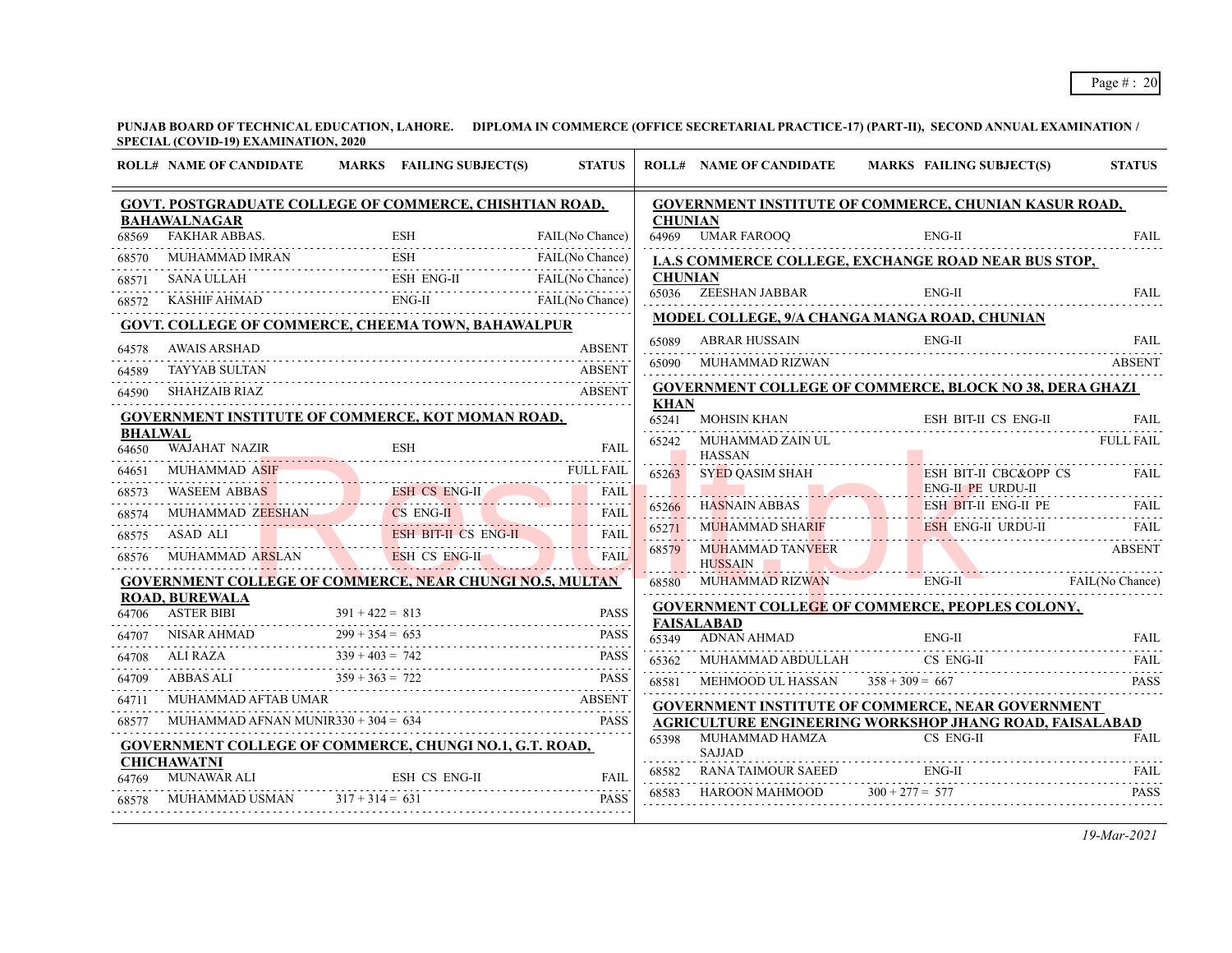|               | <b>ROLL# NAME OF CANDIDATE</b>                    | MARKS FAILING SUBJECT(S)                                                                                     | <b>STATUS</b> |               | <b>ROLL# NAME OF CANDIDATE</b>         | MARKS FAILING SUBJECT(S)                                       | <b>STATUS</b>                   |
|---------------|---------------------------------------------------|--------------------------------------------------------------------------------------------------------------|---------------|---------------|----------------------------------------|----------------------------------------------------------------|---------------------------------|
| 68584         | KASHIF ALI                                        | CS ENG-II                                                                                                    | FAIL          |               |                                        | <b>GOVERNMENT COLLEGE OF COMMERCE, MINI BY PASS, RAILWAY</b>   |                                 |
|               |                                                   | <b>GOVERNMENT INSTITUTE OF COMMERCE, NEAR PANI WALI TANKI,</b>                                               |               |               | <b>ROAD, KOT ADDU</b>                  |                                                                |                                 |
|               | NOWSHERA ROAD,, GUJRANWALA<br>68585 SAGHEER ALI   | <b>ESH</b>                                                                                                   | <b>FAIL</b>   |               | 66157 SULEMAN AYAZ                     | ESH                                                            | <b>FAIL</b>                     |
| 68586         |                                                   | ESH                                                                                                          |               | <b>LAHORE</b> |                                        | GOVERNMENT COLLEGE OF COMMERCE, ALLAMA IQBAL TOWN,             |                                 |
| 68587         | HASSAN ALI                                        | HANAN MURTZA ESH FAIL                                                                                        | <b>FAIL</b>   |               | 66248 MUHAMMAD TAYYAB                  |                                                                | <b>ABSENT</b>                   |
|               | <b>GOVERNMENT INSTITUTE OF COMMERCE, , JAMPUR</b> |                                                                                                              |               |               |                                        | <b>GOVERNMENT INSTITUTE OF COMMERCE, KOT LAKHPAT, LAHORE</b>   |                                 |
| 65661         | <b>GHULAM MUSTAFA</b>                             |                                                                                                              | <b>ABSENT</b> |               | 68597 AHMAD AKRAM                      | ESH ENG-II FAIL(No Chance)                                     |                                 |
| 68588         | AOUN MUHAMMAD                                     | MUHAMMAD ESH CS ENG-II                                                                                       | FAII.         |               |                                        | <b>GOVERNMENT INSTITUTE OF COMMERCE, SHAHDARA, LAHORE</b>      |                                 |
| 68589         |                                                   | ZAWAR HAIDER ESH BIT-II CS ENG-II                                                                            | FAII.         |               | 66344 MUHAMMAD QASIM                   | ,<br>                                                          | <b>FULL FAIL</b>                |
|               |                                                   | <b>GOVERNMENT COLLEGE OF COMMERCE, 9/C SATYANA ROAD,</b>                                                     |               | 68598         |                                        |                                                                |                                 |
|               | <b>JARANWALA</b>                                  |                                                                                                              |               | 68599         |                                        | WHAMMAD AHMAD ENG-II FAIL(No Chance)                           |                                 |
| 65701         | <b>IMRAN ALI</b>                                  |                                                                                                              |               | 68600         |                                        | MUHAMMAD NABEEL ABID $338 + 356 = 694$                         | <b>PASS</b>                     |
|               |                                                   | 65708 MUHAMMAD USAMA ESH CS ENG-II FAIL                                                                      |               |               |                                        | <b>GOVERNMENT INSTITUTE OF COMMERCE, 03-SAEED BLOCK, CANAL</b> |                                 |
| 68590         |                                                   | ABU BAKAR ABBASS ESH CS ENG-II FAIL FAIL HAMZA SHAHBAZ                                                       |               |               |                                        | <b>BANK HOUSING COLONY, POST OFFICE HERBANSE PURA, LAHORE</b>  |                                 |
| 68591         |                                                   |                                                                                                              |               |               | 68601 SAIF UL ISLAM $357 + 385 = 742$  |                                                                | <b>PASS</b>                     |
| 68592         |                                                   | MUHAMMAD JUNAID ESH CS ENG-II FAIL                                                                           | <b>FAIL</b>   | <b>LAHORE</b> |                                        | <b>GOVERNMENT INSTITUTE OF COMMERCE, 354-55 N SAMAN ABAD,</b>  |                                 |
|               |                                                   | <b>GOVERNMENT COLLEGE OF COMMERCE, SATELLITE TOWN, JHANG</b>                                                 |               |               | 66449 ARHAM RANA                       | ESH CBC&OPP ENG-II PE                                          | <b>FAIL</b>                     |
| 65858         | AHTASHAM MUMTAZ                                   | $\begin{minipage}{.4\linewidth} \hspace*{0.2cm} \textbf{ESH} \hspace*{0.2cm} \textbf{BIT-II} \end{minipage}$ | FAII.         |               |                                        | URDU-II                                                        |                                 |
| 68593         |                                                   | WAQAS CHAUDHARY ESH BIT-II CS ENG-II                                                                         | FAIL          |               | 68603 SHUKRAN SAGEER $344 + 333 = 677$ |                                                                | <b>PASS</b>                     |
|               |                                                   | <b>GOVERNMENT COLLEGE OF COMMERCE, BILAL TOWN, JHELUM</b>                                                    |               |               |                                        | <b>GOVERNMENT COLLEGE OF COMMERCE, COLLEGE ROAD, LAYYAH</b>    |                                 |
| 68594         | <b>SAIF UR REHMAN</b>                             | ESH BIT-II CS ENG-II                                                                                         | <b>FAIL</b>   |               | 66517 FIAZ HUSSAIN                     |                                                                | <b>FULL FAIL</b><br><b>FAIL</b> |
| 68595         | GHULAM MUSTAFA                                    | URDU-II<br><b>CS</b>                                                                                         | <b>FAIL</b>   |               |                                        | 66550 ALI RAZA CS ENG-II                                       |                                 |
|               |                                                   |                                                                                                              |               |               | MULTAN ROAD, LODHRAN                   | <b>GOVERNMENT COLLEGE OF COMMERCE, NEAR SUPER CHOWK</b>        |                                 |
|               | <b>JOHARABAD (KHUSHAB)</b>                        | <b>GOVERNMENT COLLEGE OF COMMERCE, NEAR DHQ HOSPITAL,</b>                                                    |               |               | 68604 ZAIN UL ABIDIN                   | $402 + 454 = 856$                                              | <b>PASS</b>                     |
|               | USAMA SARFRAZ                                     |                                                                                                              | <b>ABSENT</b> |               |                                        | <b>GOVERNMENT INSTITUTE OF COMMERCE, , MANDI BAHAUDDIN</b>     |                                 |
| <b>KAMOKE</b> |                                                   | <b>GOVERNMENT INSTITUTE OF COMMERCE, MOZA GHANIYA G.T ROAD,</b>                                              |               |               | 66651 MUHAMMAD NAZISH<br><b>IMRAN</b>  | ESH CS                                                         | <b>FAIL</b>                     |
|               | 68596 BILAL AHMAD                                 | $351 + 272 = 623$                                                                                            | <b>PASS</b>   |               |                                        |                                                                |                                 |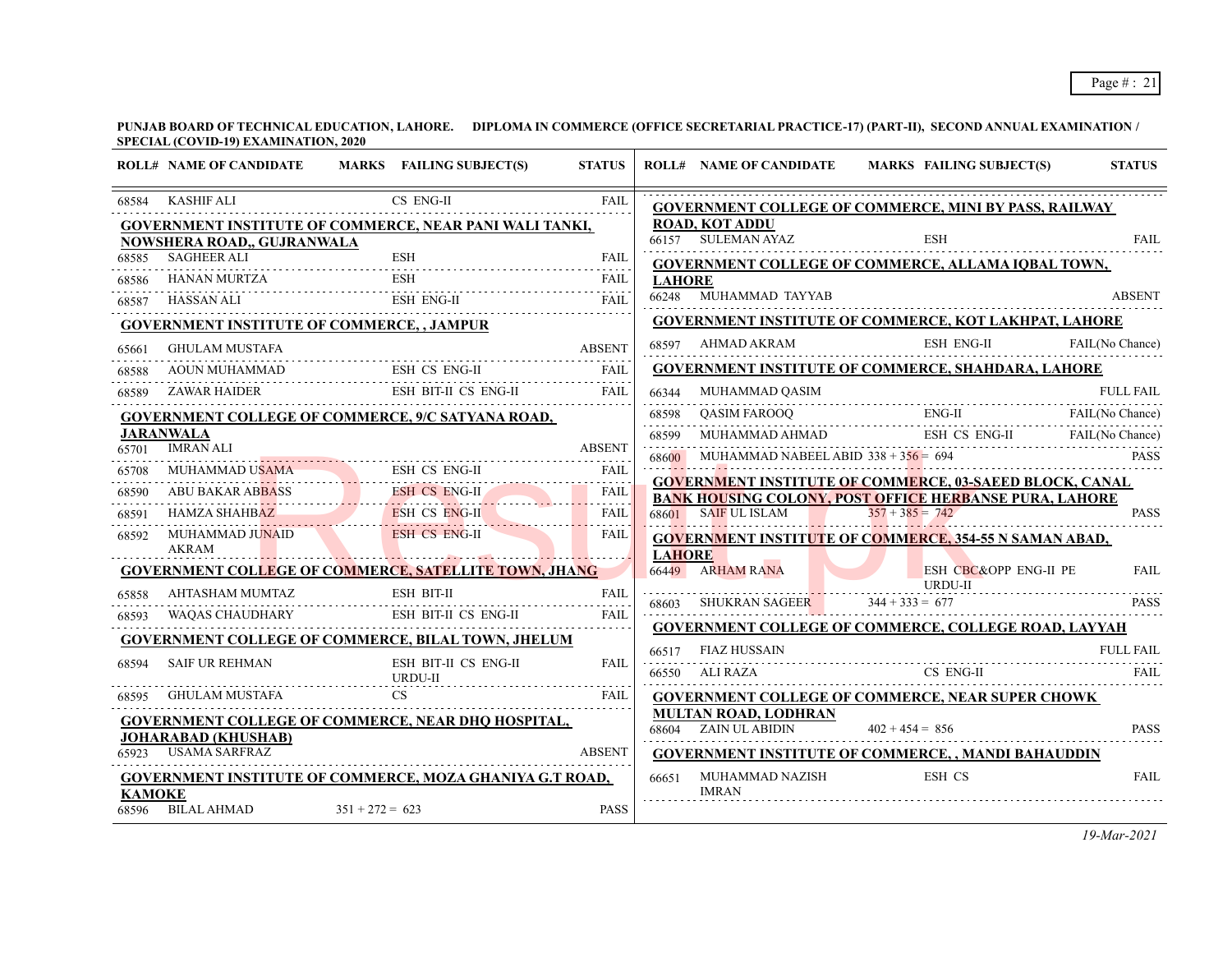|                 | <b>ROLL# NAME OF CANDIDATE</b>                                                          |                   | MARKS FAILING SUBJECT(S) | <b>STATUS</b> |                       | <b>ROLL# NAME OF CANDIDATE</b>                                                                     |                   | MARKS FAILING SUBJECT(S) | <b>STATUS</b>    |
|-----------------|-----------------------------------------------------------------------------------------|-------------------|--------------------------|---------------|-----------------------|----------------------------------------------------------------------------------------------------|-------------------|--------------------------|------------------|
|                 | <b>GOVERNMENT COLLEGE OF COMMERCE, MUSA VIRK, MIAN CHANNU</b>                           |                   |                          |               | 67010                 | <b>OASIM RAZA</b>                                                                                  | $328 + 353 = 681$ |                          | <b>PASS</b>      |
| 66693           | EHTSHAM UL HASAN                                                                        |                   | <b>ESH ENG-II</b>        | FAIL          | 67014                 | <b>TOSIF HAIDER SHAH</b>                                                                           | $301 + 288 = 589$ |                          | <b>PASS</b>      |
|                 | GOVERNMENT COLLEGE OF COMMERCE, NEAR OFFICER COLONY,                                    |                   |                          |               |                       | 67016 ASHER PERVAIZ                                                                                |                   | ESH ENG-II               | FAIL             |
| <b>MIANWALI</b> |                                                                                         |                   |                          |               | 68612                 | RAJA NUMAN GHANI                                                                                   |                   |                          | <b>ABSENT</b>    |
| 66758           | <b>MUHAMMAD NASIR</b>                                                                   |                   | BIT-II ENG-II PAK. ST PE | <b>FAIL</b>   |                       | LAHORE COLLEGE OF COMMERCE, NEAR CIVIL HOSPITAL & OLD                                              |                   |                          |                  |
| 66762           | TAIMUR GUL                                                                              |                   | CS ENG-II                | FAIL          |                       | <b>KETCHERY,, NAROWAL</b>                                                                          |                   |                          |                  |
|                 | <b>GOVERNMENT COLLEGE OF COMMERCE, QASIM PUR COLONY</b>                                 |                   |                          |               |                       | $67174$ ALI RAZA                                                                                   | $352 + 342 = 694$ |                          | <b>PASS</b>      |
|                 | <b>BAHAWALPUR ROAD,, MULTAN</b>                                                         |                   |                          |               | 68613                 | $SOHAIL AHMAD$                                                                                     | $329 + 317 = 646$ |                          | <b>PASS</b>      |
| 66850           | HUMANYO KHIZER                                                                          |                   |                          | <b>ABSENT</b> |                       | 68614 ABADAT ALI                                                                                   | $318 + 307 = 625$ |                          | <b>PASS</b><br>. |
| 66851           | MUHAMMAD USAMA                                                                          |                   |                          | <b>ABSENT</b> |                       | 68615 SHEERAZ BUTT                                                                                 | $309 + 337 = 646$ |                          | <b>PASS</b>      |
| 66858           | MUHAMMAD YASEEN                                                                         |                   | CS ENG-II                | FAIL          |                       | GOVERNMENT COLLEGE OF COMMERCE, X-BLOCK, GOVT. COLONY,                                             |                   |                          |                  |
| 66860           | HAFIZ IMRAN MUGHAL                                                                      |                   | CS ENG-II                | <b>FAIL</b>   | <b>OKARA</b><br>67270 | MUHAMMAD AHTESHAM                                                                                  |                   |                          | <b>ABSENT</b>    |
| 68605           | ABDUL KHALIQ MAKKI $373 + 333 = 706$                                                    |                   |                          | <b>PASS</b>   |                       | <b>AKRAM</b>                                                                                       |                   |                          |                  |
| 68606           | MUHAMMAD NASEEM                                                                         |                   | CS ENG-II                | <b>FAIL</b>   |                       | <b>GOVERNMENT INSTITUTE OF COMMERCE, NEAR CHAK 2/KB HOTTA</b>                                      |                   |                          |                  |
| 68607           | ALI HAIDER                                                                              | $345 + 357 = 702$ |                          | <b>PASS</b>   |                       | <b>ROAD, PAKPATTAN SHARIF</b>                                                                      |                   |                          |                  |
| 68608           | MUHAMMAD FAROOO $331 + 370 = 701$                                                       |                   |                          | <b>PASS</b>   | 67304                 | MUHAMMAD MUZAMMIL                                                                                  |                   | CS ENG-II PE             | FAII.            |
| 68609           | <b>DILAWER ALI</b>                                                                      | $343 + 352 = 695$ |                          | <b>PASS</b>   |                       | 67305 TANVEER AHMAD                                                                                |                   |                          | <b>ABSENT</b>    |
|                 | <b>GOVERNMENT COLLEGE OF COMMERCE, FAISAL STADIUM,</b>                                  |                   |                          |               |                       | 67306 MUBASHAR ALI                                                                                 |                   | ESH BIT-II CS ENG-II PE  | FAIL             |
| 68610           | <b>MUZAFFARGARH</b><br>MUHAMMAD SHERAZ $315 + 300 = 615$                                |                   |                          | <b>PASS</b>   |                       | <b>GOVERNMENT COLLEGE OF COMMERCE, ADHAN ROAD NEAR PATTOKI</b>                                     |                   |                          |                  |
|                 |                                                                                         |                   |                          |               |                       | <b>SUGAR MILL, PATTOKI</b><br>67354 MUHAMMAD IQBAL                                                 |                   | BIT-II ENG-II PE         | <b>FAIL</b>      |
|                 | <b>GOVERNMENT INSTITUTE OF COMMERCE, NEAR RAILWAY ROAD,</b><br><b>NANKANA SAHIB</b>     |                   |                          |               |                       |                                                                                                    |                   |                          |                  |
| 66979           | MUHAMMAD SAEED                                                                          |                   |                          | <b>ABSENT</b> |                       | <b>GOVERNMENT POST GRADUATE COLLEGE OF COMMERCE, OPPOSITE</b><br>COCA COLA FACTORY, RAHIM YAR KHAN |                   |                          |                  |
|                 | <b>AHMAD</b>                                                                            |                   |                          |               |                       | 67396 MUBIN MUSTAFA                                                                                |                   | <b>BIT-I CS ENG-II</b>   | FAIL.            |
| 68611           | <b>RAHEEL MASEEH</b>                                                                    |                   |                          | RL Fee        |                       | <b>GOVERNMENT COLLEGE OF COMMERCE, LIQUAT ROAD, SAHIWAL</b>                                        |                   |                          |                  |
|                 | <b>GOVERNMENT INSTITUTE OF COMMERCE, MOHALLAH RAFIQABAD,</b>                            |                   |                          |               | 67616                 | AZHAR SHAHZAD                                                                                      |                   |                          | <b>ABSENT</b>    |
| 66982           | <b>NARANG MANDI</b><br>EHTSHAM                                                          |                   |                          | <b>ABSENT</b> | 67617                 | SAJAWAL KHAN                                                                                       |                   |                          | <b>ABSENT</b>    |
| 66983           | AHMAD ALI                                                                               |                   |                          | <b>ABSENT</b> | 67618                 | <b>HUZAFIA ABBAS</b>                                                                               |                   |                          | <b>ABSENT</b>    |
|                 |                                                                                         |                   |                          |               | .<br>67619            | SYED GHULAM ALI SHAH                                                                               |                   |                          | <b>ABSENT</b>    |
|                 | ASIAN COLLEGE OF COMMERCE, JAMAN CHANDOWAL ROAD, OPP.<br>NAROWAL PUBLIC SCHOOL, NAROWAL |                   |                          |               | 67620                 | <b>SHAHZAIB HAIDER</b>                                                                             |                   |                          | <b>ABSENT</b>    |
|                 |                                                                                         |                   |                          |               |                       |                                                                                                    |                   |                          |                  |